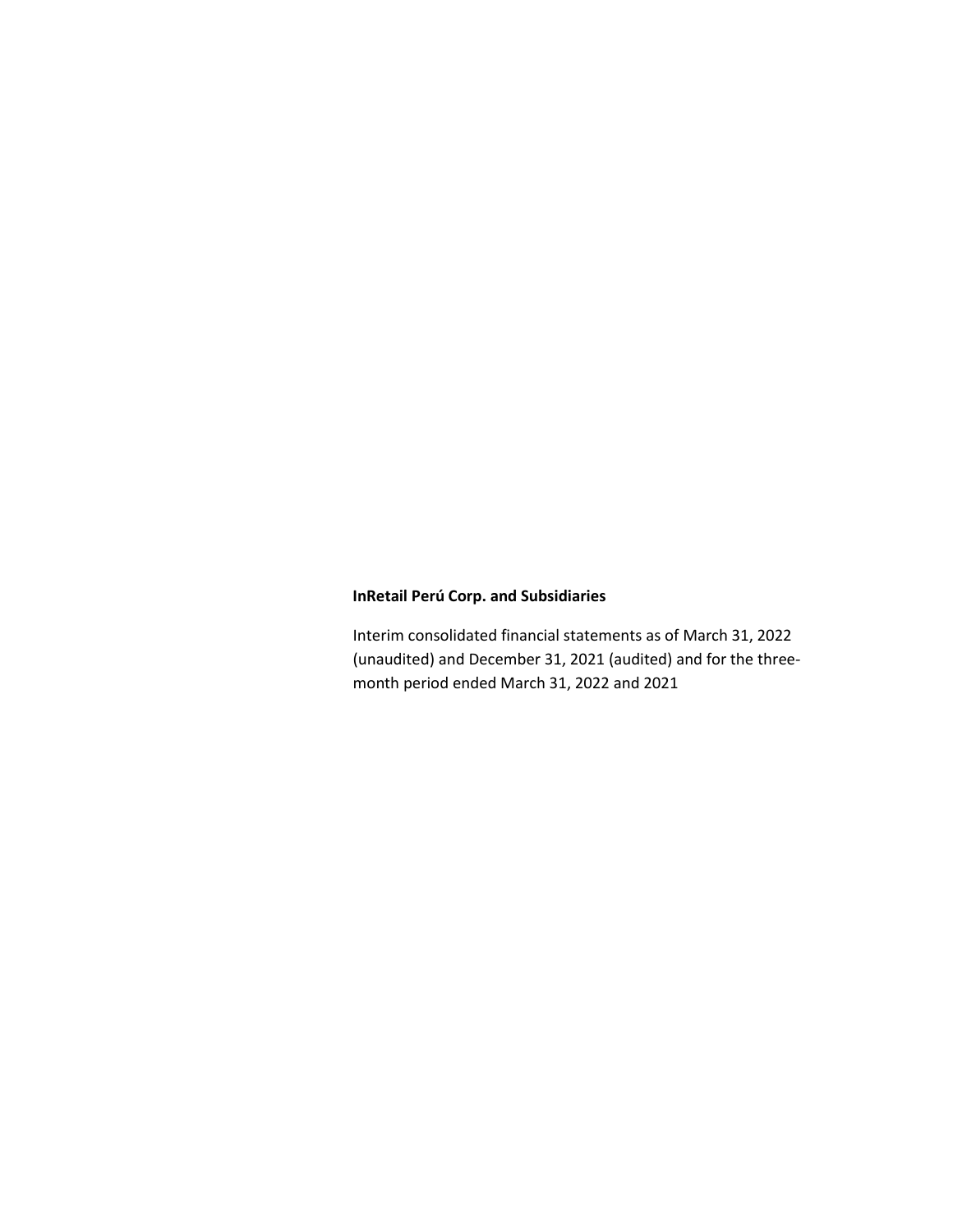Interim consolidated financial statements as of March 31, 2022 and December 31, 2021 and for the three-month period ended March 31, 2022 and 2021

### **Contents**

# **Interim consolidated financial statements**

Interim consolidated statements of financial position Interim consolidated income statements Interim consolidated statements of comprehensive income Interim consolidated statements of changes in equity Interim consolidated statements of cash flows Notes to the interim consolidated financial statements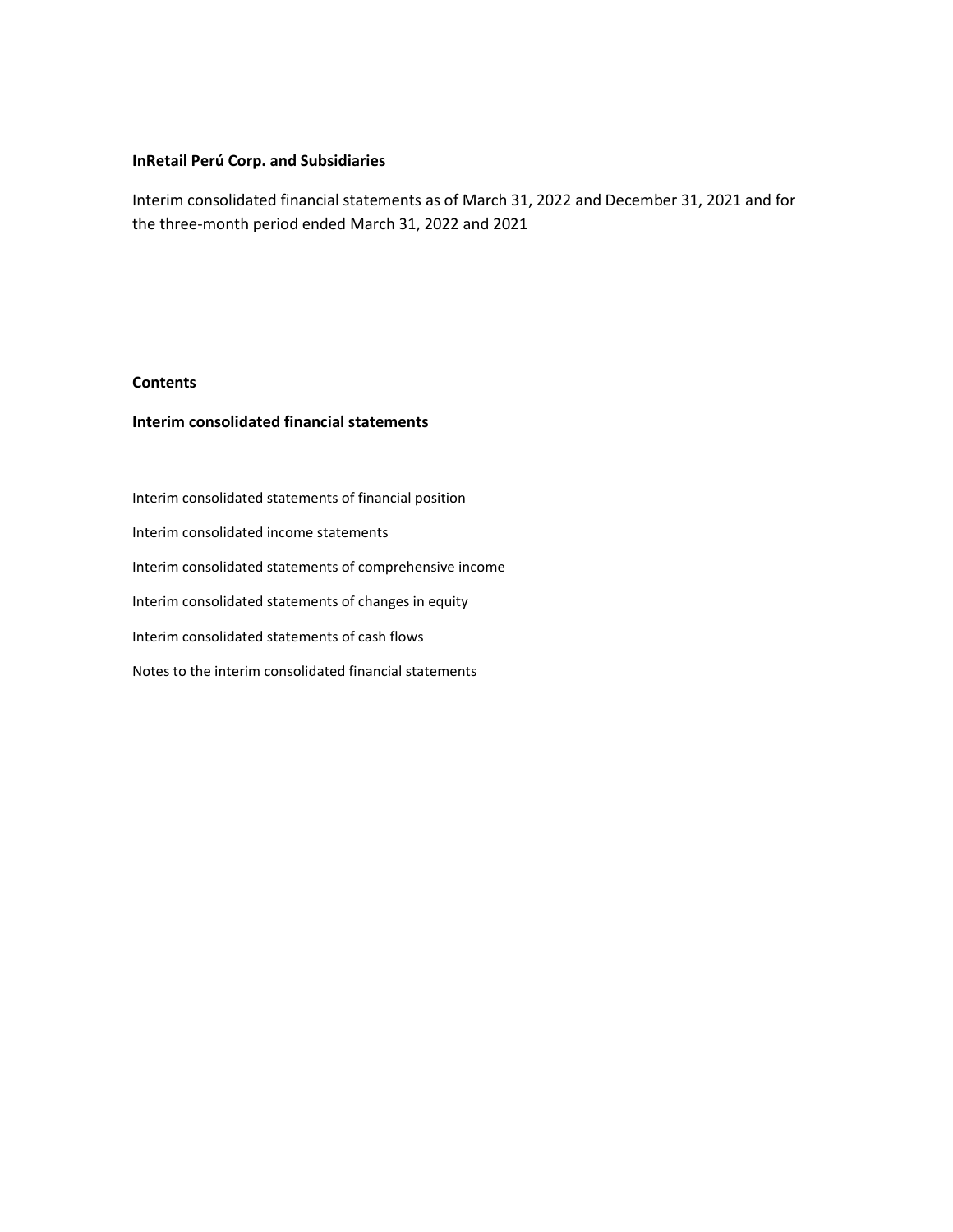# Interim consolidated statements of financial position

# As of March 31, 2022 (unaudited) and December 31, 2021 (audited)

| <b>Note</b>                                      |       | 2022       | 2021       |                                                          | Note  | 2022       | 2021       |
|--------------------------------------------------|-------|------------|------------|----------------------------------------------------------|-------|------------|------------|
|                                                  |       | S/(000)    | S/(000)    |                                                          |       | S/(000)    | S/(000)    |
| <b>Assets</b>                                    |       |            |            | <b>Liabilities and equity</b>                            |       |            |            |
| <b>Current assets</b>                            |       |            |            | <b>Current liabilities</b>                               |       |            |            |
| Cash and cash equivalents                        | 4     | 820,874    | 917,420    | Trade payables                                           | 11    | 3,875,757  | 3,898,458  |
| Investments at fair value through profit or loss |       | 41,271     | 121,768    | Other payables                                           |       | 610,868    | 600,933    |
| Trade receivables, net                           | 5     | 634,598    | 634,780    | Accounts payable to related parties                      | 19(b) | 350,289    | 52,673     |
| Other account receivables, net                   |       | 113,748    | 131,600    | Current income tax                                       | 14(b) | 7,047      | 14,586     |
| Accounts receivables from related parties        | 19(b) | 109,244    | 100,721    | Interest-bearing loans and borrowings                    | 13    | 789,193    | 640,322    |
| Inventories, net                                 | 6     | 2,845,862  | 2,617,744  | Deferred revenue                                         |       | 25,115     | 24,763     |
| Prepayments                                      |       | 45,247     | 18,258     | Lease liability                                          | 12(c) | 244,292    | 256,628    |
| Taxes recoverable                                |       | 292,645    | 283,820    | <b>Total current liabilities</b>                         |       | 5,902,561  | 5,488,363  |
| <b>Total current assets</b>                      |       | 4,903,489  | 4,826,111  |                                                          |       |            |            |
|                                                  |       |            |            | <b>Non-current liabilities</b>                           |       |            |            |
|                                                  |       |            |            | Trade payables                                           | 11    | 5,971      | 6,809      |
|                                                  |       |            |            | Accounts payable to related parties                      | 19(b) | 43,200     | 43,000     |
|                                                  |       |            |            | Other payables                                           |       | 2,956      | 2,230      |
|                                                  |       |            |            | Interest-bearing loans and borrowings                    | 13    | 6,899,524  | 7,176,365  |
|                                                  |       |            |            | Income tax related to Special Purpose Entities           | 14(b) | 376,197    | 356,989    |
|                                                  |       |            |            | Deferred revenue                                         |       | 35,253     | 36,212     |
|                                                  |       |            |            | Deferred income tax liabilities, net                     | 14(a) | 485,029    | 457,674    |
|                                                  |       |            |            | Reserves for employee retirement pension funds           |       | 23,414     | 27,111     |
|                                                  |       |            |            | Lease liability                                          | 12(c) | 1,271,949  | 1,326,076  |
|                                                  |       |            |            | Derivative financial instruments                         |       | 9,560      |            |
|                                                  |       |            |            | <b>Total non-current liabilities</b>                     |       | 9,153,053  | 9,432,466  |
| <b>Non-current assets</b>                        |       |            |            | <b>Total liabilities</b>                                 |       | 15,055,614 | 14,920,829 |
| Other receivables, net                           |       | 109,964    | 103,209    |                                                          |       |            |            |
| Accounts receivables from related parties        | 19(b) | 29,617     | 27,432     | Equity                                                   |       |            |            |
| Taxes recoverable                                |       | 17,213     | 20,076     | Capital stock                                            | 15(a) | 2,138,566  | 2,138,566  |
| Derivative financial instruments                 | 7     | 218,863    | 334,555    | Treasury shares                                          | 15(c) | (57, 636)  | (57, 636)  |
| Property, furniture and equipment, net           | 8     | 4,579,498  | 4,541,548  | Capital premium                                          | 15(b) | 1,243,357  | 472,967    |
| Investment properties                            | 9     | 4,040,498  | 4,033,013  | Unrealized results on derivative financial instruments   |       | (98,078)   | (168, 122) |
| Right-of-use assets, net                         | 12(b) | 1,373,183  | 1,351,300  | Unrealized results from foreign currency translation     |       | 3,828      | 3,562      |
| Intangible assets, net                           | 10    | 1,343,960  | 1,351,593  | Unrealized results from actuarial reserve for retirement |       | 739        | 643        |
| Goodwill                                         | 10    | 2,631,206  | 2,631,205  | Retained earnings                                        |       | 1,092,678  | 1,990,313  |
| Deferred income tax assets, net                  | 14(a) | 125,345    | 131,735    | Equity attributable to owners of the parent              |       | 4,323,454  | 4,380,293  |
| Other assets                                     |       | 2,461      | 2,463      | Non-controlling interest                                 |       | (3, 771)   | 53,118     |
| <b>Total non-current assets</b>                  |       | 14,471,808 | 14,528,129 | <b>Total equity</b>                                      |       | 4,319,683  | 4,433,411  |
| <b>Total assets</b>                              |       | 19,375,297 | 19,354,240 | <b>Total liabilities and equity</b>                      |       | 19,375,297 | 19,354,240 |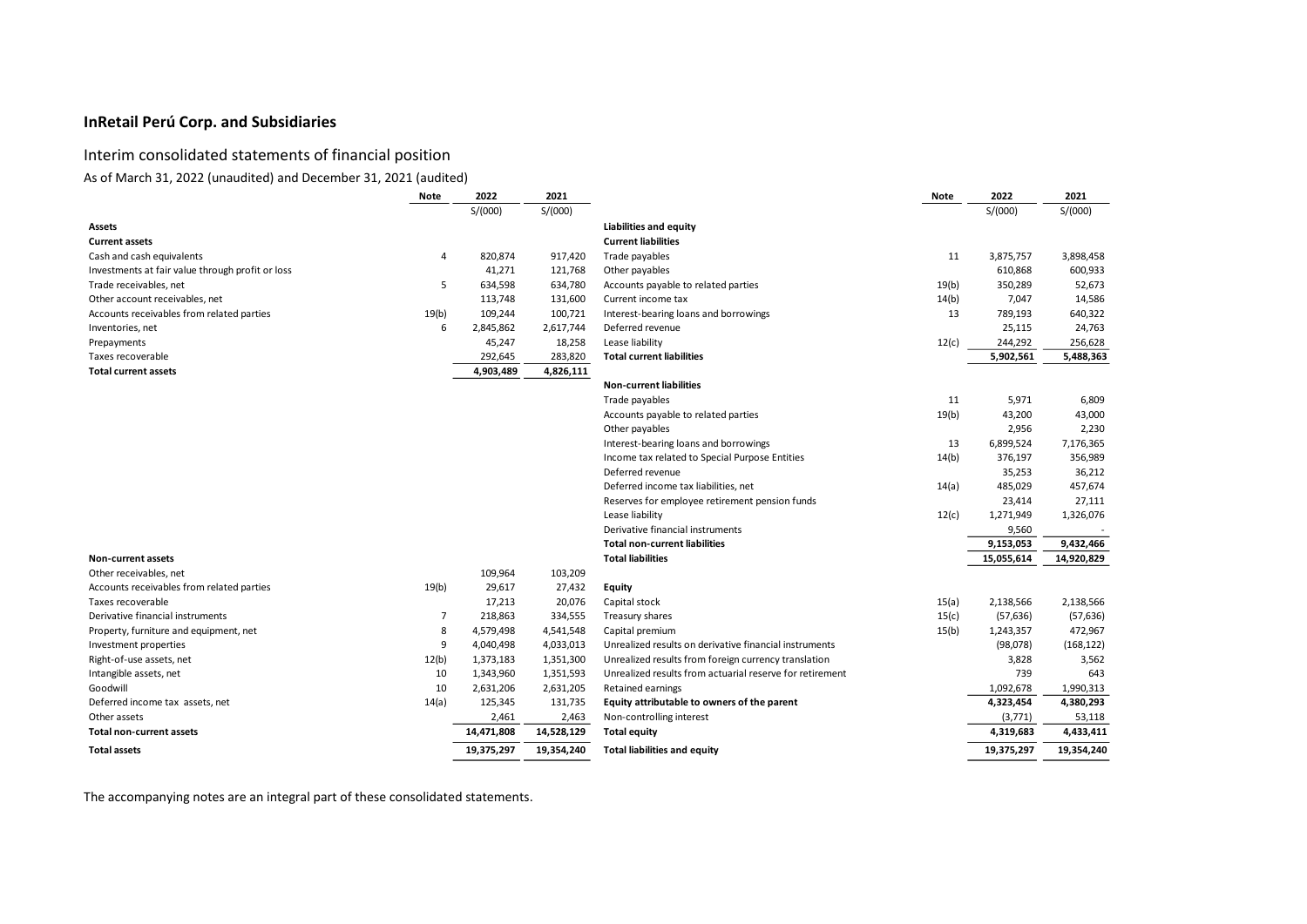# Interim consolidated Income statements

For the three-month period ended March 31, 2022 and 2021

|                                                                  |             |             |               | <b>First quarter</b> |               |
|------------------------------------------------------------------|-------------|-------------|---------------|----------------------|---------------|
|                                                                  | <b>Note</b> | 2022        | 2021          | 2022                 | 2021          |
|                                                                  |             | S/(000)     | S/(000)       | S/(000)              | S/(000)       |
| Revenue from ordinary activities                                 |             |             |               |                      |               |
| Net sales of goods                                               |             | 4,456,812   | 4,156,450     | 4,456,812            | 4,156,450     |
| Rental income                                                    |             | 129,266     | 100,777       | 129,266              | 100,777       |
| Rendering of services                                            |             | 105,932     | 86,405        | 105,932              | 86,405        |
| Revenue                                                          |             | 4,692,010   | 4,343,632     | 4,692,010            | 4,343,632     |
| Cost of sales                                                    | 17(a)       | (3,428,776) | (3, 171, 638) | (3,428,776)          | (3, 171, 638) |
| <b>Gross profit</b>                                              |             | 1,263,234   | 1,171,994     | 1,263,234            | 1,171,994     |
| (Loss) gain on valuation at fair value of investment properties  | 9(b)        | (18, 857)   | 9,889         | (18, 857)            | 9,889         |
| Selling expenses                                                 | 17(a)       | (757, 982)  | (740, 261)    | (757, 982)           | (740, 261)    |
| Administrative expenses                                          | 17(a)       | (157, 248)  | (135, 927)    | (157, 248)           | (135, 927)    |
| Other operating (expenses) income, net                           |             | 21,696      | 7,559         | 21,696               | 7,559         |
| <b>Operating profit</b>                                          |             | 350,843     | 313,254       | 350,843              | 313,254       |
| Financial income                                                 |             | 5,689       | 1,552         | 5,689                | 1,552         |
| Financial expenses                                               | 18(a)       | (142, 658)  | (269, 316)    | (142, 658)           | (269, 316)    |
| Exchange difference, net                                         |             | 133,072     | (80, 426)     | 133,071              | (80, 426)     |
| Profit (loss) before income tax                                  |             | 346,946     | (34, 936)     | 346,945              | (34, 936)     |
| Income tax expense                                               | 14(a)       | (128,071)   | 202           | (128,071)            | 202           |
| Net profit (loss)                                                |             | 218,875     | (34, 734)     | 218,874              | (34, 734)     |
|                                                                  |             |             |               |                      |               |
| <b>Attributable to:</b>                                          |             |             |               |                      |               |
| InRetail Perú Corp. shareholders                                 |             | 211,388     | (30, 776)     | 211,387              | (30, 776)     |
| Non-controlling interest                                         |             | 7,487       | (3,958)       | 7,487                | (3,958)       |
| Net profit (loss)                                                |             | 218,875     | (34, 734)     | 218,874              | (34, 734)     |
| Earnings (loss) per share:                                       |             |             |               |                      |               |
| Basic and diluted profit for the period attributable to ordinary |             |             |               |                      |               |
| equity holders of the parent                                     | 20          | 2.129       | (0.338)       | 2.129                | (0.338)       |
|                                                                  |             |             |               |                      |               |

All items above are related to continuing operations.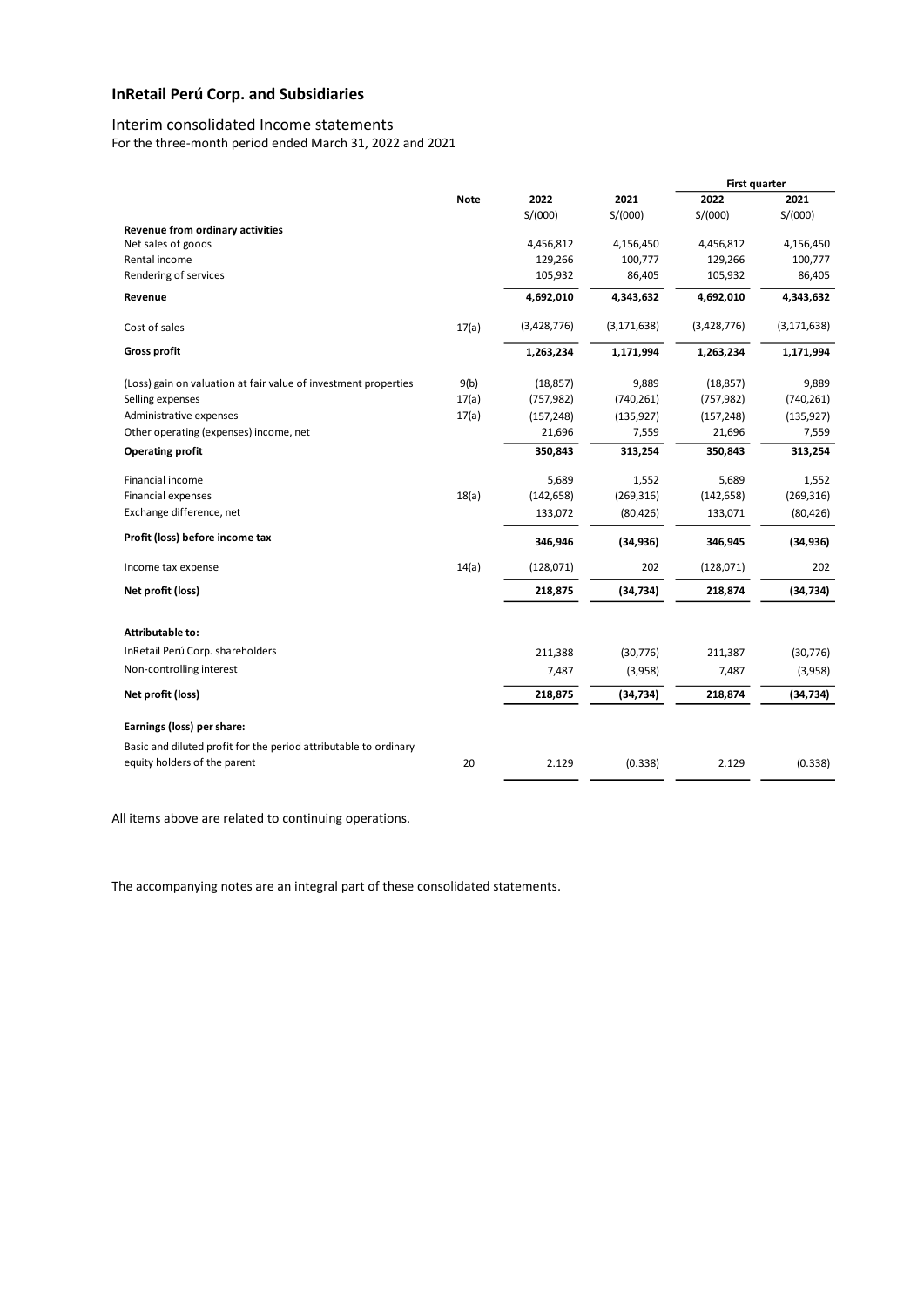# Interim consolidated statements of comprehensive income

For the three-month period ended March 31, 2022 and 2021

|                                                                              |           |           | First quarter |           |
|------------------------------------------------------------------------------|-----------|-----------|---------------|-----------|
|                                                                              | 2022      | 2021      | 2022          | 2021      |
|                                                                              | S/(000)   | S/(000)   | S/(000)       | S/(000)   |
| Profit (loss) for the period                                                 | 218,875   | (34, 734) | 218,874       | (34, 734) |
| Other comprehensive income                                                   |           |           |               |           |
| Unrealized gain (loss) on hedging derivative financial instrument            | 109,320   | (11, 459) | 109,320       | (11, 459) |
| Income tax related to Special Purpose Entities                               |           | (3,324)   |               | (3, 324)  |
| Income tax                                                                   | (32, 195) | (6,398)   | (32, 195)     | (6, 398)  |
| Total other comprehensive income on hedging derivative financial instruments | 77,125    | (21, 181) | 77,125        | (21,181)  |
| Unrealized results from foreign currency translation                         | (265)     | 1,114     | (265)         | 1,114     |
| Total other comprehensive income from foreign currency translation           | (265)     | 1,114     | (265)         | 1,114     |
| Other comprehensive income for the period, net of income tax effects         | 76,860    | (20,067)  | 76,860        | (20,067)  |
| Total comprehensive income for the period                                    | 295,735   | (54, 801) | 295,734       | (54, 801) |
| <b>Attributable to:</b>                                                      |           |           |               |           |
| InRetail Perú Corp. shareholders                                             | 288,243   | (55, 290) | 300,487       | (55, 290) |
| Non-controlling interest                                                     | 7,492     | 489       | 7,492         | 489       |
| Total comprehensive income for the period                                    | 295,735   | (54, 801) | 307,979       | (54, 801) |
|                                                                              |           |           |               |           |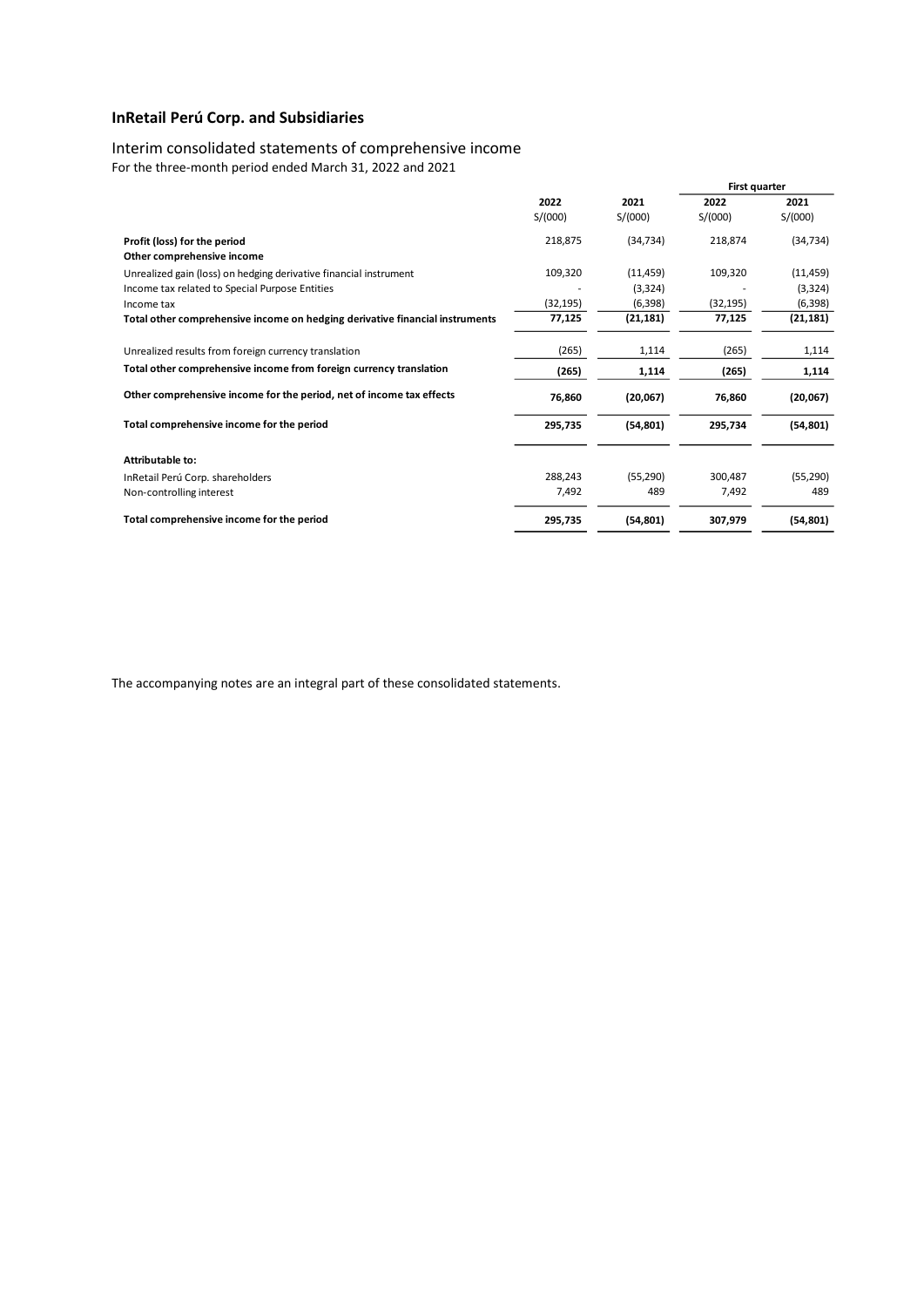# Interim consolidated statements of change in equity For the three-month period ended March 31, 2022 and 2021

|                                                 |                      |           |           | <b>Unrealized</b><br>results from | <b>Unrealized</b><br>results from | <b>Unrealized</b><br>results from | <b>Unrealized</b><br>results from |           |              |                     |                     |
|-------------------------------------------------|----------------------|-----------|-----------|-----------------------------------|-----------------------------------|-----------------------------------|-----------------------------------|-----------|--------------|---------------------|---------------------|
|                                                 |                      | Treasury  | Capital   | derivative<br>financial           | investment at<br>fair value       | foreign<br>currency               | actuarial<br>reserve for          | Retained  |              | Non-<br>controlling |                     |
|                                                 | <b>Capital stock</b> | shares    | premium   | instruments                       | through equity                    | translation                       | retirement                        | earnings  | <b>Total</b> | interest            | <b>Total equity</b> |
|                                                 | S/(000)              | S/(000)   | S/(000)   | S/(000)                           | S/(000)                           | S/(000)                           | S/(000)                           | S/(000)   | S/(000)      | S/(000)             | S/(000)             |
| Balance as of January 1, 2021                   | 2,138,566            | (57, 636) | 472,967   | (130, 233)                        |                                   | 1,840                             | 927                               | 2,183,482 | 4,609,913    | 104,106             | 4,714,019           |
| Loss for the period                             |                      |           |           |                                   |                                   |                                   |                                   | (30, 776) | (30, 776)    | (3,958)             | (34, 734)           |
| Other comprehensive income                      |                      |           |           | (25, 483)                         |                                   | 969                               |                                   |           | (24, 514)    | 4,447               | (20,067)            |
| Total comprehensive income                      |                      |           |           | (25, 483)                         |                                   | 969                               |                                   | (30, 776) | (55, 290)    | 489                 | (54, 801)           |
| <b>Dividends</b>                                |                      |           |           |                                   |                                   |                                   |                                   | (262,500) | (262,500)    | (39)                | (262, 539)          |
| Dividends treasury shares                       |                      |           |           |                                   |                                   |                                   |                                   | 4,468     | 4,468        |                     | 4,468               |
| Others                                          |                      |           |           |                                   |                                   | 144                               |                                   | (169)     | (25)         | 22                  | (3)                 |
| Balance as of March 31, 2021                    | 2,138,566            | (57, 636) | 472,967   | (155, 716)                        | $\overline{\phantom{a}}$          | 2,953                             | 927                               | 1,894,505 | 4,296,566    | 104,578             | 4,401,144           |
| Balance as of January 1, 2022                   | 2,138,566            | (57, 636) | 472,967   | (168, 122)                        |                                   | 3,562                             | 643                               | 1,990,313 | 4,380,293    | 53,118              | 4,433,411           |
| Profit for the period                           |                      |           |           |                                   |                                   |                                   |                                   | 211,388   | 211,388      | 7,487               | 218,875             |
| Other comprehensive income                      |                      |           |           | 77,120                            |                                   | (265)                             |                                   |           | 76,855       | 5                   | 76,860              |
| Total comprehensive income                      |                      |           |           | 77,120                            | $\blacksquare$                    | (265)                             |                                   | 211,388   | 288,243      | 7,492               | 295,735             |
| Dividends                                       |                      |           |           |                                   |                                   |                                   |                                   | (279,600) | (279, 600)   | (3,944)             | (283, 544)          |
| Dividends treasury shares                       |                      |           |           |                                   |                                   |                                   |                                   | 4,760     | 4,760        |                     | 4,760               |
| Effect due to change of ownership in subsidiary |                      |           |           | (7,076)                           |                                   | 531                               | 96                                | (835,034) | (841, 483)   | (60, 437)           | (901, 920)          |
| Shares to be issued                             |                      |           | 770,390   |                                   |                                   |                                   |                                   |           | 770,390      |                     | 770,390             |
| Other                                           |                      |           |           |                                   |                                   |                                   |                                   | 851       | 851          |                     | 851                 |
| Balance as of March 31, 2022                    | 2,138,566            | (57, 636) | 1,243,357 | (98,078)                          | $\overline{\phantom{a}}$          | 3,828                             | 739                               | 1,092,678 | 4,323,454    | (3, 771)            | 4,319,683           |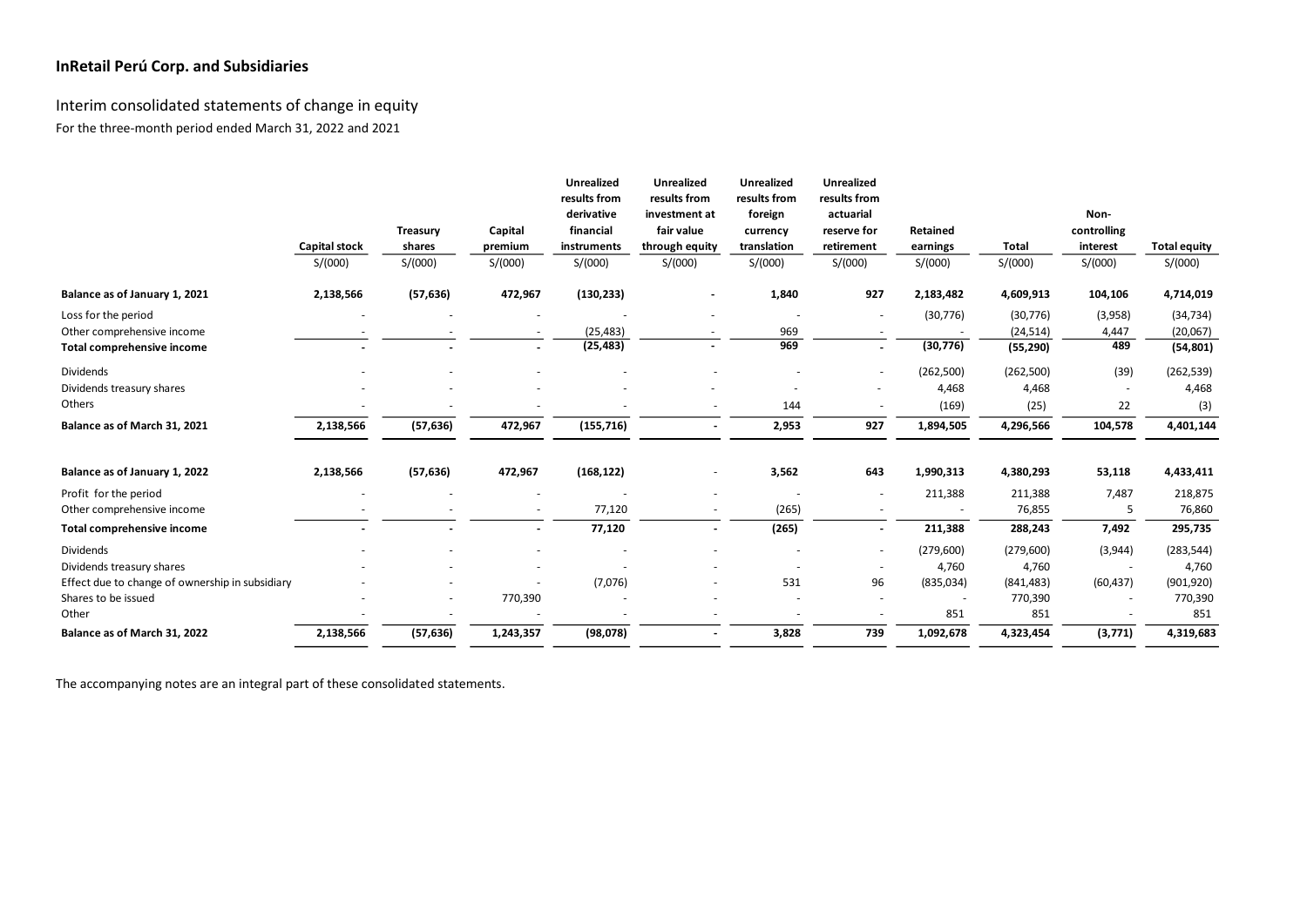### **Interim consolidated statements of cash flows**

For the three-month period ended March 31, 2022 and 2021

|                                                                                              | 2022          | 2021        |
|----------------------------------------------------------------------------------------------|---------------|-------------|
|                                                                                              | S/(000)       | S/(000)     |
| <b>Operating activities</b>                                                                  |               |             |
| Revenue                                                                                      | 4,694,857     | 4,321,785   |
| Recovery of taxes                                                                            | 2,893         | 7,406       |
| Payments of goods and services to suppliers                                                  | (4, 102, 781) | (3,632,516) |
| Payments of salaries and social benefits to employees                                        | (376, 436)    | (345, 978)  |
| Taxes paid                                                                                   | (135, 348)    | (138, 459)  |
| Other collectiones (payments), net                                                           | 23,274        | (24, 509)   |
| Net cash flows from operating activities                                                     | 106,459       | 187,729     |
| <b>Investing activities</b>                                                                  |               |             |
| Sale of property, furniture and equipment                                                    | 287           | 678         |
| Sale of investments at fair value through profit or loss                                     | 147,190       | 355,472     |
| Sale of subsidiary, net of cash delivered                                                    |               | 36,792      |
| Purchase of investments at fair value through profit or loss                                 | (71, 829)     | (195, 881)  |
| Purchase of investment properties, net of acquisitions through leasing contracts             | (26, 342)     | (15,610)    |
| Purchase of property, furniture and equipment, net of acquisitions through leasing contracts | (94,000)      | (116, 382)  |
| Value added tax payment related to investment properties                                     | (4, 728)      | (2,806)     |
| Purchase and development of intangible assets                                                | (13, 324)     | (15,651)    |
|                                                                                              |               |             |
| Net cash flows (used in) from investing activities                                           | (62,746)      | 46,612      |
| <b>Financing activities</b>                                                                  |               |             |
| Proceeds from interest-bearing loans and borrowings, net of up-front fees                    | 542,500       | 665,613     |
| Proceeds from bond issuances, net of up-front fees                                           |               | 2,766,310   |
| Proceeds from early settlement of hedging instrument                                         |               | 21,385      |
| Payment of bond issuance                                                                     |               | (1,449,600) |
| Payment of interest-bearing loans and borrowings                                             | (422, 593)    | (1,730,009) |
| Payment of dividends to non-controlling interest                                             | (3,944)       | (39)        |
| Interest paid                                                                                | (137, 228)    | (110,996)   |
| Payment of premium for repurchase of bonds issued                                            |               | (47, 530)   |
| Interest payment of lease liability                                                          | (24, 725)     | (25, 350)   |
| Payment of lease liability                                                                   | (75, 149)     | (70, 223)   |
| Rent payments and key money paid in advance                                                  | (19, 120)     | (1, 334)    |
| Net cash flows (used in) from financing activities                                           | (140,259)     | 18,227      |
| Net (decrease) increase of cash and short-term deposits                                      | (96, 546)     | 252,568     |
| Cash and short-term deposits at the beginning of the period                                  | 917,420       | 936,315     |
| Cash and short-term deposits at the end of the period                                        | 820,874       | 1,188,883   |
| <b>Non-cash transactions</b>                                                                 |               |             |
| Fixed assets purchased through leasing and other financial and non financial obligations     | 16,395        | 11,263      |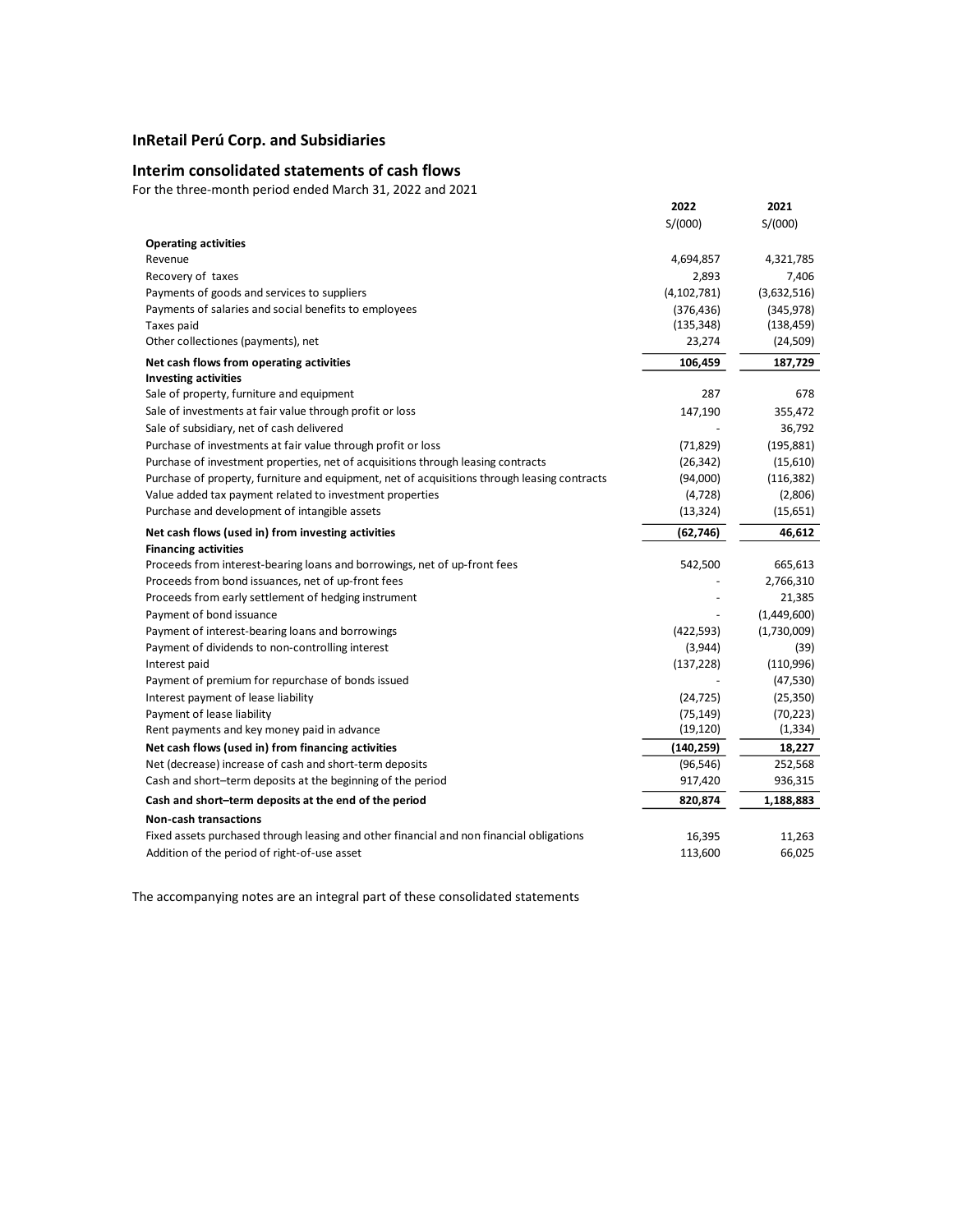### **InRetail Perú Corp. and Subsidiaries**

### Notes to the interim consolidated financial statements

As of March 31, 2022 and December 31, 2021 and for the three-month period ended March 31, 2022 and 2021

#### **1. Business activity, acquisitions and disposal Subsidiaries and pandemic**

#### a) Business activity

InRetail Perú Corp, (hereinafter "the Company"), is a holding incorporated in January 2011 in the Republic of Panama and is a subsidiary of Intercorp Retail Inc., which in turn is a subsidiary of Intercorp Perú Ltd. (a holding company incorporated in Bahamas, hereinafter "Intercorp Perú" matrix of "Intercorp Group") which is the ultimate parent and holds 100.00 percent of Intercorp Retail Inc.'s capital stock.

As of March 31, 2022 the percentages of ownership are:

| Owner                 | Ownership |
|-----------------------|-----------|
|                       | %         |
| Intercorp Retail Inc. | 58.04     |
| Inteligo Bank         | 8.85      |
| Intercorp Perú Ltd.   | 5.59      |
| Others                | 27.52     |
| <b>Total</b>          | 100.00    |

The Company's legal address is 50 Street and 74 Street, floor 16, PH Building, San Francisco, Republic of Panama; however, its management and administrative offices are located at Calle Morelli N° 181, San Borja, Lima, Peru.

The Company and its subsidiaries Supermercados Peruanos S.A. and subsidiaries, InRetail Pharma S.A. and Subsidiaries, InRetail Real Estate Corp. and Subsidiaries, IR Management S.R.L. (before InRetail Properties Management S.R.L.), Agora Servicios Digitales S.A.C. and InDigital XP S.A.C., hereinafter and together the "InRetail Group", are dedicated to operate supermarkets, hypermarkets, pharmacies and shopping centers, as well as real estate development and digital services. InRetail Group's operations are concentrated in Peru; however, it maintains operations in the exterior related to the commercialization of chemicals and pharmaceuticals products.

The accompanying interim consolidated financial statements as of March 31, 2022 and December 31, 2021 and for the three-month period ended March 31, 2022 and 2021, have been prepared to comply with the legal requirements on the presentation of financial information in force in Peru for shareholders and for the Superintendencia del Mercados de Valores and wich were approved by the Board of Directors on May 16, 2022.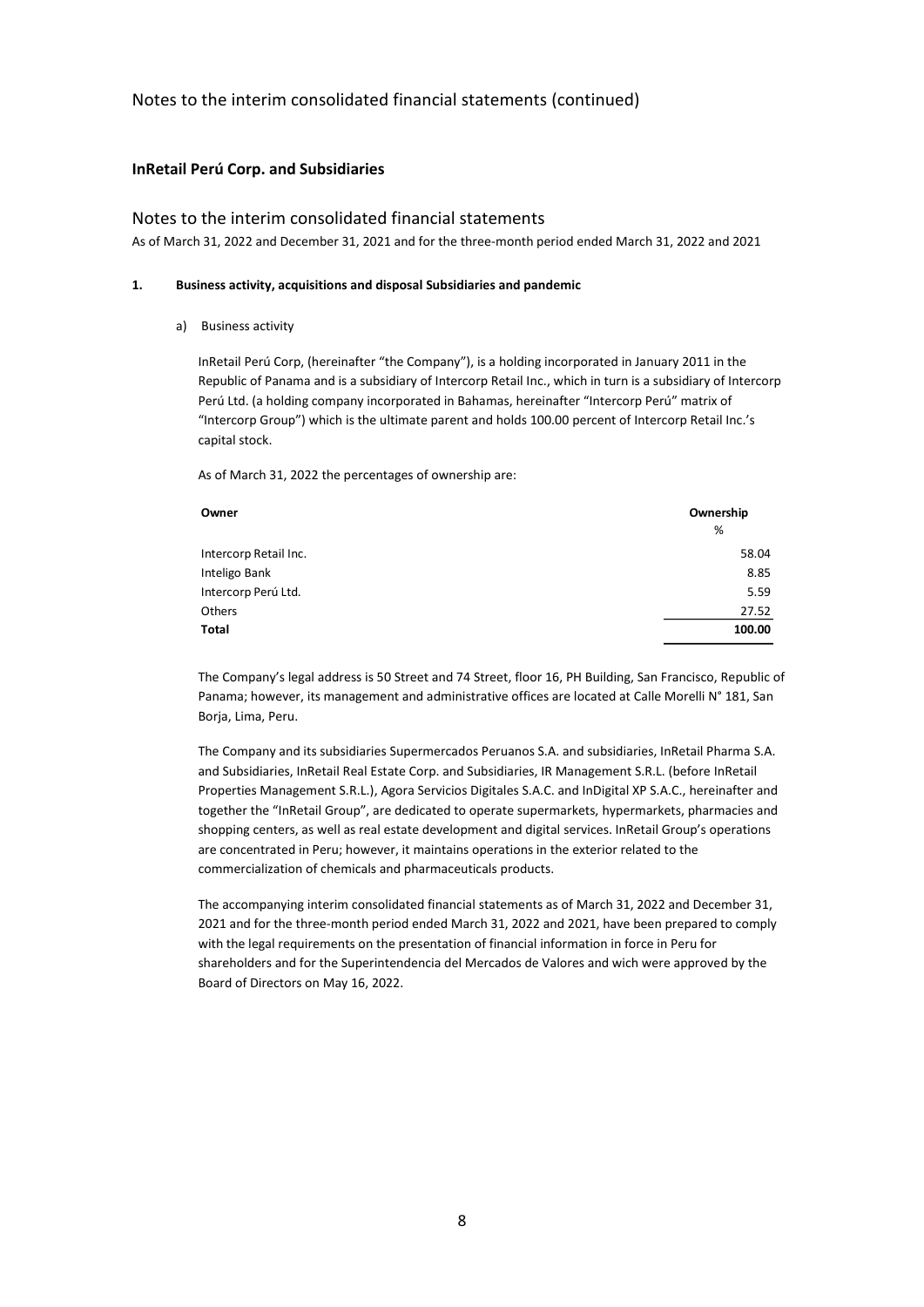- b) Acquisitions and disposal of subsidiaries
	- i. Acquisition of:

#### **Makro Supermayorista S.A.**

In December 2020, InRetail Perú Corp., through its subsidiaries Supermercados Peruanos S.A. and InRetail Foods, acquired 100 percent of Makro Supermayorista S.A. (hereinafter "Makro"). Makro is a cash-and-carry wholesaler that sells food and non-food products to professional as well as individual customers. The acquisition operation included 16 stores in Lima and Provinces and the "Makro" and other minor private label brands.

The price of the transaction was US\$359,619,000 (equivalent to approximately S/1,300,743,000), which was paid in full with the proceeds from the Bridge Facility. The Bridge Facility was for an amount of US\$375,000,000 (equivalent to approximately S/1,356,000,000), was arranged with J.P. Morgan Chase Bank, N.A. and contained covenants, including restrictions on incurrence of debt and maintenance of certain financial ratios, among others (see note 13(b) and 13(l)).

The acquisition of Makro was recorded in accordance with IFRS 3 "Business Combinations", applying the "Purchase" accounting method. Under this method, assets and liabilities were recorded at their estimated fair values at the date of purchase, including identified intangible assets not recorded in the financial statements position of each entity acquired.

The following are the fair values of the identifiable assets and liabilities of Makro at the date of acquisition:

|                                                      | Fair value of the<br>acquired entity<br>S/(000) |
|------------------------------------------------------|-------------------------------------------------|
|                                                      |                                                 |
| <b>Assets</b>                                        |                                                 |
| Cash and short-term deposits                         | 88,144                                          |
| Trade accounts receivables, net                      | 1,807                                           |
| Other accounts receivables                           | 48.541                                          |
| Inventories, net                                     | 121,409                                         |
| Property, installations, furniture and equiment, net | 692,592                                         |
| Right-of-use-assets, net                             | 23,884                                          |
| Intangibles, net                                     | 220,027                                         |
| Other assets                                         | 1,719                                           |
| <b>Liabilities</b>                                   |                                                 |
| Trade accounts payables                              | (252,077)                                       |
| Other accounts payables                              | (54, 292)                                       |
| Lease liabilities                                    | (26, 404)                                       |
| Interest-bearing loans and borrowings                | (59, 755)                                       |
| Deferred income tax liabilities, net                 | (133, 430)                                      |
| Total net assets identified at fair value            | 672,165                                         |
| Goodwill generated in the acquisition, Note 10 (d)   | 628,578                                         |
| <b>Purchase price transferred</b>                    | 1,300,743                                       |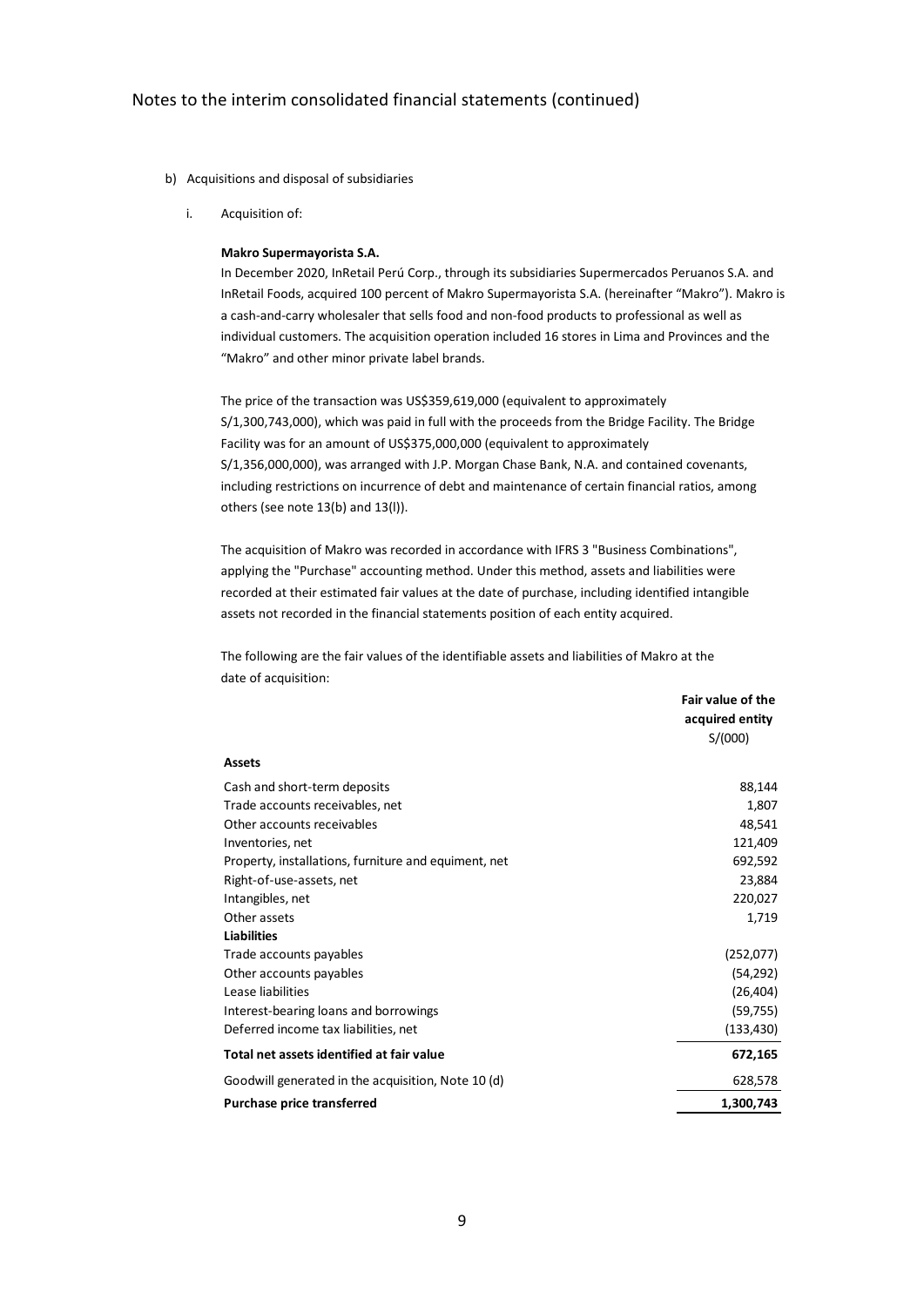The recorded goodwill amounting to S/628,578,000 represents the future synergies that are expected to arise from the combination of operations, distribution channels, workforce and other efficiencies not included in the intangible assets of the present value of the current business.

# **Agora Servicios Digitales S.A.C. (formerly InDigital S.A.C.) and InDigital XP S.A.C. (formerly IR Digital S.A.C.)**

On October 4, 2021, InRetail Perú Corp. through InRetail Consumer, acquired 100 percent of the shares of Agora Servicios Digitales S.A.C. and InDigital XP S.A.C. the amount disbursed was S/56,661,000 and S/3,493,000, respectively.

Agora Servicios Digitales S.A.C. manages and operates digital payment services through a digital platform and InDigital XP S.A.C. manages, operates and provides support in digital commerce services to the Group's subsidiaries.

The acquisition of both Companies was recorded in accordance with IFRS 3 "Business Combinations", applying the "Purchase" accounting method. Under this method, assets and liabilities were recorded at their estimated fair values at the date of purchase, including identified intangible assets not recorded in the statement of financial position of each acquired entity.

The following are the preliminary fair values of the identifiable assets and liabilities of the Companies at the date of acquisition:

|                                                      | Fair value of the acquired entity |                     |  |
|------------------------------------------------------|-----------------------------------|---------------------|--|
|                                                      | <b>Agora Servicios</b>            | <b>InDigital XP</b> |  |
|                                                      | Digitales S.A.C.                  | <b>S.A.C.</b>       |  |
|                                                      | S/(000)                           | S/(000)             |  |
| <b>Assets</b>                                        |                                   |                     |  |
| Cash and short-term deposits                         | 12,237                            | 59                  |  |
| Trade accounts receivables, net                      | 1,640                             | 383                 |  |
| Other accounts receivables                           | 1,247                             | 2,897               |  |
| Inventories, net                                     | 1,957                             |                     |  |
| Property, installations, furniture and equiment, net | 291                               | 526                 |  |
| Intangibles, net                                     | 62,581                            | 3,483               |  |
| Other assets                                         | 7,160                             | 343                 |  |
| <b>Liabilities</b>                                   |                                   |                     |  |
| Trade accounts payables                              | (214)                             | (2,557)             |  |
| Other accounts payables to related parties           | (34,990)                          | (240)               |  |
| Deferred income tax liability                        | (13,806)                          |                     |  |
| Other accounts payables                              | (1,593)                           | (1,771)             |  |
| Total net assets identified at fair value            | 36,510                            | 3,123               |  |
| Goodwill generated in the acquisition, Note 10 (d)   | 20,151                            | 370                 |  |
| Purchase price transferred                           | 56,661                            | 3,493               |  |

The recorded goodwill amounting to S/20,521,000 represents the future synergies that are expected to arise from the combination of operations and other efficiencies not included in the intangible assets of the present value of in-force business.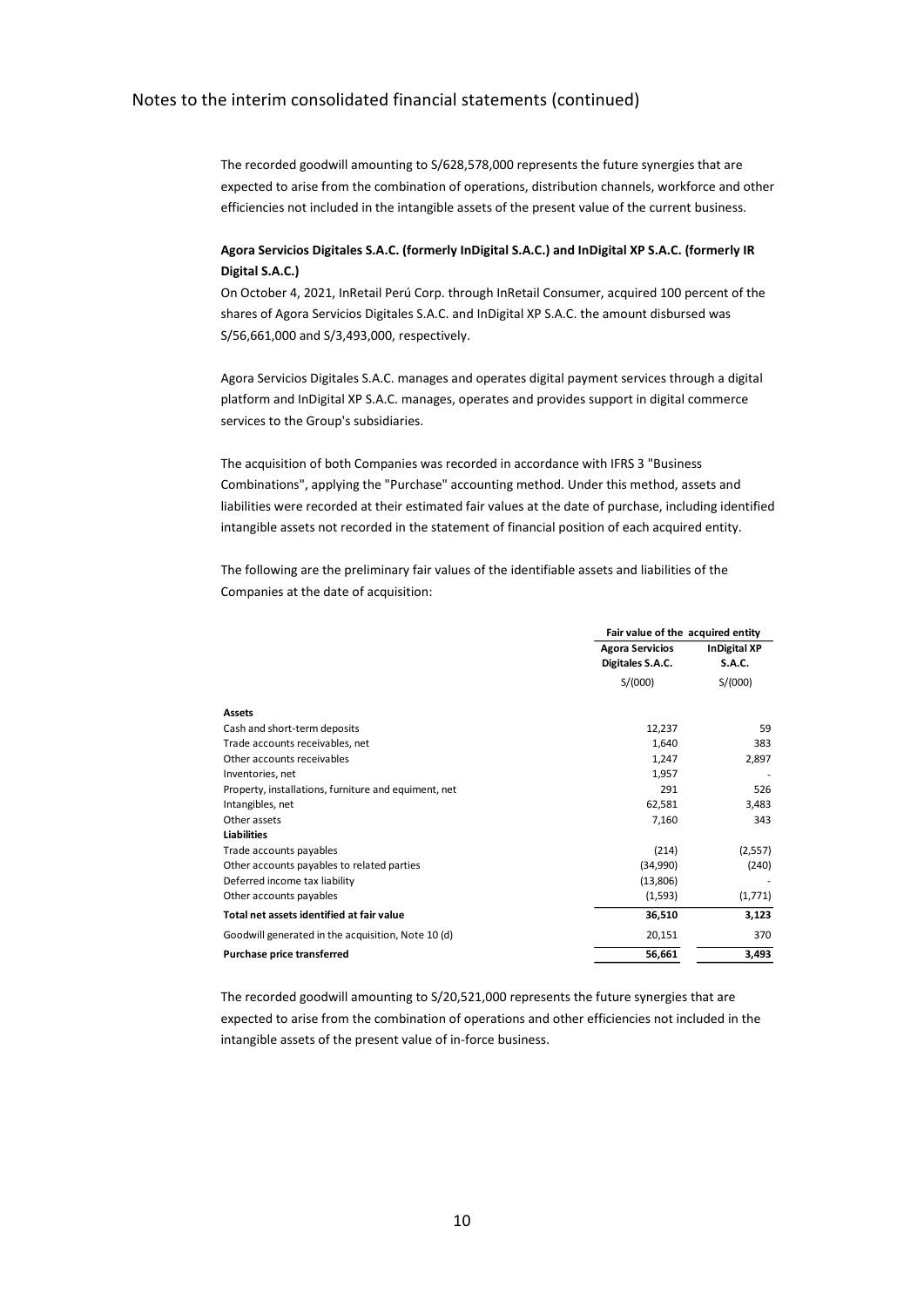#### **Acquisition of minority interest in InRetail Pharma S.A**.

On February 28, 2022, The Company, acquired 12.98 percent of the shares representing the capital stock of InRetail Pharma S.A. (subsidiary of the Company), for a value of S/901,920,000, this acquisition will be paid through the issuance of 5,939,568 shares of InRetail Perú Corp. for a total of S/770,390,000 and the balance of approximately S/131,530,000 in cash, once the sellers comply with the presentation of the certificate of recovery of invested capital. In this sense, as of February 28, 2022, the Company directly and indirectly owns 100 percent of the shares representing the capital stock of InRetail Pharma S.A. See Note 15 (c)

ii. Disposal of subsidiaries

On January 22 and February 16, 2021, InRetail Pharma Group transferred 100 percent of its participation in Química Suiza Colombia S.A.S. and Cifarma S.A.C. for approximately US\$1,958,000 (equivalent to S/7,093,000 at time of transaction) and US\$9,545,000 (equivalent to S/34,879,000 at time of transaction), to non-related entities.

The following are the assets and liabilities, at the date of disposals:

|                                        | Quimica Suiza   | Cifarma S.A.C. |
|----------------------------------------|-----------------|----------------|
|                                        | Colombia S.A.A. | (Perú)         |
|                                        | S/(000)         | S/(000)        |
| Assets                                 |                 |                |
| Cash and short-term deposits           | 2,085           | 2,514          |
| Inventories, net                       | 4,487           | 20,001         |
| Property, furniture and equipment, net | 207             | 10,617         |
| Right-of-use-assets, net               | 57              | 16,960         |
| Intangible assets, net                 |                 | 6,907          |
| Other                                  | 9,533           | 25,475         |
|                                        | 16,369          | 82,474         |
| <b>Liabilities</b>                     |                 |                |
| Trade accounts payables                | 6,709           | 14,018         |
| Lease liabilities                      | 92              | 20,164         |
| Otros                                  | 5,154           | 6,641          |
|                                        | 11,955          | 40,823         |
| <b>Net value</b>                       | 4,414           | 41,651         |

#### c) Pandemic

In March 2020, the World Health Agency "WHO" declared the coronavirus outbreak as a pandemic. The Company and its Subsidiaries have taken all the appropriate measures to safeguard the health of workers and ensure their critical processes.

In this regard, on March 15, 2020, the Peruvian Government declared a state of emergency nationwide. Among the first actions taken within this National State of Emergency, that included the closing of the borders, compulsory social confinement, the closing of businesses deemed non-essential (exceptions were production, distribution and commercialization of food and pharmaceuticals, financial services and healthcare).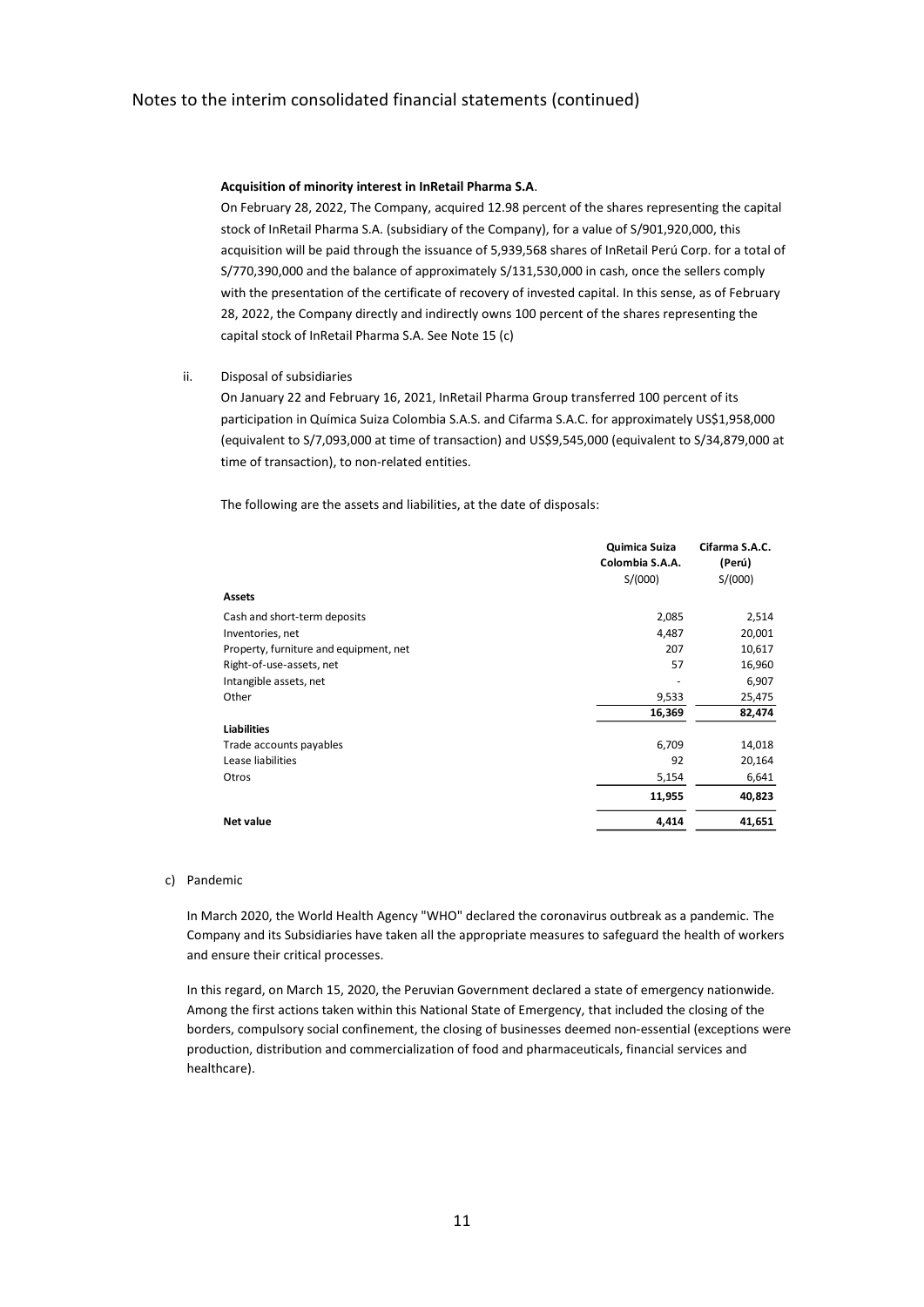During 2021 and 2020, in order to continue containing and mitigating the spread of COVID-19, the Peruvian Government issued a series of Supreme Decrees, extending the Nacional State of Sanitary Emergency, defining alert levels: moderate, high, very high and extreme; that are granted to each of the regions of Peru, based on an evaluation carried out by the Ministries of Health, with a series of restrictions that vary depending on the level of each region.

In February 2021, after the Peruvian Government concluded its negotiations with different laboratories for the acquisition of vaccines, the distribution of doses to face Covid-19 in our country began. The vaccination schedule was carried out according to age groups, since not all citizens were exposed to the same level of risk of infection. The vaccination process has been developed throughout 2021, and at the end of October 2021, the protocol for applying the booster dose of the vaccine against Covid-19 was established.

Although the vaccination process was advancing rapidly as part of the plan designed to face a possible "third wave", it finally formally began in Peru at the beginning of 2022. As a measure to protect the health of citizens, the Peruvian Government, issued a series of Supreme Decrees, extending the State of Sanitary Emergency and State of NationalvEmergency, until the end of August 2022.

In this context, the Company did not suspend or paralyze its operations and continued to carry out its activities through remote work. Regarding the Subsidiaries of the Company, all of the operations of Supermercados Peruanos S.A. and InRetail Pharma S.A. were considered essential and as a result, during the COVID-19 pandemic, their stores and pharmacies have remained open to the public and their operations have not been materially affected. On the other hand, InRetail Real Estate restarted its operations in June 2020. While Supermercados Peruanos S.A. and InRetail Pharma S.A. have not been immune to the negative effects of the COVID-19 pandemic, the impact of such effects to their business has not been as substantial as in other sectors and business.

As a result of the pandemic, the Company's assets have not presented impairment that have not been included in the financial statements and have not had any change in accounting judgments as of March 31, 2022 and December 31, 2021.

In the opinion of the Company's Management and its Subsidiaries, the Company has sufficient liquidity and debt capacity to meet its obligations; as well as to continue operations.

#### **2. Subsidiaries economic activities**

Following is the description of the activities of the main Subsidiaries of the Company:

(a) InRetail Perú Corp. is the controlling entity of Patrimonio en Fideicomiso-D.S. N°093-2002-EF-InRetail Consumer, which is a Special Purpose Entity (SPE), was incorporated during the year 2014 only for the purpose of issuing debt in the local market and abroad. As of March 31, 2022 and December 31, 2021 the representative shares of stock of Supermercados Peruanos S.A. and Subsidiaries, InRetail Pharma S.A. and Subsidiaries, and InRetail Foods S.A.C. are maintained in trust in this entity. A description of such subsidiaries is presented below: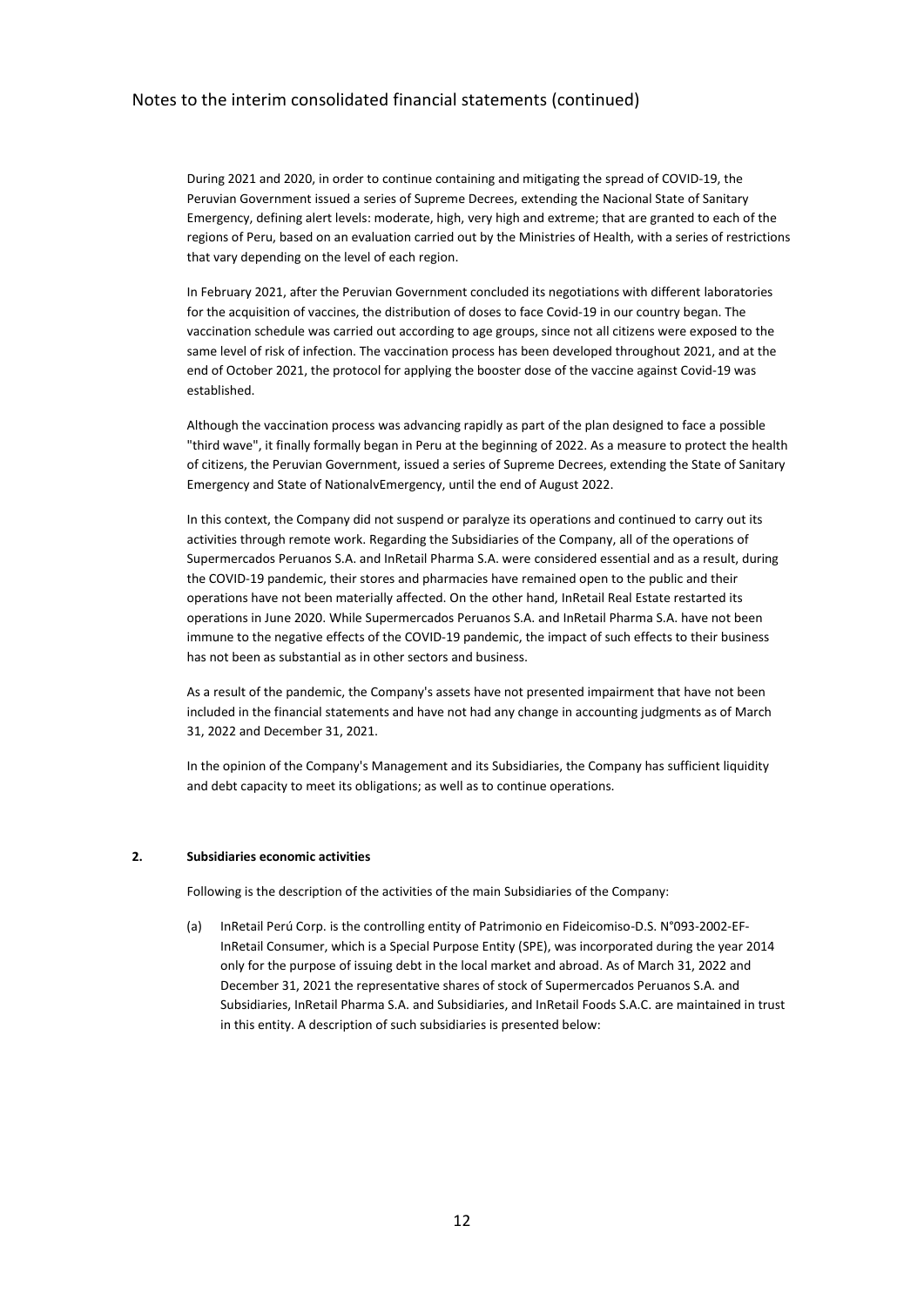(i) InRetail Pharma S.A. is dedicated to the commercialization of pharmaceutical, cosmetic, and food products for medical use and other elements related to health protection and recovery through its "Inkafarma" and "Mifarma" pharmacy chains. It is also dedicated, to the Distribution and Marketing of pharmaceutical products. As of March 31, 2022 and December 31, 2021, the Company operates in Peru, Ecuador and Bolivia. InRetail Pharma S.A. holds 100 percent of: (i) Droguería InRetail Pharma S.A.C., (ii) Farmacias Peruanas S.A.C., (iii) Mifarma S.A.C., Química Suiza S.A.C., (v) Boticas IP S.A.C., (vi) FP Servicios Generales S.A.C. and (vii) Quicorp S.A. See Note 1 b). The legal address of the Company, where the administrative offices are located, is Defensores del Morro Av. N° 1277, Chorrillos, Lima, Peru.

In 2021, the company disposed of the following subsidiaries: Cifarma S.A.C. (Perú) and Química Suiza Colombia S.A.S. (Colombia). See Note 1 (b).

- (ii) Supermercados Peruanos S.A., is dedicated to retail. As of March 31, 2022 and December 31, 2021, operates under the "Plaza Vea", "Plaza Vea Super", "Plaza Vea Express", "Vivanda", "Mass" and "Makro" brands, which are located in Lima and provinces, such as Trujillo, Chimbote, Piura, Cusco, Arequipa, Huancayo, Pucallpa and others. Supermercados Peruanos S.A. holds 100 percent of: (i) Desarrolladora de Strip Centers S.A.C., (ii) Plaza Vea Oriente S.A.C. and (iii) Makro Supermayorista S.A., (iv) Operadora de Servicios Logísticos S.A.C., (v) Backoffice Peruanos S.A.C., (vi) Compañías de servicios de Operación Hard Discount S.A.C. and (vii) Compañía de Servicios de Operación Food Retail S.A.C. See note 1 b). The legal address of the Company, where the administrative offices are located, is Morelli street N° 181, San Borja, Lima, Peru.
- (iii) InRetail Foods S.A.C., is a Company incorporated only with the purpose of acquiring 37.42 percent of Makro Supermayorista S.A. In the General Shareholder's Meeting of Supermercados Peruanos S.A. and InRetail Foods S.A.C., dated February 15, 2021, the merger of both companies was agreed, as mentioned before. InRetail Foods S.A.C. was the entity absorbed.
- (iv) Agora Servicios Digitales S.A.C. (formerly InDigital S.A.C.) established in June 2019, which manages and operates digital payment services through a digital platform. The legal domicile of the Company, where its administrative offices are located, is located at Calle Morelli N 181, San Borja, Lima, Peru.

On October 4, 2021, the Company through its subsidiary InRetail Consumer acquired the 100 percent of the shares of Agora Servicios Digitales S.A.C. The amount disbursed was S/56,661,000.

(v) InDigital XP S.A.C. (formerly IR Digital S.A.C.) established in October 2019, which manages, operates and provides support in digital commerce services to the Group's subsidiaries. The legal domicile of the Company, where its administrative offices are located, is located at Calle Morelli N 139, San Borja, Lima, Peru.

> On October 4, 2021, the Company through its subsidiary InRetail Consumer acquired the 100 percent of the shares of InDigital XP S.A.C. The amount disbursed was S/3,493,000.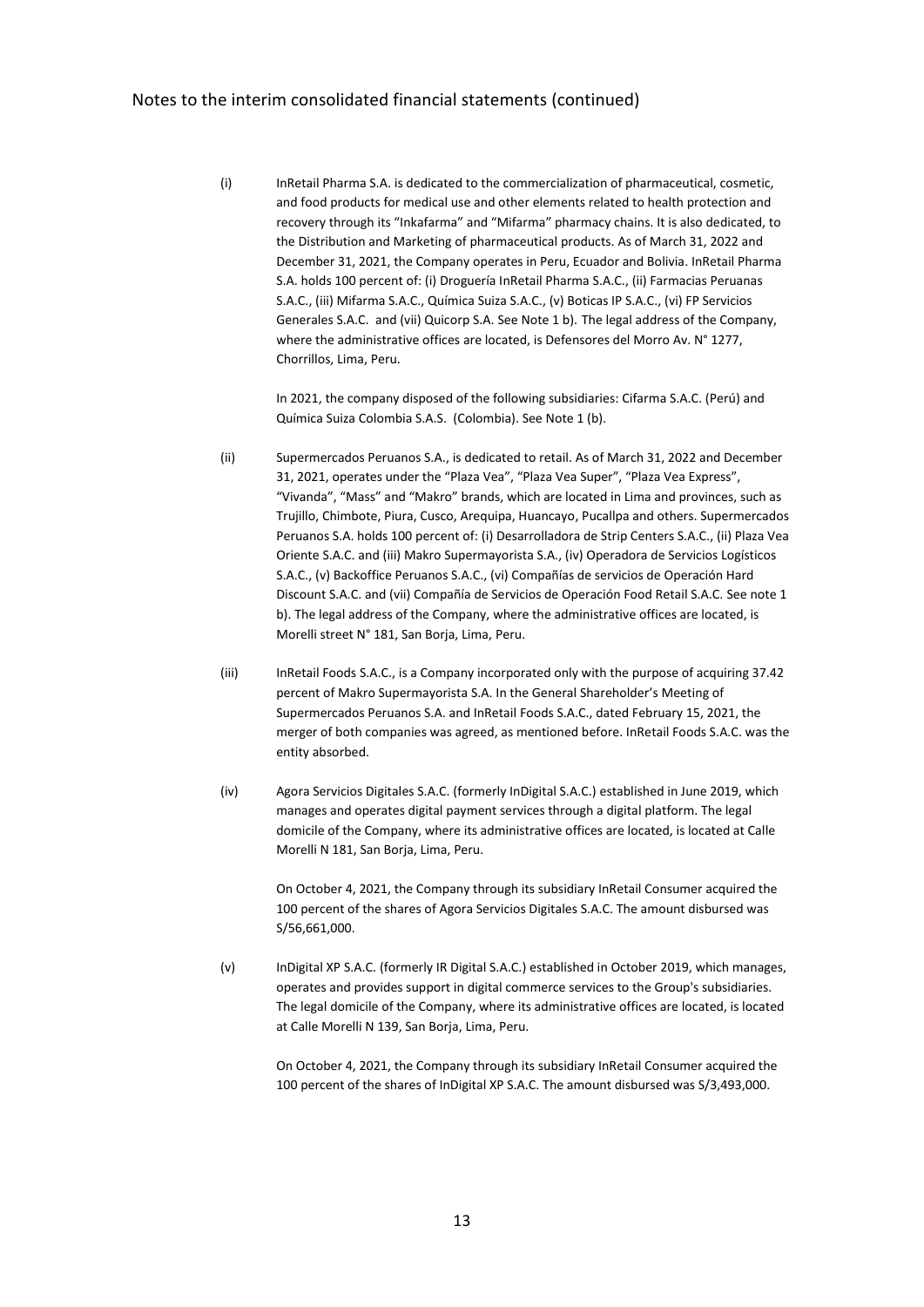- (b) InRetail Real Estate Corp. is a Holding company incorporated in the Republic of Panama in April 2012. In July 2014, InRetail Shopping Malls (a SPE controlled by InRetail Real Estate Corp.) was incorporated only for the purpose of issuing "Senior Notes Unsecured". As of March 31, 2022 and December 31, 2021, the representative share of capital stock of InRetail Real Estate Corp.'s subsidiaries are maintained in trust in this entity, which are detailed below:
	- (i) Real Plaza S.R.L.

Entity dedicated to the management and administration of shopping centers (21 as of March 31, 2022 and 21 as of December 31, 2021) named "Centro Comercial Real Plaza" and located in the cities of Chiclayo, Piura, Chimbote, Trujillo, Huancayo, Arequipa, Juliaca, Huanuco, Cusco, Cajamarca, Sullana, Pucallpa and Lima. As of March 31, 2022 and December 31, 2021, the Company holds 100 percent of Centro Comercial Estación Central S.A. and Inversiones Real Estate S.A. The legal address of the Company, where the administrative offices are located, is Punta del Este avenue N° 2403, second floor, Jesus María, Lima, Peru.

(ii) Patrimonio en Fideicomiso – D.S. N°093-2002-EF-Interproperties Holdings and Patrimonio en Fideicomiso–D.S. N°093-EF-Interproperties Holding II.

Equity trust funds (henceforth "Interproperties Holding") are Special Purpose Entities (SPE) incorporated with the purpose of creating independent entities of the originators, through which investments are made in real estate projects.

(c) IR Management S.R.L. is an entity that manages and operates the Companies of the group and provides other corporate services. The legal address of the Company, where the administrative offices are located, is Morelli street N° 139, San Borja, Lima, Peru.

#### **3. Basis of preparation and presentation and new standards adopted by InRetail**

(a) Interim financial statements

The consolidated financial statements of the InRetail Group have been prepared in accordance with International Financial Reporting Standards (IFRS) as issued by the International Accounting Standards Boards (IASB), effective as of March 31, 2022 and December 31, 2021, respectively.

The interim financial statements of the InRetail Group have been prepared in accordance with IAS 34 "Interim financial reporting".

The interim financial information does not include all the information and disclosures required in the annual financial statements and should be read in conjunction with the audited annual information.

The consolidated financial statements have been prepared on a historical cost basis, except for financial instruments at fair value through profit and loss, investment properties and derivative financial instruments. The consolidated financial statements are presented in Soles and all values are rounded to the nearest thousand (S/(000)), except when otherwise indicated.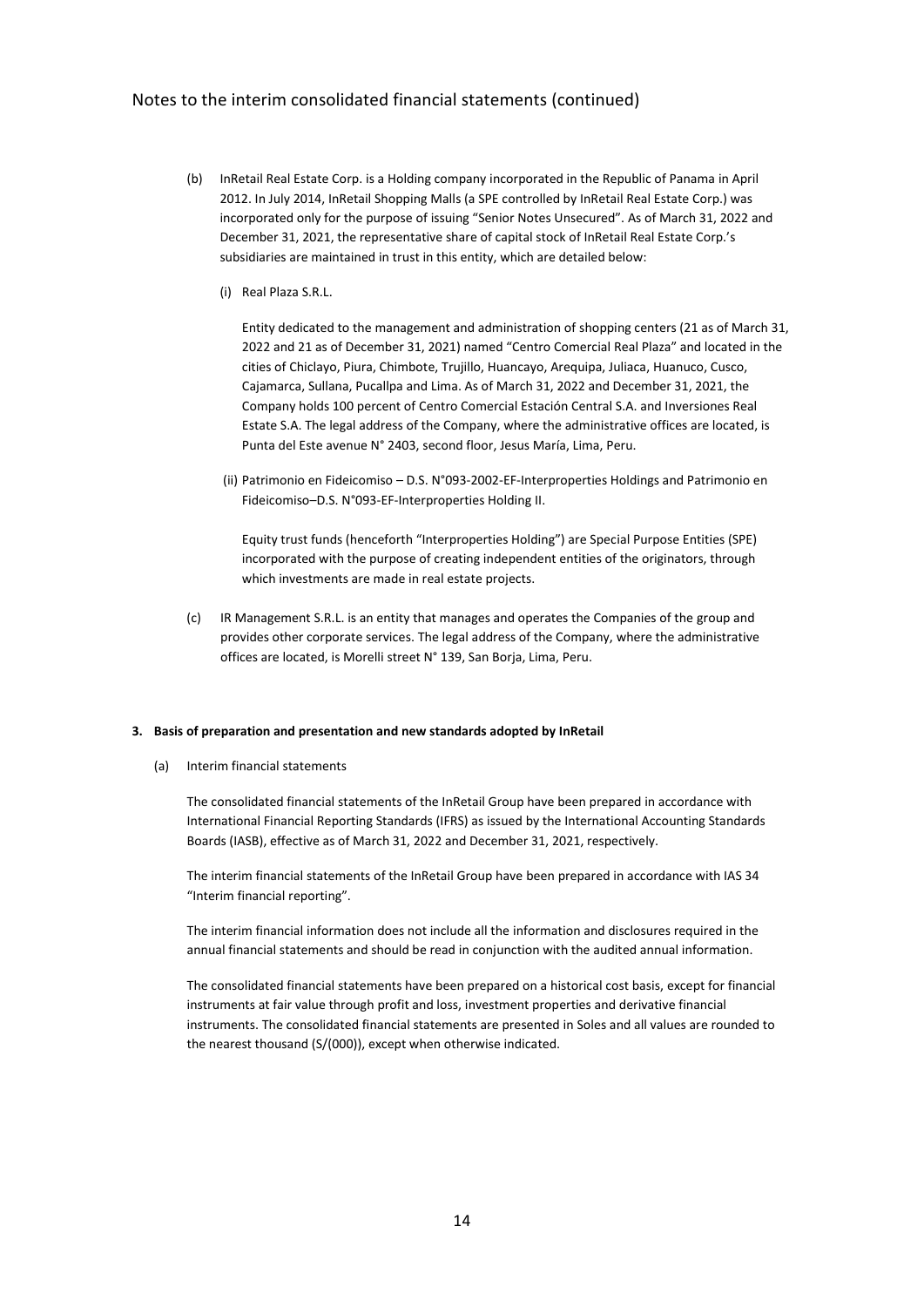The functional currency of the subsidiaries domiciled in Ecuador and Bolivia are the local currency in those countries. These currencies do not belong to hyperinflationary economies. All transactions are measured in the functional currency.

The result and the financial position of all the Group companies (none of which has the currency for a hyperinflationary economy), that have a functional currency other than the InRetail Perú's presentation currency, are translated into the presentation currency as follows:

- Assets and liabilities for each statement of financial position presented (including comparatives) shall be translated at the closing exchange rate at the date of the statement of financial position;
- Income and expenses for each statement presenting profit or loss and other comprehensive income (including comparatives) shall be translated at the average exchange rates for the corresponding year;
- Equity accounts shall be translated at the exchange rates at the date of the transactions; and
- All resulting exchange differences shall be recognized in other comprehensive income as profit or loss on translation.

At the date of this report, all the entities consolidated into the accompanying financial statements are legal subsidiaries of InRetail Peru Corp.

#### (b) Basis of consolidation

The consolidated financial statements comprise the financial statements of the Company and its Subsidiaries, see Note 2.

Subsidiaries are fully consolidated from the date of acquisition, being the date on which the InRetail Group obtains control, and continues to be consolidated until the date when such control ceases. The financial statements of the subsidiaries are prepared for the same period as the parent company, using consistent accounting policies. All intra-group balances, transactions, unrealized gains and losses resulting from intra-group transactions and dividends are eliminated in full.

The non-controlling interests have been determined in proportion to the participation of minority shareholders in the net equity and the results of the subsidiaries in which they hold shares, and they are presented separately in the consolidated statement of financial position and the consolidated statement of comprehensive income.

Losses in a subsidiary are attributed to the non-controlling interest even if that results in a deficit balance. A change in the ownership interest of the subsidiary, without a loss of control, is accounted as an equity transaction.

The accounting policies followed in the preparation of the consolidated financial statements are consistent with those followed in the preparation of the consolidated financial statements as of December 31, 2021.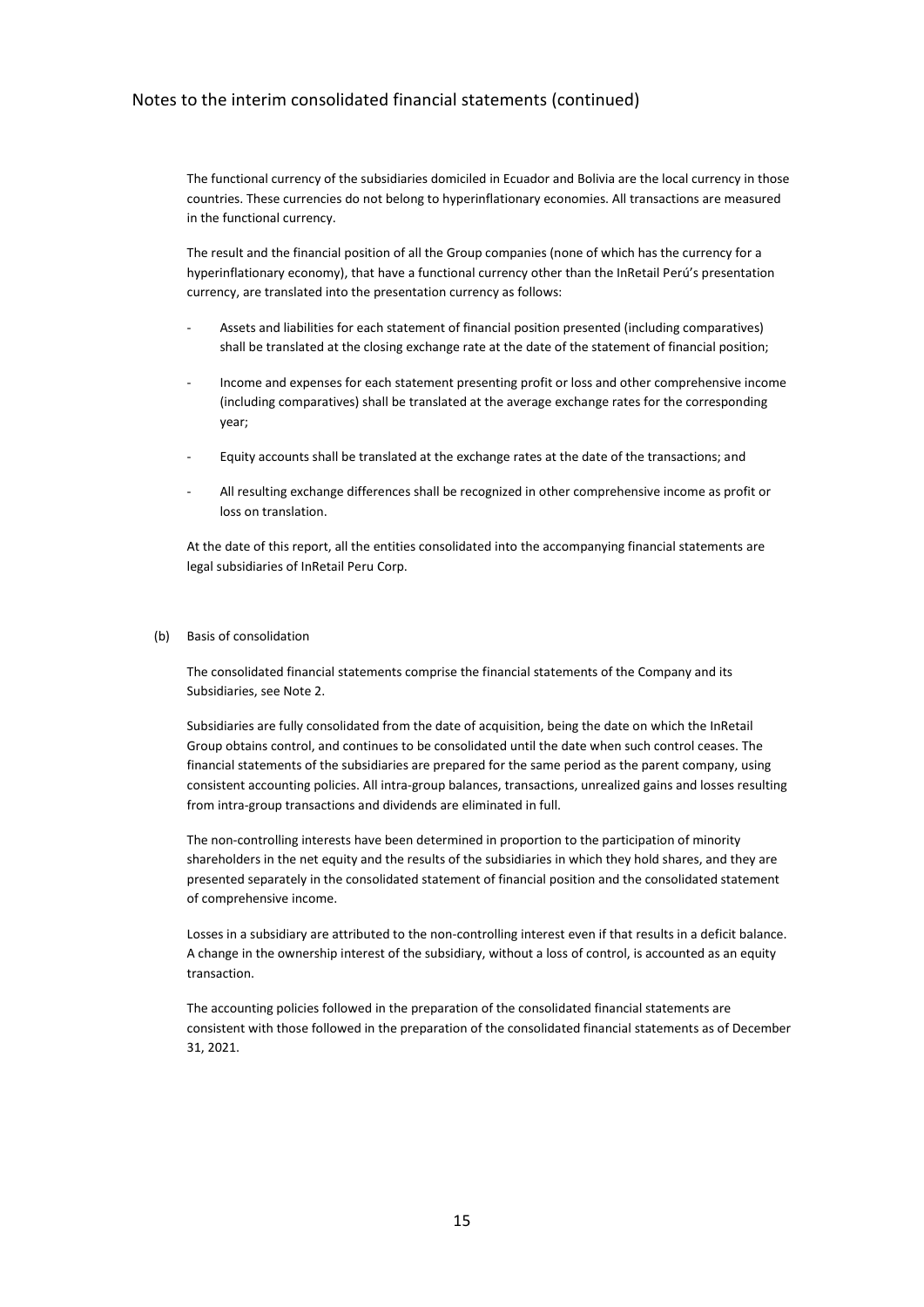#### (c) New accounting standards

The accounting policies adopted in the preparation of the interim condensed consolidates financial statements are consistent with those followed in the preparation of the Companies annual consolidated financial statements for the year ended December 31, 2021, except for the adoption of the new standards and interpretations as of January 1, 2022.

The InRetail Group adopted the following standards and interpretations that have been issued by the IASB, and which were effective as of January 1, 2022:

(i) Amendments to IFRS 3 "Business combinations": Reference to the Conceptual Framework

In May 2020, the IASB issued Amendments to IFRS 3, intended to replace a reference to the Framework for the Preparation and Presentation of Financial Statements, issued in 1989 with a reference to the Conceptual Framework for Financial Reporting issued in March 2018 without significantly changing its requirements. The Board also added an exception to the recognition principle of IFRS 3 to avoid the issue of potential ´Day 2´ gain or losses arising for liabilities and contingent liabilities that would be within the scope of IAS 37 or IFRIC 21 "Levies", if uncured separately.

At the same time, the Board decided to clarify existing guidance in IFRS 3 for contingent assets that would not be affected by replacing the reference to the Framework for the Preparation and Presentation of Financial Statements. The amendments are effective for annual reporting periods beginning on or after 1 January 2022 and apply prospectively.

Since the amendments apply prospectively to transactions or other events that occur on or after the date of the first application, the InRetail Group will not be affected by these amendments on transition.

(ii) Modifications to IAS 1 "Presentation of financial statements": Classification of Liabilities as Current or Non- current

In January 2020, the IASB issued amendments to paragraphs 69 to 76 of IAS 1 to specify the requirements for classifying liabilities as current or non-current. The amendments clarify: (i) what is meant by a right to defer settlement; (ii) that a right to defer must exist at the end of the reporting period; (iii) that classification is unaffected by the likelihood that an entity will exercise its deferral right; and, (iv) that only if an embedded derivative in a convertible liability is itself an equity instrument would the terms of a liability not impact its classification. The amendments are effective for annual reporting periods beginning on or after 1 January 2023 and must be applied retrospectively.

The InRetail Group is currently assessing the impact the amendments will have on current practice and whether existing loan agreements may require renegotiation.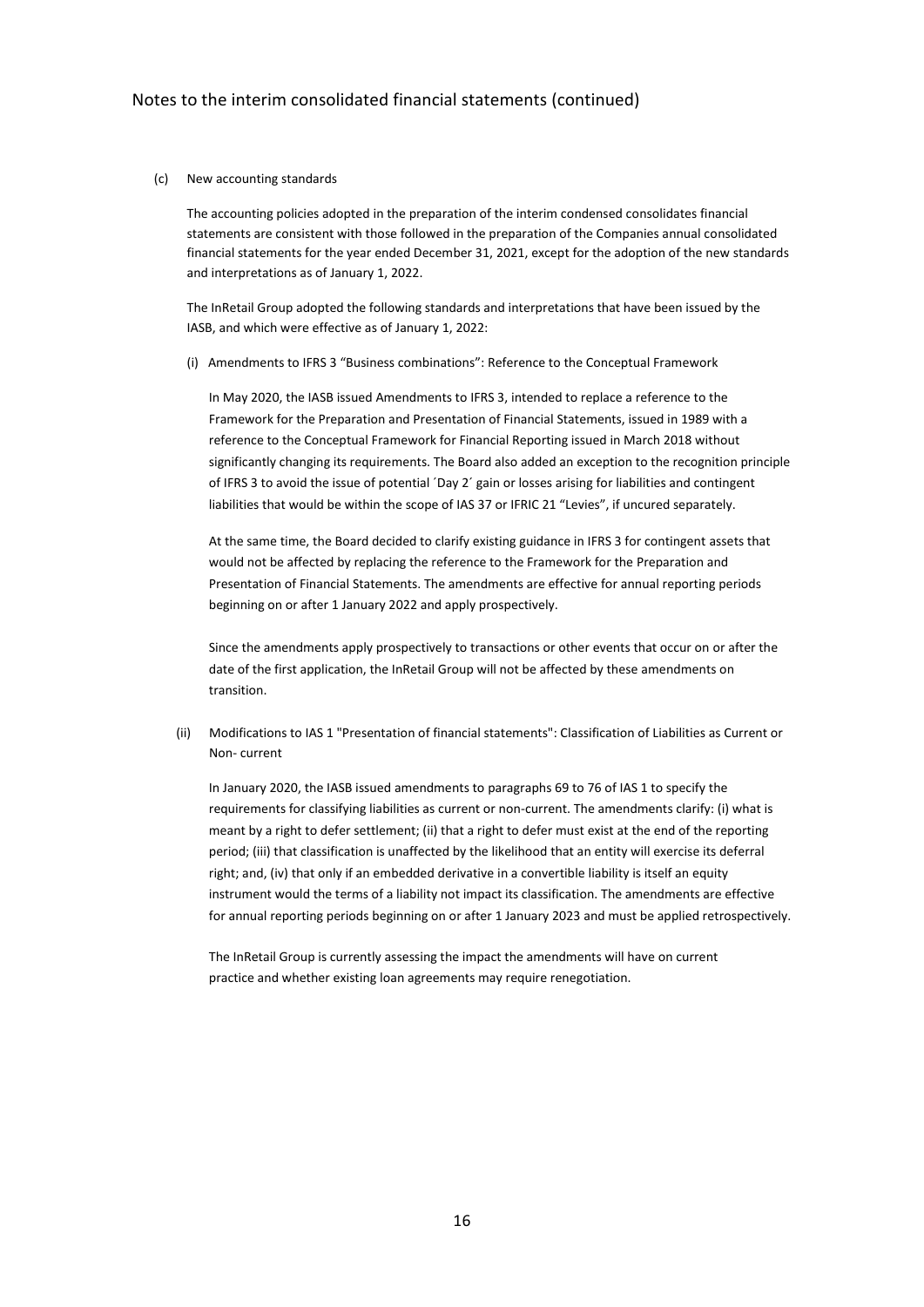(iii) Amendments to IAS 16 "Property, Plant and Equipment": Proceeds before intended Use

In May 2020, the IASB issued amendments to IAS 16, which prohibits entities deducting fom the cost of an item of property, plant and equipment, any proceeds from selling items produced while bringing that asset to the location and condition necessary for it to be capable of operating in the manner intended by management. Instead, an entity recognizes the proceeds from selling such items, and the costs of producing those items, in profit or loss. The amendment is effective for annual reporting periods beginning on or after 1 January 2022 and must be applied retrospectively to items of property, plant and equipment made available for use on or after the beginning of the earliest period presented when the entity first applies the amendment.

The amendments are not expected to have a material impact on the InRetail Group.

(iv) Amendments to IAS 37 "Provisions, Contingent Liabilities and Contingent Assets": Onerous Contracts – Costs of Fulfilling a Contract

In May 2020, the IASB issued amendments to IAS 37 to specify which costs an entity needs to include when assessing whether a contract is onerous or loss-making. The amendments apply a "directly related cost approach". The costs that relate directly to a contract to provide goods or services include both incremental costs and an allocation of costs directly related to contract activities. General and administrative costs do not relate directly to a contract and are excluded unless they are explicitly chargeable to the counterparty under the contract. The amendments are effective for annual reporting periods beginning on or after 1 January 2022.

The InRetail Group will apply these amendments to contracts for which it has not yet fulfilled all its obligations at the beginning of the annual reporting period in which it first applies the amendments.

(v) IFRS 1 "First-time Adoption of International Financial Reporting Standards": Subsidiary as a first-time adopter

The amendment permits a subsidiary that elects to apply paragraph D16(a) of IFRS1 to measure cumulative translation differences using the amounts reported by the parent, based on the parent's date of transition to IFRS. This amendment is also applied to an associate or joint venture that elects to apply paragraph D16(a) of IFRS 1. The amendment is effective for annual reporting periods beginning on or after 1 January 2022 with earlier adoption permitted.

(vi) IFRS 9 "Financial Instruments": Fees in the 10 percent test for derecognition of financial liabilities

The amendment clarifies the fees that an entity includes when assessing whether the terms of a new or modified financial liability are substantially different from the terms of the original financial liability. These fees include only those paid or received between the borrower and the lender, including fees paid or received by either the borrower or lender on the other's behalf. An entity applies the amendment to financial liabilities that are modified or exchanged on or after the beginning of the annual reporting period in which the entity first applies the amendment. The amendment is effective for annual reporting periods beginning on or after 1 January 2022 with earlier adoption permitted.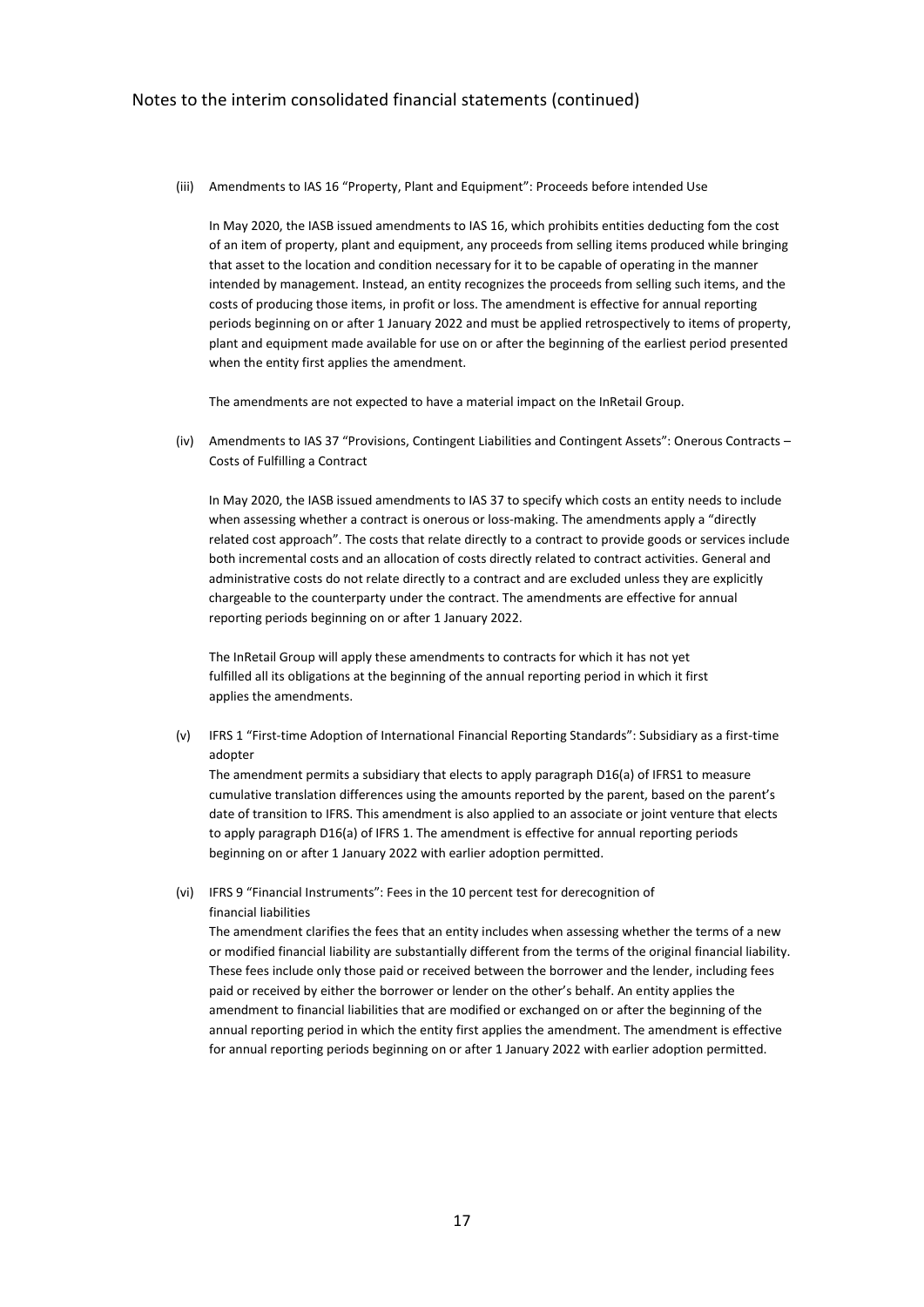- (vii) IAS 41 "Agriculture": Taxation in fair value measurements The amendment removes the requirement in paragraph 22 of IAS 41 that entities exclude cash flows for taxation when measuring the fair value of assets within the scope of IAS 41. An entity applies the amendment prospectively to fair value measurements on or after the beginning of the first annual reporting period beginning on or after 1 January 2022 with earlier adoption permitted.
- (viii) Amendments to IAS 8 "Accounting policies, changes in estimates and errors": Definition of accounting estimates

In February 2021, the IASB issued amendments to IAS 8, in which it introduces a definition of accounting estimates. The amendments clarify the distinction between changes in accounting estimates and changes in accounting policies and the correction of errors. Also, they clarify how entities use measurement techniques and inputs to develop accounting estimates.

The amendments are effective for annual reporting periods beginning on or after January 1, 2023 and apply to changes in accounting Policies and changes in accounting estimates that occur on or after the start of that period. Earlier application is allowed as long as this fact is disclosed.

(ix) Amendments to IAS 1 and IFRS Practice Statement 2: Disclosure of Accounting Policies In February 2021, the IASB issued amendments to IAS 1 and IFRS Practice Statement 2 "Making Materiality Judgements", in which it provides guidance and examples to help entities apply materiality judgments to accounting policy disclosures. The amendments aim to help entities provide accounting policy disclosures that are more useful by replacing the requirement for entities to disclose their "significant" accounting policies with a requirement to disclose their material accounting policies and adding guidance on how entities apply the concept of materiality in making decisions about accounting policy disclosures.

The amendments to IAS 1 are applicable for annual periods beginning on or after January 1, 2023, with earlier application permitted. Since the amendments to the IFRS Practice Statement 2 provide non-mandatory guidance on the application of the definition of material to accounting policy information, an effective date for these amendments is not necessary.

In the Management's opinion, these standards will not have a significant impact on the consolidated financial statements of the InRetail Group.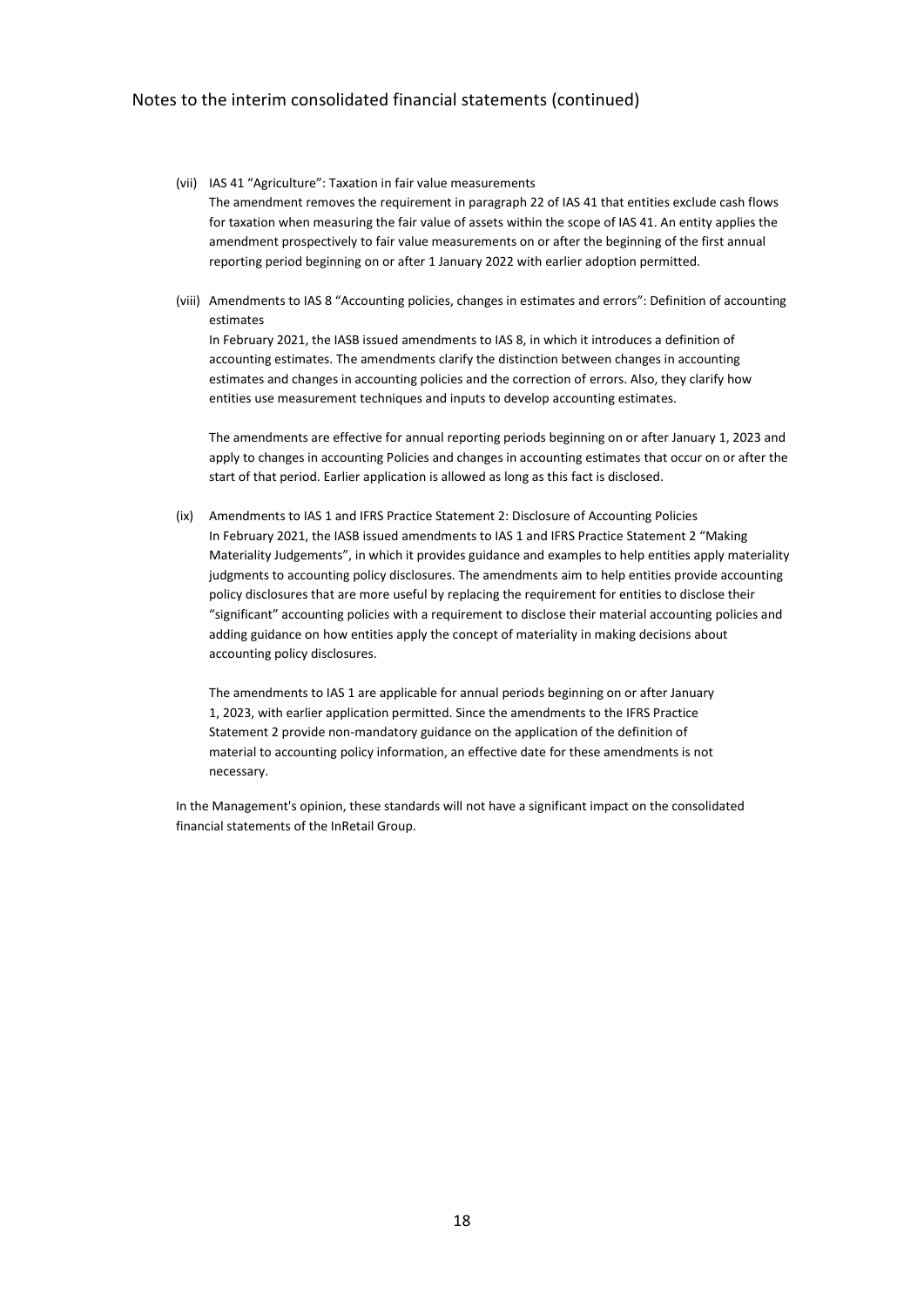### **4. Cash and cash equivalents**

(a) The table below presents the components of this account:

|                        | As of March 31,<br>2022<br>S/(000) | As of December 31,<br>2021<br>S/(000) |
|------------------------|------------------------------------|---------------------------------------|
| Cash (b)               | 53,512                             | 19,808                                |
| Current accounts (c)   | 665,348                            | 726,534                               |
| Time deposits (d)      | 9,761                              | 43,984                                |
| Remittances in transit | 92,253                             | 127,094                               |
| Total                  | 820,874                            | 917,420                               |

- (b) As of March 31, 2022 and December 31, 2021, comprises mainly cash held by subsidiaries in the premises of their store chains and in the vaults of a security company, corresponding to sales during the last days of the period.
- (c) The Company and its Subsidiaries maintain current accounts in local banks in the currency of each country and US Dollars which do not accrue interest and are freely available.
- (d) The time deposits are freely available and are kept in local banks in Soles and US Dollars, have maturities up to one month since inception and bear annual interest rates between 3.70 and 3.80 percent in Soles as of March 31, 2022 (between 0.25 and 2.50 percent in Soles and between 0.05 and 0.15 percent in US Dollars as of December 31, 2021).

#### **5. Trade receivables, net**

(a) The table below presents the components of this caption:

|                                     | As of March 31,<br>2022<br>S/(000) | As of December 31,<br>2021<br>S/(000) |
|-------------------------------------|------------------------------------|---------------------------------------|
| Invoices (e)                        | 594,178                            | 579,127                               |
| Retail sales (c)                    | 64,147                             | 79,899                                |
| Provision for accrued revenue (f)   | 12,671                             | 15,882                                |
| Rent receivable (d)                 | 11,835                             | 11,397                                |
| Others                              | 19,019                             | 18,120                                |
| <b>Total</b>                        | 701,850                            | 704,425                               |
| Provision for doubtful accounts (g) | (67, 252)                          | (69, 645)                             |
| <b>Total</b>                        | 634,598                            | 634,780                               |

- (b) Trade receivables are denominated in the currency of each country and US Dollars, have current maturity and do not bear interest.
- (c) Corresponds mainly to (i) pending deposits in favor of Supermercados Peruanos and InRetail Pharma Group for the last day of the month, respectively, held by credit card operators and originated from the sales of goods with credit cards in the different stores of Supermercados Peruanos S.A. and InRetail Pharma Group, and (ii) trade accounts receivable from corporate sales.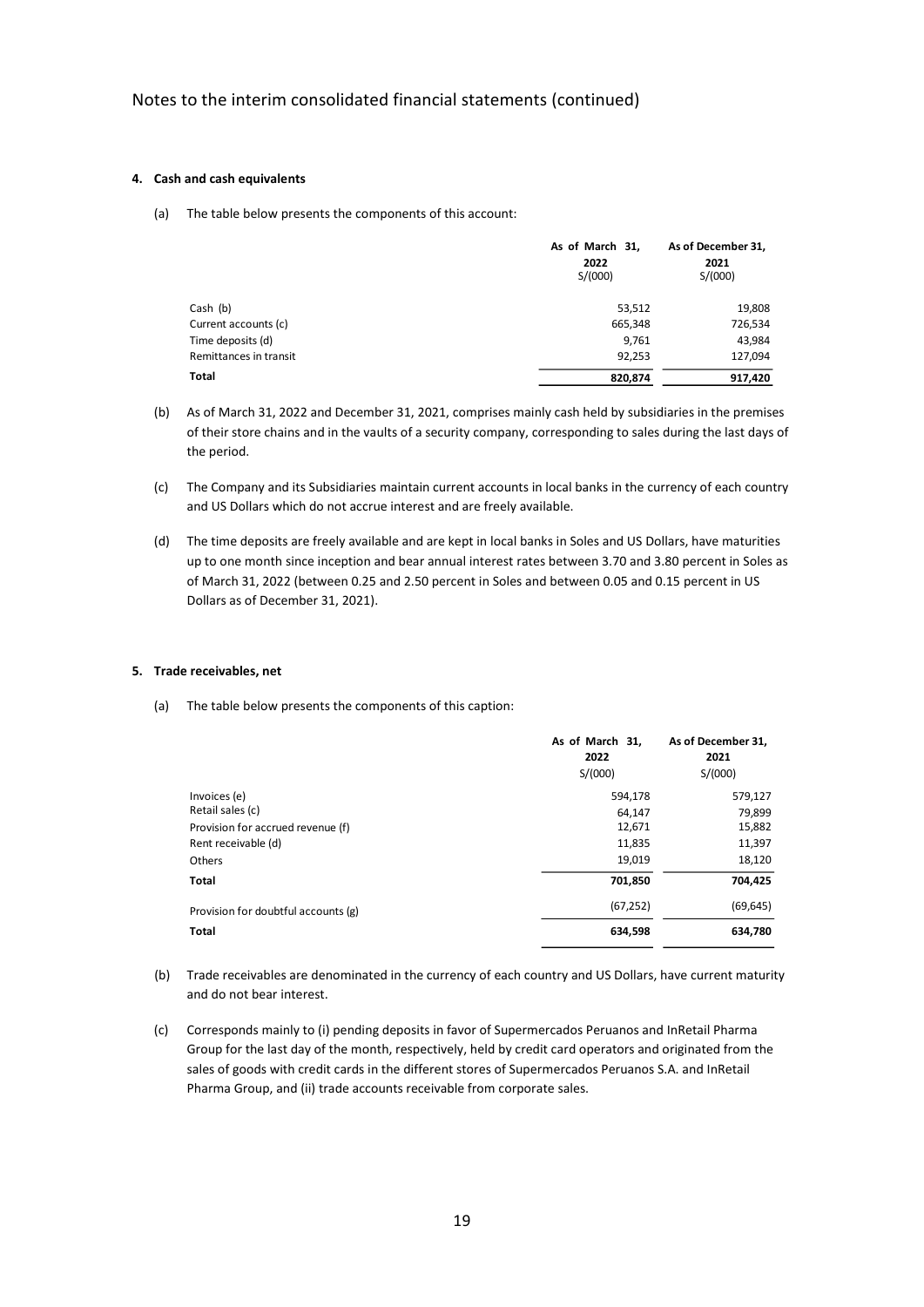- (d) Corresponds to accounts receivable for the lease of commercial premises to concession holders inside the stores of Supermercados Peruanos S.A. and the accounts receivable for the rental income of Interproperties Holding.
- (e) Correspond mainly to the balance receivable from the sale of goods to public institutions and various local and foreign companies. At the date of this report, these balances were mostly collected.
- (f) As of March 31, 2022 and December 31, 2021, relates to services unbilled at the end of period, mainly due to variable rentals of Interproperties Holdings. These amounts were billed in the month subsequent to the reporting date.
- (g) Movements in the provision for doubtful accounts receivable for the three-month period ended March 31, 2022 and 2021, were as follows:

|                                              | 2022     | 2021    |
|----------------------------------------------|----------|---------|
|                                              | S/(000)  | S/(000) |
| Balance at the beginning of the year         | 69,645   | 77,941  |
| Provision recognized as expense, Note 17 (a) | 8.731    | 11,328  |
| Recoveries, Note 17 (a)                      | (7, 328) | (8,481) |
| Write-offs                                   | (2,282)  | (395)   |
| Exchange rate                                | (7)      | 47      |
| Foreign currency translation                 | (1,507)  | 789     |
| <b>Others</b>                                |          | (741)   |
| <b>Balance as of March 31</b>                | 67,252   | 80,488  |
| Balance as of December 31, 2021              |          | 69.645  |
|                                              |          |         |

As of March 31, 2022 and December 31, 2021, the amount of trade receivables past due but non-impaired amounted to approximately S/97,210,000 and S/104,858,000, respectively. Past-due accounts which have a payment agreement are considered as not impaired; therefore they do not represent risk of uncollectibility.

In the opinion of Management of the InRetail Group, the provision for doubtful accounts receivable as of March 31, 2022 and December 31, 2021, appropriately covers the credit risk of this item at those dates.

#### **6. Inventories, net**

(a) The composition of this item is presented below:

|                                                     | As of March 31, | As of December 31, |
|-----------------------------------------------------|-----------------|--------------------|
|                                                     | 2022            | 2021               |
|                                                     | S/(000)         | S/(000)            |
| Goods, Note 17 (a)                                  | 2,609,976       | 2,321,077          |
| Goods in transit (b)                                | 250,756         | 308,954            |
| Raw material, Note 17 (a)                           | 392             | 879                |
| Miscellaneous supplies                              | 7,792           | 7,330              |
| Miscellaneous supplies for manufacture, Note 17 (a) | 1,064           | 874                |
| Finished goods, Note 17 (a)                         |                 |                    |
| Total                                               | 2,869,980       | 2,639,114          |
| <b>Minus</b>                                        |                 |                    |
| Provision for impairment of inventories (c)         | (24, 118)       | (21, 370)          |
| Total                                               | 2,845,862       | 2,617,744          |
|                                                     |                 |                    |

(b) Corresponds to goods and miscellaneous supplies imported by the InRetail Group in order to satisfy customers demand in its stores.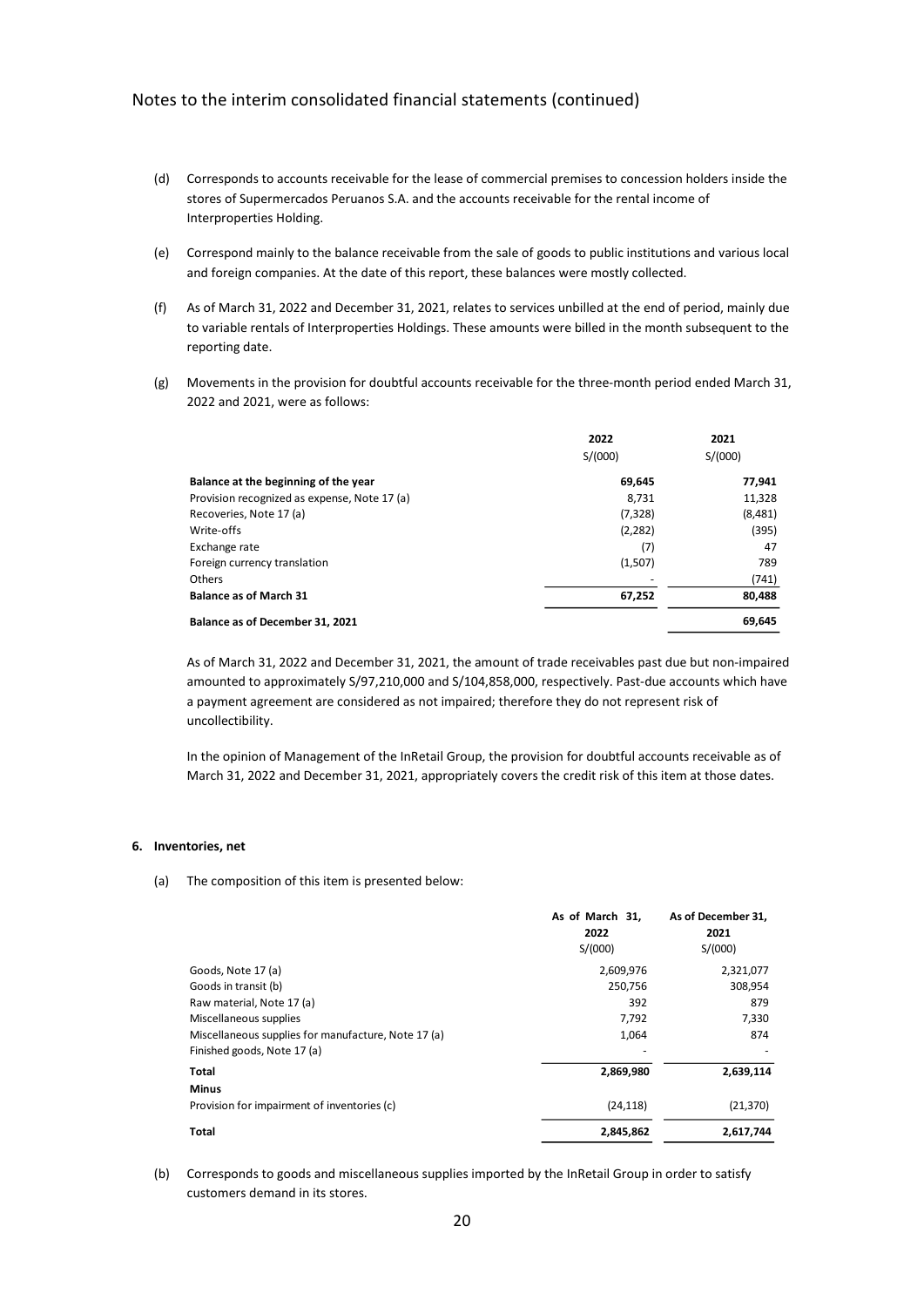(c) The movement in the provision for inventory impairment for the three-month period ended March 31, 2022 and 2021, was as follows:

|                                            | 2022<br>S/(000) | 2021<br>S/(000) |
|--------------------------------------------|-----------------|-----------------|
| Balance at the beginning of the year       | 21,370          | 21,885          |
| Provision of the period, Note 17 (a)       | 11,614          | 11,888          |
| Recoveries                                 | (8,229)         | (9, 138)        |
| Write-offs<br>Foreign currency translation | (171)<br>(466)  | (1,008)<br>91   |
| <b>Balance as of March 31</b>              | 24.118          | 23,718          |
| Balance as of December 31, 2021            |                 | 21,370          |

The provision for inventory impairment is determined based on stock turnover, discounts granted for the liquidation of the merchandise and other characteristics based on periodic evaluations performed by the Management of the InRetail Group.

### **7. Derivative financial instruments**

As of March 31, 2022 and December 31, 2021, this item comprises of nine Contracts, four "Principal Call Spread", one "Full Cross-Currency Swap" and four "Range Principal Only Swap" designated to hedge cash flows from exchange rate variations and recorded at their fair value. The detail of the operations is as follows:

|                      |                |                   |                          |                          |               |         | 2022                     | 2021    |
|----------------------|----------------|-------------------|--------------------------|--------------------------|---------------|---------|--------------------------|---------|
|                      |                |                   | <b>Receives</b>          | Pays                     | Book value of | Fair    | Fair                     | Fair    |
|                      | <b>Nominal</b> |                   | fixed                    | fixed                    | the hedged    | value   | value                    | value   |
| Counterparty         | value          | <b>Due</b>        | rate at                  | rate at                  | item          | asset   | liability                | asset   |
|                      | US\$(000)      |                   | %                        | %                        | S/(000)       | S/(000) | S/(000)                  | S/(000) |
| J.P. Morgan N.A. (a) | 250,000        | April 2028        | $\overline{\phantom{a}}$ | 1.05                     | 925,250       | 70,082  | ٠                        | 79,606  |
| J.P. Morgan N.A. (a) | 100,000        | April 2028        | 5.75                     | 8.75                     | 370,100       | ٠       | 9,560                    | 30,148  |
| Citibank N.A. (c)    | 138.000        | <b>March 2028</b> | $\overline{\phantom{a}}$ | 1.04                     | 510,738       | 30,558  | $\overline{\phantom{a}}$ | 38,856  |
| Citibank N.A. (c)    | 100,000        | March 2028        | $\overline{\phantom{a}}$ | 2.50                     | 370,100       | 25,722  | $\overline{\phantom{a}}$ | 44,979  |
| Citibank N.A. (c)    | 50,000         | <b>March 2028</b> | $\overline{\phantom{a}}$ | 2.50                     | 185,050       | 12,664  | $\overline{\phantom{a}}$ | 22,282  |
| Citibank N.A. (c)    | 138,000        | <b>March 2028</b> | $\overline{\phantom{a}}$ | $\overline{\phantom{a}}$ | 510,738       | 36,137  | $\overline{\phantom{a}}$ | 44,664  |
| Citibank N.A. (c)    | 100,000        | March 2028        | $\overline{\phantom{a}}$ | 1.50                     | 370,100       | 25,722  | $\overline{\phantom{a}}$ | 44,980  |
| Citibank N.A. (c)    | 50,000         | <b>March 2028</b> | $\overline{\phantom{a}}$ | 1.50                     | 185,050       | 12,664  | $\overline{\phantom{a}}$ | 22,282  |
| Citibank N.A. (c)    | 24,000         | <b>March 2028</b> | ٠                        | 1.04                     | 88,824        | 5,314   | ٠                        | 6,758   |
| Total                |                |                   |                          |                          |               | 218,863 | 9,560                    | 334,555 |

(a) In March 2018, Patrimonio en Fideicomiso D.S. 093-2002-EF InRetail Shopping Malls, Subsidiary of the Company, decided to carry out hedging operations through a Foreign Currency Call Spread for the financial obligations of the "Senior Notes Unsecured", which were issued in April 2018. From the date of issuance of the "Senior Notes Unsecured" for the purposes of IFRS 9, it was classified as an effective hedging instrument, See Note 13(c).

On July 1, 2021, InRetail Shopping Malls (Subsidiary of the Company) decided to replace US\$100,000,000 of the Call Spread with US\$100,000,000 a Full Cross-Currency Swap on the issuance of its Senior Notes Unsecured, which establishes the currency exchange at an exchange rate of S/3.887 per US\$1.00, which for the purposes of IFRS 9, qualifies as an effective hedging instrument.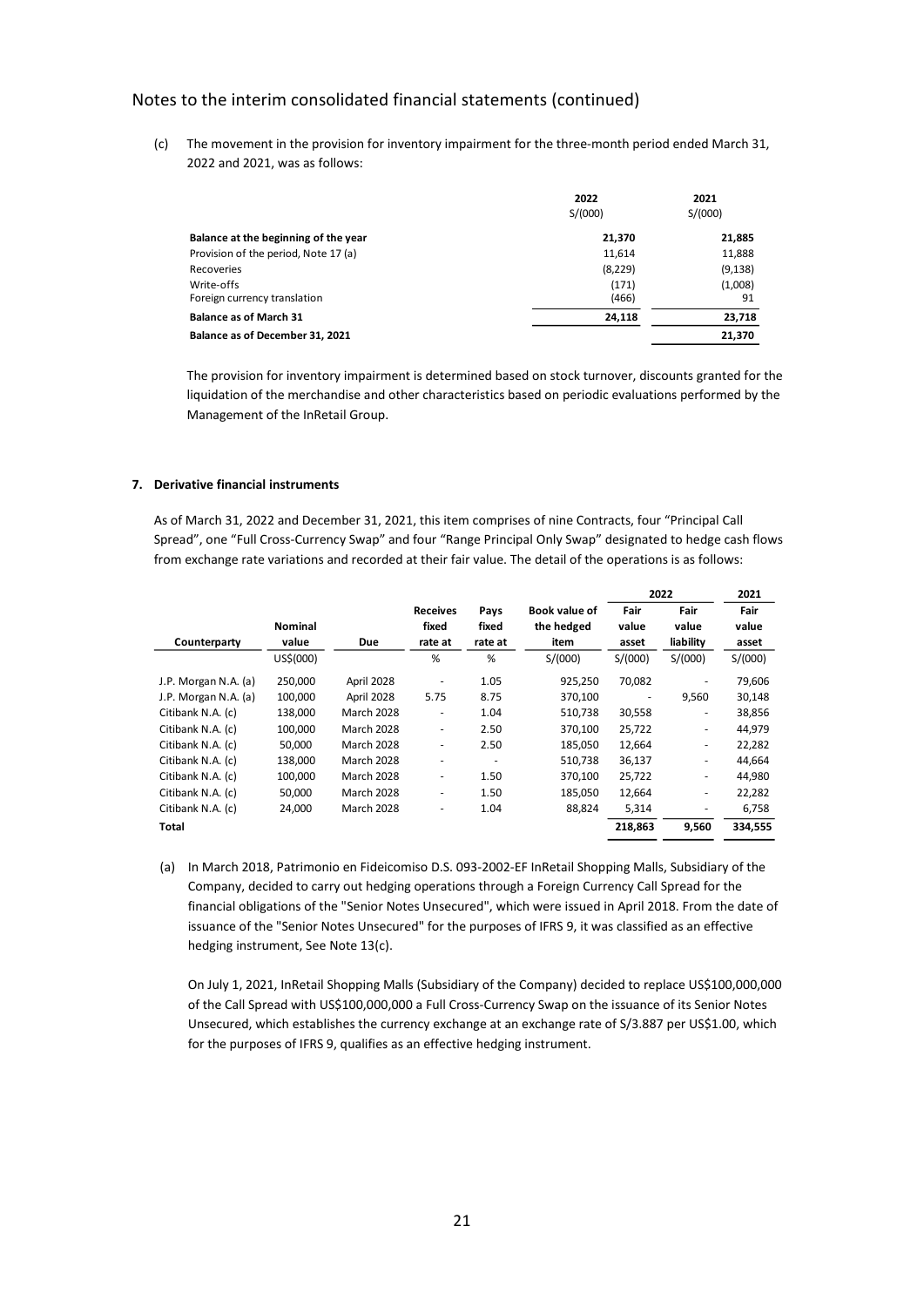The early settlement of the derivative financial instrument includes the partial settlement of the liability from the financing received from J.P. Morgan for the acquisition of the instrument derivative financial. As a result of this transaction, a total net expense of S/38,826,000 was recorded.

As of March 31, 2022 and December 31, 2021, the Call Spread covers US\$250,000,000 of the exposure in foreign currency of the principal of the issues and protects exchange rate variations between S/3.26 and S/3.75 per US\$1.00. During the year 2021, the exchange rate has suffered increases that have not been covered by the Call Spread, said exchange rate variation is recorded in the consolidated statement of income. The premium price was financed in installments equal to the issuance.

- (b) In March 2021, InRetail Pharma settled the Call Spread early, which maturity was in May 2023 and which hedged the issuance of senior notes by InRetail Pharma up to a value of US\$400,000,000. As a result of this transaction, a total net expense of S/70,141,000 was generated, which is presented as "Financial expenses from the early settlement of Call Spread" in the consolidated income statement; see note 18.
- (c) In March 2021, InRetail Perú corp. through its Subsidiaries, InRetail Pharma S.A., Supermercados Peruanos S.A. and InRetail Consumer (Special Purpose Entity), decided to carry out three hedging operations for US\$288,000,000, US\$288,000,000 and US\$24,000,000, respectively, through three Call Spreads of foreign currency for the financial obligations of the "Senior Secured Notes", which were issued in March 2021, and the intercompany loans related to the issuance. From the date of issue of the "Senior Secured Notes" for the purposes of IFRS 9 were classified as effective hedging instruments, see note 13 (b).

On September 16 and 17, 2021, InRetail Pharma S.A. and Supermercados Peruanos S.A. decided to exchange each US\$150,000,000 of its Call Spread with two Range Principal Only Swaps of US\$100,000,000 and US\$50,000,000, on the issuance of their Senior Notes Unsecured, which fixed the exchange of currency at the exchange rate of S/4.1045 and S/4.1100 per US\$1.00, respectively, and that protects variations in the exchange rate between S/3.70 and S/6.00 per US\$1.00, which for the purposes of IFRS 9, qualifies as an effective hedging instrument.

This exchange of the "Call Spreads" for the "Range Only Principal Swaps" allows the hedging objective to be met, therefore, the time value of the instrument substituted at the date of the transaction of S/99,901,000 will be recognized in results on a straight-line basis until the maturity of the hedge. As a result of this transaction, a total net expense of S/3,710,000 was generated as of March 31, 2022.

The exchange of the derivative financial instrument includes the partial cancellation of the liability held in Supermercados Peruanos S.A. for the financing received from Citibank for the acquisition of the derivative financial instrument.

As of March 31, 2022 and December 31, 2021, the Call Spreads cover US\$300,000,000 of the exposure in foreign currency of the principal of the issues and protects exchange rate variations between S/3.70 and S/4.20 per US\$1.00 and the Range Only Principal Swap US\$300,000,000 of the exposure in foreign currency of the principal of the issues and protects exchange rate variations between S/3.70 and S/6.00 per US\$1.00. The premium of the Call Spreads of Supermercados Peruanos S.A. and InRetail Consumer S.A. and the premium of the Range Only Principal Swap of Supermercados Peruanos S.A. and InRetail Pharma S.A. was financed in terms equal to that of the issue.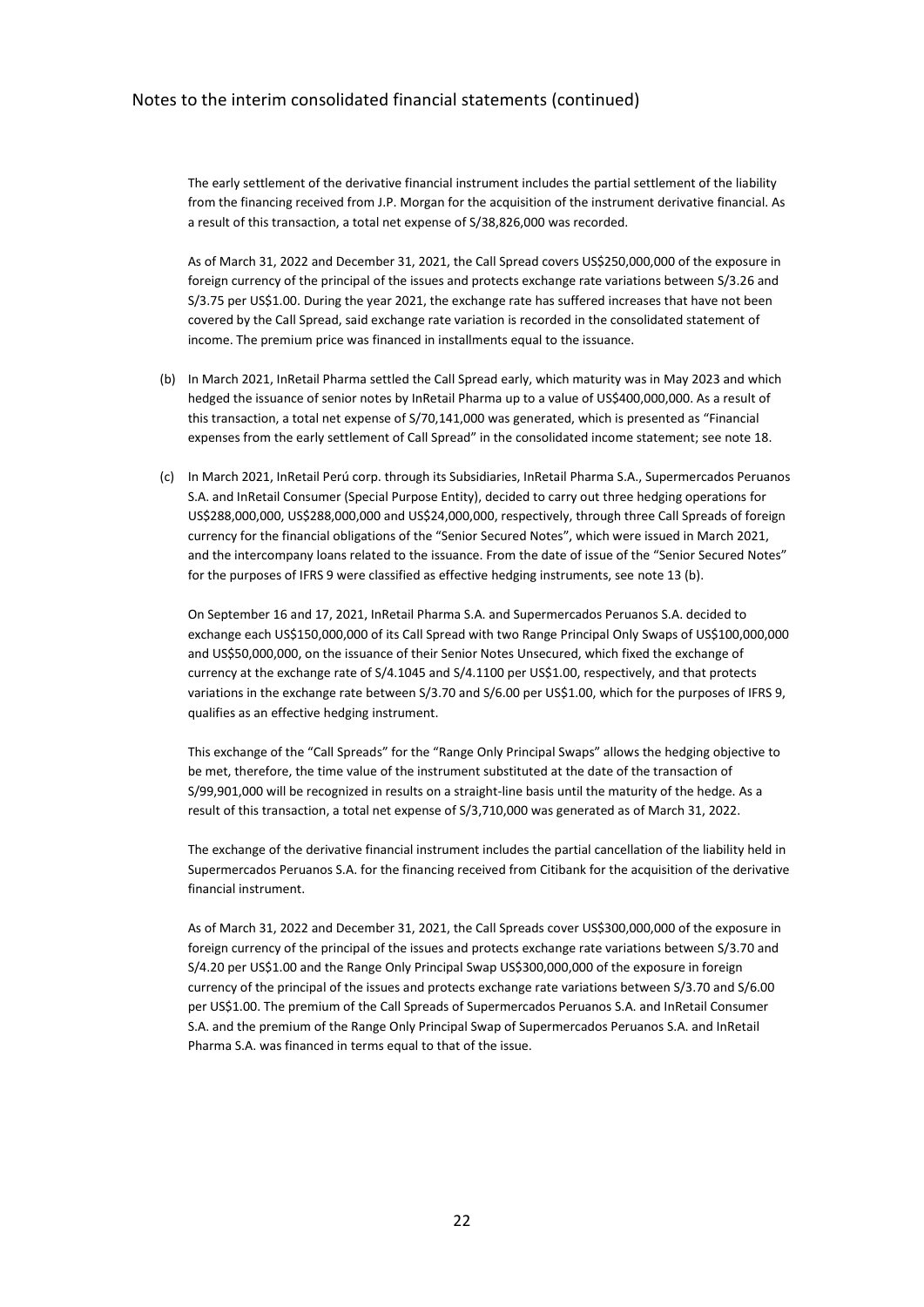# **8. Property, furniture and equipment, net**

(a) The table below presents the movement and composition of this caption:

|                                              |           | Buildings,     | <b>Miscellaneous</b> |                 |                  |          | As of      | As of        |
|----------------------------------------------|-----------|----------------|----------------------|-----------------|------------------|----------|------------|--------------|
|                                              |           | infrastructure | and                  |                 | <b>Furniture</b> | Work in  | March 31,  | December 31, |
|                                              | Land      | and facilities | equipment            | <b>Vehicles</b> | and fixture      | progress | 2022       | 2021         |
|                                              | S/(000)   | S/(000)        | S/(000)              | S/(000)         | S/(000)          | S/(000)  | S/(000)    | S/(000)      |
| Cost                                         |           |                |                      |                 |                  |          |            |              |
| <b>Initial balance</b>                       | 1,399,913 | 3,200,989      | 1,524,285            | 3,882           | 287,138          | 121,160  | 6,537,367  | 6,074,912    |
| Acquisition of subsidiary                    |           |                |                      |                 |                  |          |            | 1,015        |
| Additions (b)                                | 309       | 37,114         | 36,431               | 108             | 12,427           | 24,006   | 110,395    | 531,525      |
| Disposals and/or sales (c)                   |           | (65, 732)      | (35, 420)            | (203)           | (38, 280)        |          | (139, 635) | (62, 421)    |
| Disposal of subsidiaries                     |           |                |                      |                 |                  |          |            | (54, 834)    |
| Transfer                                     |           | 5,526          | 2,499                |                 | 606              | (8,631)  |            |              |
| Transfer to investment properties, Note 9(b) |           |                |                      |                 |                  |          |            | 39,759       |
| Foreign currency translation                 | (20)      | (472)          | (3,865)              |                 | (719)            | (11)     | (5,087)    | 7,411        |
| <b>Final balance</b>                         | 1,400,202 | 3,177,425      | 1,523,930            | 3,787           | 261,172          | 136,524  | 6,503,040  | 6,537,367    |
| <b>Accumulated depreciation</b>              |           |                |                      |                 |                  |          |            |              |
| <b>Initial balance</b>                       |           | 839,641        | 977,880              | 2,978           | 175,320          |          | 1,995,819  | 1,808,371    |
| Acquisition of subsidiary                    |           |                |                      |                 |                  |          |            | 198          |
| Additions (d)                                |           | 30,381         | 33,535               | 115             | 6,133            |          | 70,164     | 278,757      |
| Disposals and/or sales (c)                   |           | (65, 608)      | (34, 775)            | (203)           | (38,003)         |          | (138, 589) | (53, 523)    |
| Disposal of subsidiaries                     |           |                |                      |                 |                  |          |            | (44, 010)    |
| Foreign currency translation                 |           | (292)          | (2,937)              |                 | (623)            |          | (3,852)    | 6,026        |
| <b>Final balance</b>                         |           | 804,122        | 973,703              | 2,890           | 142,827          |          | 1,923,542  | 1,995,819    |
| Net book value                               | 1,400,202 | 2,373,303      | 550,227              | 897             | 118,345          | 136,524  | 4,579,498  | 4,541,548    |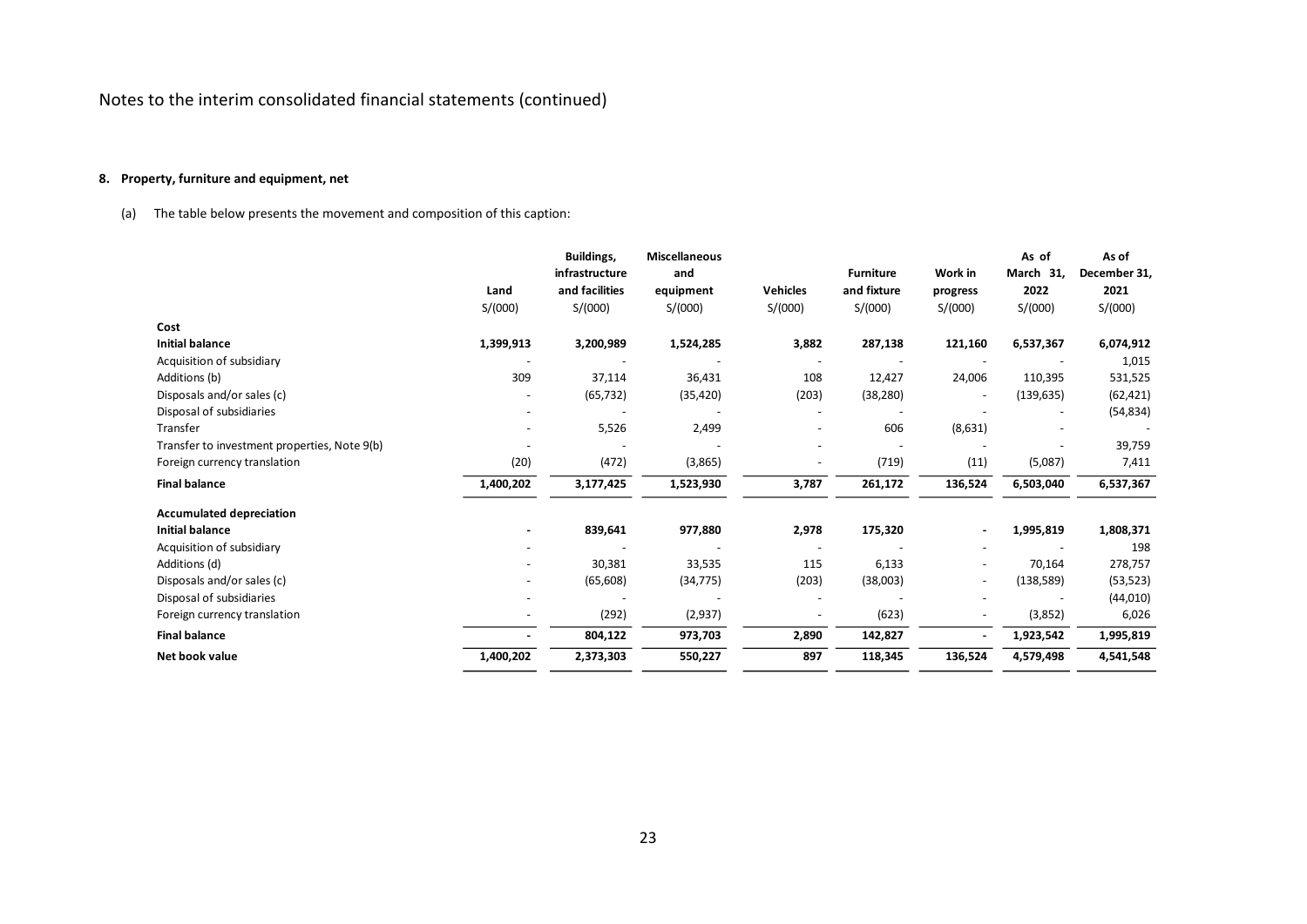- (b) Additions for the three-month period ended March 31, 2022 and December 31, 2021 correspond mainly to the construction and equipment of new premises for Supermercados Peruanos S.A. and the InRetail Pharma Group.
- (c) Mainly correspond to assets sold and to the disposal of unusable assets as a result of the process of change of format in some premises and store closures. The resulting income or expense has been included in the "Other operating income" or "Other operating expenses" caption of the consolidated income statement, respectively.
- (d) Depreciation expense for the three-month period ended March 31, 2022 and 2021, was recorded as follows in the income statement:

|                                      | 2022    | 2021    |
|--------------------------------------|---------|---------|
|                                      | S/(000) | S/(000) |
| Cost of sales, Note 17 (a)           | 3,303   | 678     |
| Sales expenses, Note 17 (a)          | 60.444  | 57,354  |
| Administrative expenses, Note 17 (a) | 6.417   | 4,757   |
| <b>Balance as of March 31</b>        | 70.164  | 62,789  |
| Balance as of December 31, 2021      |         | 278,757 |

- (e) As of March 31, 2022 and December 31, 2021, Supermercados Peruanos S.A. has mortgaged land, buildings and facilities for a net book value of S/1,032,569,000 (S/1,008,287,000 as of December 31, 2021), as collateral of the financial obligations and the leasing contracts (see Note 13).
- (f) As of March 31, 2022 and December 31, 2021, the cost and corresponding accumulated depreciation of assets acquired through finance leases amounted to approximately S/609,464,000 and S/274,566,000, respectively (S/772,484,000 and S/323,093,000, respectively, as of December 31, 2021).
- (g) The InRetail Group maintains insurance policies on their main assets in accordance with the policies established by Management.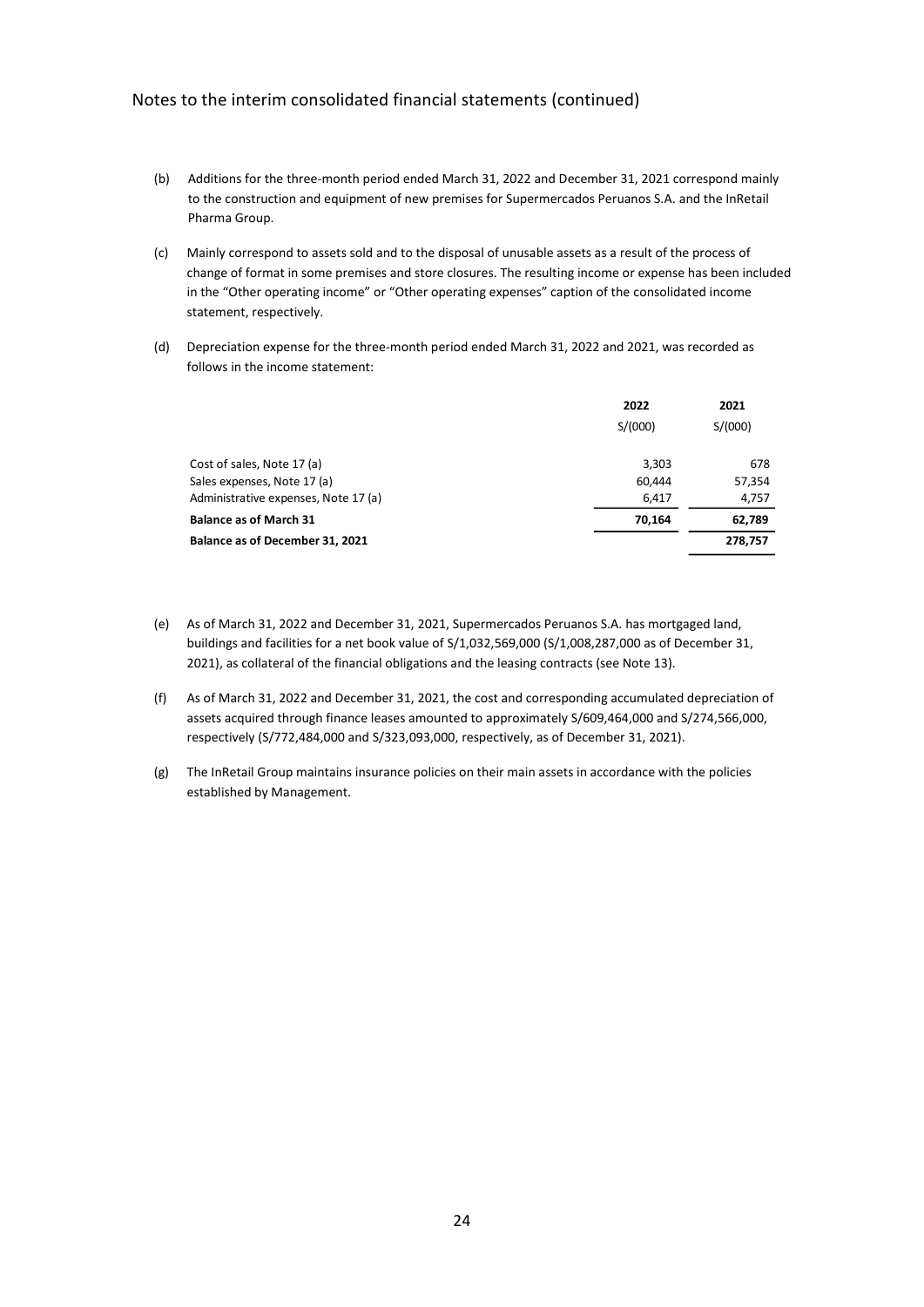### **9. Investment properties**

(a) The table below presents the composition of this caption:

| S/(000)<br>S/(000)<br>Real Plaza Puruchuco Shopping Mall<br>613,954<br>Real Plaza Salaverry Shopping Mall (i)<br>458,162<br>Real Plaza Chiclayo Shopping Mall<br>308,495<br>Real Plaza Cusco Shopping Mall (i)<br>317,776<br>Real Plaza Primavera Shopping Mall<br>252,279<br>Real Plaza Piura Shopping Mall<br>259,733<br>Real Plaza Trujillo Shopping Mall<br>248,725<br>Real Plaza Centro Civico Shopping Mall (i)<br>205,618<br>Real Plaza Huancayo Shopping Mall (i)<br>138,503<br>Real Plaza Pucallpa Shopping Mall<br>111,804<br>Real Plaza Huánuco Shopping Mall (i)<br>109,323<br>Real Plaza Cajamarca Shopping Mall<br>101,906<br>Real Plaza Santa Clara - Altamirano Shopping Mall<br>85,431<br>Real Plaza Villa Maria del Triunfo Shopping Mall (La Curva) (i)<br>84,269<br>Real Plaza Juliaca Shopping Mall (i)<br>75,062<br>Real Plaza Pro Shopping Mall<br>79,194<br>Real Plaza Chorrillos Shopping Mall<br>71,527<br>Real Plaza Arequipa Shopping Mall (i)<br>56,522<br>Plaza Center Lurin Shopping Mall<br>48,448<br>Real Plaza Nuevo Chimbote Shopping Mall<br>41,067<br>Real Plaza Sullana Shopping Mall<br>30,764<br>Plaza Center Villa El Salvador Shopping Mall<br>29,012<br>Plaza Center Moquegua Shopping Mall<br>30,536<br>Plaza Center Tumbes Shopping Mall<br>7,392<br>Plaza Center Tarapoto Shopping Mall<br>18,369<br>Plaza Center Tacna Shopping Mall<br>22,089<br>Jr. de la Unión stores<br>9,054<br>Others (ii)<br>225,484<br>4,040,498 | As of March 31,<br>2022 | As of December 31,<br>2021 |
|-------------------------------------------------------------------------------------------------------------------------------------------------------------------------------------------------------------------------------------------------------------------------------------------------------------------------------------------------------------------------------------------------------------------------------------------------------------------------------------------------------------------------------------------------------------------------------------------------------------------------------------------------------------------------------------------------------------------------------------------------------------------------------------------------------------------------------------------------------------------------------------------------------------------------------------------------------------------------------------------------------------------------------------------------------------------------------------------------------------------------------------------------------------------------------------------------------------------------------------------------------------------------------------------------------------------------------------------------------------------------------------------------------------------------------------------------------------------------|-------------------------|----------------------------|
|                                                                                                                                                                                                                                                                                                                                                                                                                                                                                                                                                                                                                                                                                                                                                                                                                                                                                                                                                                                                                                                                                                                                                                                                                                                                                                                                                                                                                                                                         |                         |                            |
|                                                                                                                                                                                                                                                                                                                                                                                                                                                                                                                                                                                                                                                                                                                                                                                                                                                                                                                                                                                                                                                                                                                                                                                                                                                                                                                                                                                                                                                                         |                         | 614,976                    |
|                                                                                                                                                                                                                                                                                                                                                                                                                                                                                                                                                                                                                                                                                                                                                                                                                                                                                                                                                                                                                                                                                                                                                                                                                                                                                                                                                                                                                                                                         |                         | 457,582                    |
|                                                                                                                                                                                                                                                                                                                                                                                                                                                                                                                                                                                                                                                                                                                                                                                                                                                                                                                                                                                                                                                                                                                                                                                                                                                                                                                                                                                                                                                                         |                         | 309,430                    |
|                                                                                                                                                                                                                                                                                                                                                                                                                                                                                                                                                                                                                                                                                                                                                                                                                                                                                                                                                                                                                                                                                                                                                                                                                                                                                                                                                                                                                                                                         |                         | 317,180                    |
|                                                                                                                                                                                                                                                                                                                                                                                                                                                                                                                                                                                                                                                                                                                                                                                                                                                                                                                                                                                                                                                                                                                                                                                                                                                                                                                                                                                                                                                                         |                         | 251,928                    |
|                                                                                                                                                                                                                                                                                                                                                                                                                                                                                                                                                                                                                                                                                                                                                                                                                                                                                                                                                                                                                                                                                                                                                                                                                                                                                                                                                                                                                                                                         |                         | 259,012                    |
|                                                                                                                                                                                                                                                                                                                                                                                                                                                                                                                                                                                                                                                                                                                                                                                                                                                                                                                                                                                                                                                                                                                                                                                                                                                                                                                                                                                                                                                                         |                         | 247,590                    |
|                                                                                                                                                                                                                                                                                                                                                                                                                                                                                                                                                                                                                                                                                                                                                                                                                                                                                                                                                                                                                                                                                                                                                                                                                                                                                                                                                                                                                                                                         |                         | 205,984                    |
|                                                                                                                                                                                                                                                                                                                                                                                                                                                                                                                                                                                                                                                                                                                                                                                                                                                                                                                                                                                                                                                                                                                                                                                                                                                                                                                                                                                                                                                                         |                         | 138,330                    |
|                                                                                                                                                                                                                                                                                                                                                                                                                                                                                                                                                                                                                                                                                                                                                                                                                                                                                                                                                                                                                                                                                                                                                                                                                                                                                                                                                                                                                                                                         |                         | 111,831                    |
|                                                                                                                                                                                                                                                                                                                                                                                                                                                                                                                                                                                                                                                                                                                                                                                                                                                                                                                                                                                                                                                                                                                                                                                                                                                                                                                                                                                                                                                                         |                         | 109,603                    |
|                                                                                                                                                                                                                                                                                                                                                                                                                                                                                                                                                                                                                                                                                                                                                                                                                                                                                                                                                                                                                                                                                                                                                                                                                                                                                                                                                                                                                                                                         |                         | 101,588                    |
|                                                                                                                                                                                                                                                                                                                                                                                                                                                                                                                                                                                                                                                                                                                                                                                                                                                                                                                                                                                                                                                                                                                                                                                                                                                                                                                                                                                                                                                                         |                         | 86,048                     |
|                                                                                                                                                                                                                                                                                                                                                                                                                                                                                                                                                                                                                                                                                                                                                                                                                                                                                                                                                                                                                                                                                                                                                                                                                                                                                                                                                                                                                                                                         |                         | 83,103                     |
|                                                                                                                                                                                                                                                                                                                                                                                                                                                                                                                                                                                                                                                                                                                                                                                                                                                                                                                                                                                                                                                                                                                                                                                                                                                                                                                                                                                                                                                                         |                         | 74,906                     |
|                                                                                                                                                                                                                                                                                                                                                                                                                                                                                                                                                                                                                                                                                                                                                                                                                                                                                                                                                                                                                                                                                                                                                                                                                                                                                                                                                                                                                                                                         |                         | 79,201                     |
| Total                                                                                                                                                                                                                                                                                                                                                                                                                                                                                                                                                                                                                                                                                                                                                                                                                                                                                                                                                                                                                                                                                                                                                                                                                                                                                                                                                                                                                                                                   |                         | 71,298                     |
|                                                                                                                                                                                                                                                                                                                                                                                                                                                                                                                                                                                                                                                                                                                                                                                                                                                                                                                                                                                                                                                                                                                                                                                                                                                                                                                                                                                                                                                                         |                         | 56,410                     |
|                                                                                                                                                                                                                                                                                                                                                                                                                                                                                                                                                                                                                                                                                                                                                                                                                                                                                                                                                                                                                                                                                                                                                                                                                                                                                                                                                                                                                                                                         |                         | 48,727                     |
|                                                                                                                                                                                                                                                                                                                                                                                                                                                                                                                                                                                                                                                                                                                                                                                                                                                                                                                                                                                                                                                                                                                                                                                                                                                                                                                                                                                                                                                                         |                         | 41,682                     |
|                                                                                                                                                                                                                                                                                                                                                                                                                                                                                                                                                                                                                                                                                                                                                                                                                                                                                                                                                                                                                                                                                                                                                                                                                                                                                                                                                                                                                                                                         |                         | 31,109                     |
|                                                                                                                                                                                                                                                                                                                                                                                                                                                                                                                                                                                                                                                                                                                                                                                                                                                                                                                                                                                                                                                                                                                                                                                                                                                                                                                                                                                                                                                                         |                         | 28,095                     |
|                                                                                                                                                                                                                                                                                                                                                                                                                                                                                                                                                                                                                                                                                                                                                                                                                                                                                                                                                                                                                                                                                                                                                                                                                                                                                                                                                                                                                                                                         |                         | 30,088                     |
|                                                                                                                                                                                                                                                                                                                                                                                                                                                                                                                                                                                                                                                                                                                                                                                                                                                                                                                                                                                                                                                                                                                                                                                                                                                                                                                                                                                                                                                                         |                         | 7,661                      |
|                                                                                                                                                                                                                                                                                                                                                                                                                                                                                                                                                                                                                                                                                                                                                                                                                                                                                                                                                                                                                                                                                                                                                                                                                                                                                                                                                                                                                                                                         |                         | 18,183                     |
|                                                                                                                                                                                                                                                                                                                                                                                                                                                                                                                                                                                                                                                                                                                                                                                                                                                                                                                                                                                                                                                                                                                                                                                                                                                                                                                                                                                                                                                                         |                         | 21,830                     |
|                                                                                                                                                                                                                                                                                                                                                                                                                                                                                                                                                                                                                                                                                                                                                                                                                                                                                                                                                                                                                                                                                                                                                                                                                                                                                                                                                                                                                                                                         |                         | 8,956                      |
|                                                                                                                                                                                                                                                                                                                                                                                                                                                                                                                                                                                                                                                                                                                                                                                                                                                                                                                                                                                                                                                                                                                                                                                                                                                                                                                                                                                                                                                                         |                         | 220,682                    |
|                                                                                                                                                                                                                                                                                                                                                                                                                                                                                                                                                                                                                                                                                                                                                                                                                                                                                                                                                                                                                                                                                                                                                                                                                                                                                                                                                                                                                                                                         |                         | 4,033,013                  |

(i) For the construction of these shopping malls and properties, surface right contracts were subscribed with Arzobispado de Cusco (on land in Cusco "San Antonio"), Municipalidad Provincial de Huánuco (on land of "Real Plaza Huánuco" Shopping Mall), Inmobiliaria Pazos S.A. (La Curva), Oficina de Normalización Provisional - ONP (Centro Cívico), Ferrovías Central Andina S.A. (Huancayo), the Association denominated "Religiosas del Sagrado Corazón de Jesús" (Arequipa), Ferrocarril Trasandino S.A. (Juliaca) and the Marina de Guerra del Perú (Salaverry). These contracts have a maturity between 20 and 70 years.

"Real Plaza" shopping malls consist of department stores, home improvement, supermarket, other retail shops, a cinema complex and an entertainment area; with which contracts have been signed that provide a minimum monthly rent and a variable rent based on sales.

(ii) Corresponds to land on which real estate projects will be developed.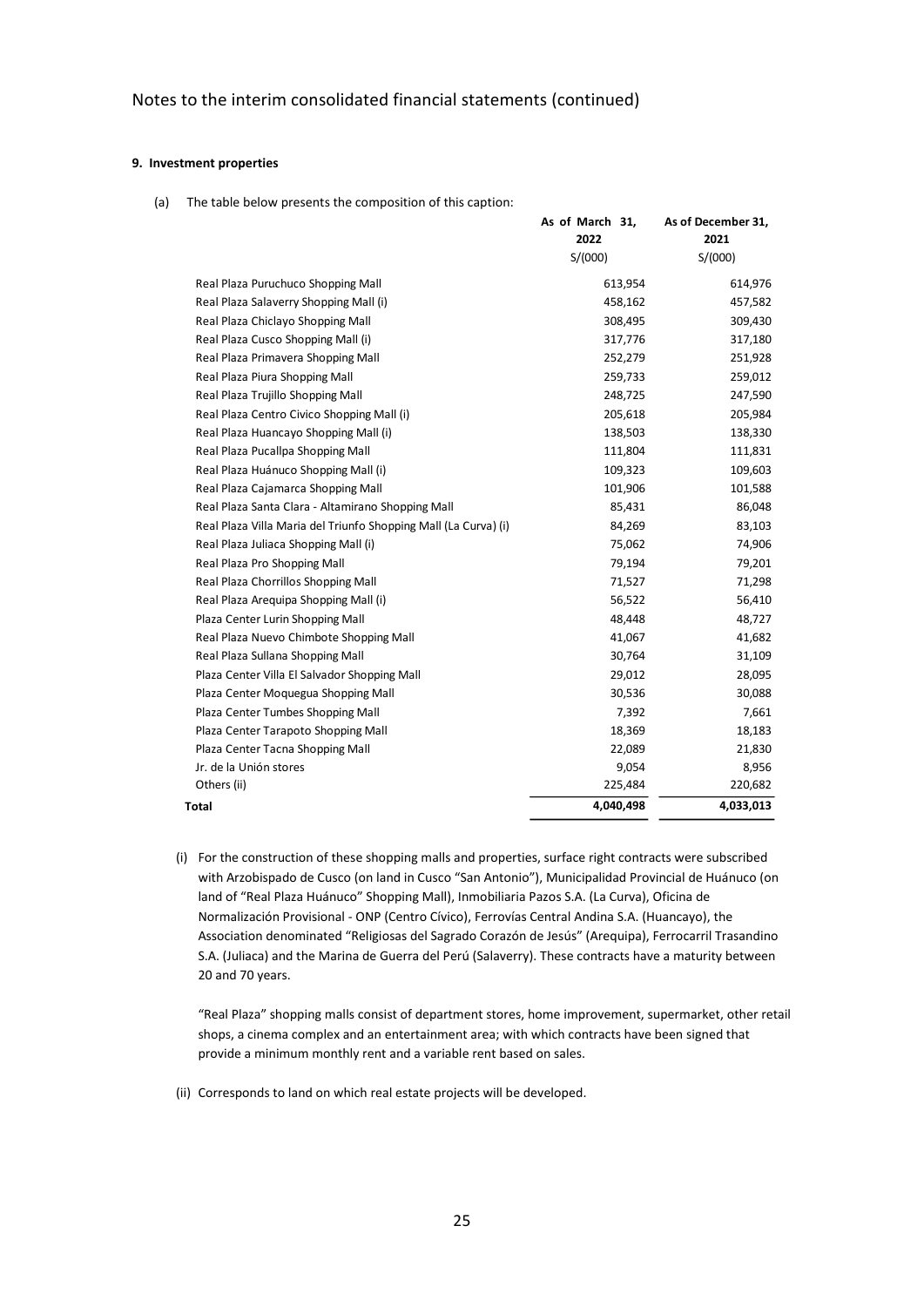(b) The movement of this account for the three-month period ended March 31, 2022 and 2021 was as follows:

|                                                             | 2022      | 2021      |
|-------------------------------------------------------------|-----------|-----------|
|                                                             | S/(000)   | S/(000)   |
| Balance at the beginning of the year                        | 4,033,013 | 3,899,509 |
| Additions                                                   | 26.342    | 15,610    |
| Fair value adjustment                                       | (18, 857) | 9,889     |
| Transfer from property, furniture and equipment, Note 8 (a) |           | (2, 165)  |
| <b>Balance as of March 31</b>                               | 4,040,498 | 3,922,843 |
| Balance as of December 31, 2021                             |           | 4,033,013 |

The fair value of investment properties has been determined on a discounted cash flows method basis by the Management of the InRetail Group for completed investment properties and based on the value assigned by an independent appraiser for investment properties under construction and investment properties held to operate in the future. The valuation is prepared on an aggregated unleveraged basis. In order to calculate their estimates of market values, the Management of the InRetail Group uses their market knowledge and professional judgment and does not only rely on historical transactional comparables. Fair value adjustment is included in the "Other operating income" caption of the consolidated income statement.

#### **10. Intangible assets, net**

(a) The table below presents the movements and composition of this caption:

|                                              | As of March 31, | As of December 31, |
|----------------------------------------------|-----------------|--------------------|
|                                              | 2022            | 2021               |
|                                              | S/(000)         | S/(000)            |
| Cost                                         |                 |                    |
| <b>Initial balance</b>                       | 1,855,766       | 1,568,988          |
| Purchase price allocation adjustment         |                 | 158,000            |
| Acquisition of subsidiary                    |                 | 68,345             |
| Additions (c)                                | 13,324          | 69,995             |
| Disposal and/or sales                        | (36,661)        | (1,653)            |
| Disposal subsidiaries                        |                 | (8, 499)           |
| <b>Final balance</b>                         | 1,832,064       | 1,855,766          |
| <b>Accumulated amortization</b>              |                 |                    |
| <b>Initial balance</b>                       | 504,173         | 363,990            |
| Acquisition of subsidiary                    |                 | 2,281              |
| Additions (f)                                | 20,923          | 140,570            |
| Disposals and/or sales                       | (36,661)        | (1,620)            |
| Disposal subsidiaries                        |                 | (1,592)            |
| Foreign currency translation                 | (332)           | 544                |
| <b>Final balance</b>                         | 488,103         | 504,173            |
| Goodwill (d)                                 |                 |                    |
| <b>Initial balance</b>                       | 2,631,205       | 2,722,074          |
| <b>Additions</b>                             |                 | 20,521             |
| Adjustment for purchase price allocation (e) |                 | (111,390)          |
| <b>Final balance</b>                         | 2,631,205       | 2,631,205          |
| Net, book value                              | 3,975,166       | 3,982,798          |
|                                              |                 |                    |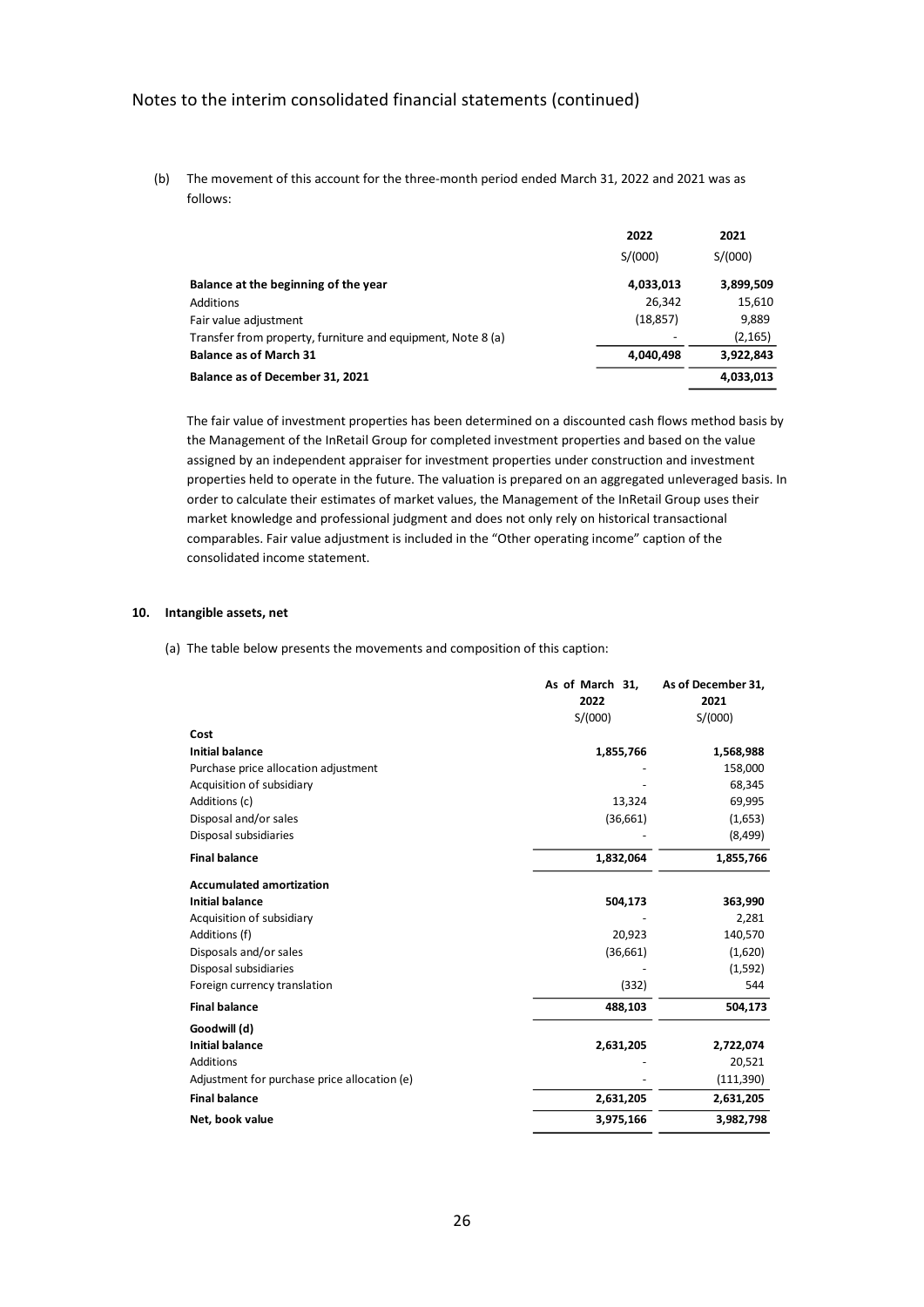(b) As of March 31, 2022 and December 31, 2021, this caption mainly includes approximately S/373,054,000 corresponding to the Inkafarma brand, S/395,355,000 to the Mifarma brand, S/205,593,000 to the Makro brand, S/17,791,000 to Quimica Suiza, S/15,911,000 to the Ninet brand, S/16,628,000 a Agora brand and S/3,024,000 to other brands.

The brands are tested for impairment annually (as of December 31) and when circumstances indicate that the carrying value may be impaired. The InRetail Group carries out the impairment tests for goodwill and intangible assets with indefinite useful lives based on value-in-usage calculations using a discounted cash flow model.

- (c) As of March 31, 2022 and December 31, 2021, additions mainly correspond to: (i) disbursements for the acquisition of a commercial software program, a general planning system (ERP) and related licenses; (ii) disbursements for implementation of softwares and licenses in new stores of InRetail Group and (iii) recognition of trademarks and other intangibles from the acquisition of the Quicorp Group, see Note 1 (b).
- (d) As of March 31, 2022 and December 31, 2021, this caption mainly includes the goodwill, as a result of the acquisition of the Quicorp Group S/1,272,634,000, InRetail Pharma S.A. S/709,472,000, Makro Supermayorista S.A. S/628,578,000, Agora Servicios Digitales S.A.C. and InDigital XP S.A.C. S/20,521,000. See Note 1(b).

Goodwill is initially measured at cost and after initial recognition they are measured at cost less impairment loss. An impairment test of goodwill and unlimited life brands are carried out annually.

- (e) Considering the acquisition date of Makro Company was December 23, 2020, the fair values of Makro's identifiable assets and liabilities corresponded to preliminary amounts. During 2021, the valuation process was completed and the final goodwill values were determined.
- (f) Amortization expense for the three-month period ended March 31, 2022 and 2021 has been recorded in the following items of the consolidated statements:

|                                      | 2022    | 2021    |
|--------------------------------------|---------|---------|
|                                      | S/(000) | S/(000) |
| Cost of sales, Note 17 (a)           | -       | 78      |
| Sales expenses, Note 17 (a)          | 12,630  | 73,808  |
| Administrative expenses, Note 17 (a) | 8.293   | 4,932   |
| <b>Balance as of March 31</b>        | 20,923  | 78,818  |
| Balance as of December 31, 2021      |         | 140,570 |

#### **11. Trade payables**

The table below presents the composition of this caption:

|                                        | As of March 31.<br>2022 | As of December 31,<br>2021 |
|----------------------------------------|-------------------------|----------------------------|
|                                        | S/(000)                 | S/(000)                    |
| Bills payable from purchase of goods   | 3,417,559               | 3,357,975                  |
| Bills payable from commercial services | 339,902                 | 437,282                    |
| Provision for services and maintenance | 124,267                 | 110,010                    |
| <b>Total</b>                           | 3,881,728               | 3,905,267                  |
| Current                                | 3,875,757               | 3,898,458                  |
| Non-current                            | 5,971                   | 6,809                      |
| <b>Total</b>                           | 3,881,728               | 3,905,267                  |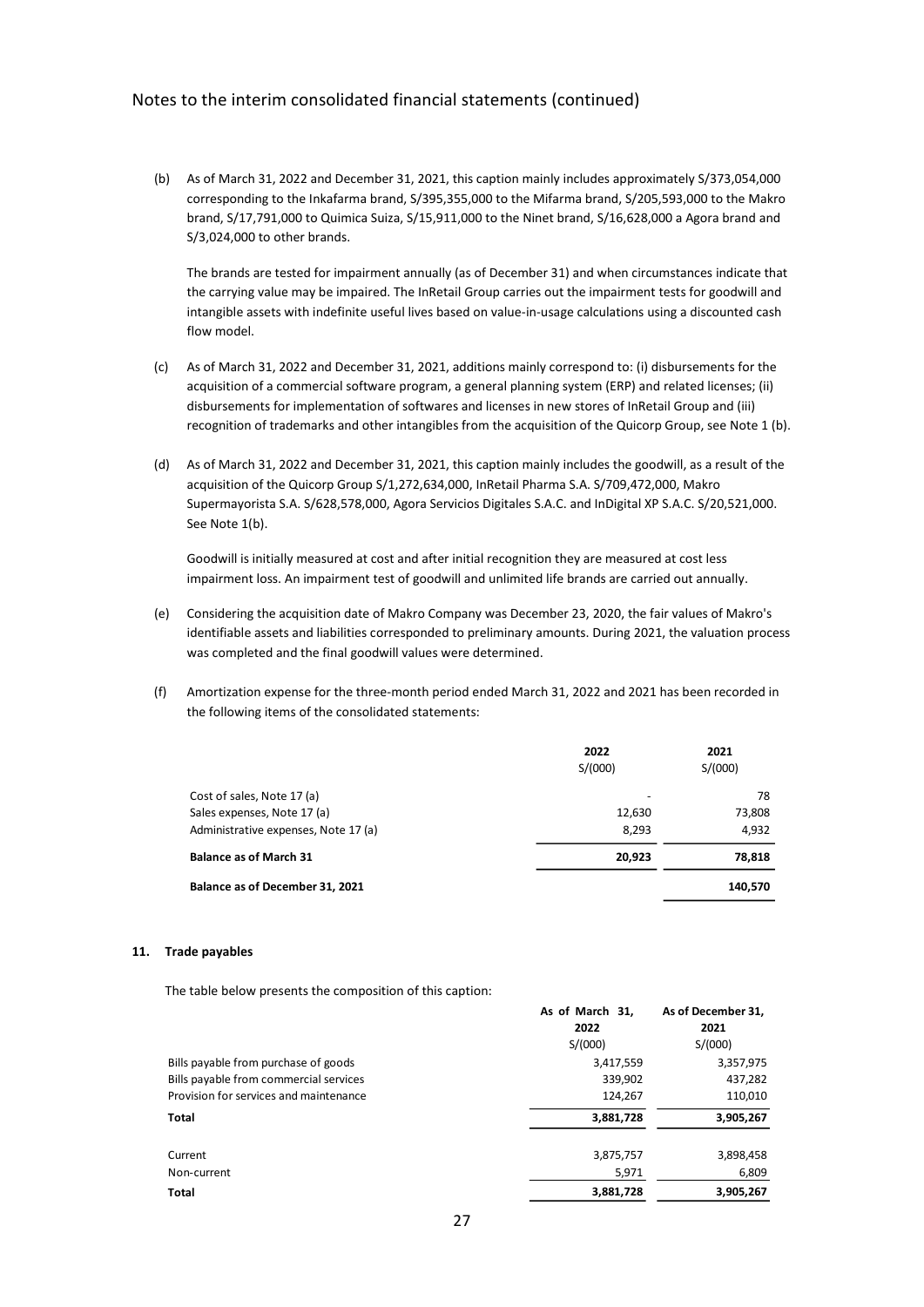This caption mainly includes the obligations to non-related local and foreign suppliers, denominated in local currency and US Dollars, originated mainly by the acquisition of goods, with short-term maturities and that do not bear any interest. There have been no liens granted on these obligations.

InRetail Group offers its suppliers access to an accounts payable service arrangement provided by third party financial institutions. This service allows the suppliers to sell their receivables to the financial institutions in an arrangement separately negotiated by the supplier and the financial institution, enabling suppliers to better manage their cash flow and reduce payment processing costs. InRetail Group has no direct financial interest in these transactions. All of InRetail Group's obligations, including amounts due, remain due to its suppliers as stated in the supplier agreements.

#### **12. Leases**

a) The InRetail Group maintains leasing contracts for land, buildings, facilities and vehicles used for its operations. Leases of land, buildings and facilities generally have terms of 1 to 60 years, and leases of vehicles have terms of 2 to 4 years. The InRetail Group's obligations under its leases are guaranteed by the lessor's title of the leased assets.

There are several leases that include extension and termination options and variable payments. The InRetail Group has also entered into certain leases of premises with terms of 12 months or less and leases of low-value office equipment. The InRetail Group applies the short-term and low-value lease exemptions for this kind of leases.

b) The movement of this caption for the three-month period ended as of March 31, 2022 and December 31, 2021, is as follows:

|                                 | Land    | <b>Buildings</b><br>infrastructure<br>and facilities | <b>Vehicles</b> | As of<br>March<br>31, 2022 | As of<br><b>December</b><br>31, 2021 |
|---------------------------------|---------|------------------------------------------------------|-----------------|----------------------------|--------------------------------------|
|                                 | S/(000) | S/(000)                                              | S/(000)         | S/(000)                    | S/(000)                              |
| Cost                            |         |                                                      |                 |                            |                                      |
| <b>Initial balance</b>          | 164,232 | 1,886,791                                            | 5,001           | 2,056,024                  | 1,998,614                            |
| Additions                       | 3,192   | 110,255                                              | 153             | 113,600                    | 311,772                              |
| Cancellation of contract (i)    |         | (80, 209)                                            |                 | (80, 209)                  | (233, 838)                           |
| Disposal of subsidiaries        |         |                                                      |                 |                            | (25, 568)                            |
| Foreign currency translation    |         | (3, 391)                                             | (254)           | (3,645)                    | 5,044                                |
| <b>Final balance</b>            | 167,424 | 1,913,446                                            | 4,900           | 2,085,770                  | 2,056,024                            |
| <b>Accumulated depreciation</b> |         |                                                      |                 |                            |                                      |
| <b>Initial balance</b>          | 22,440  | 680,124                                              | 2,160           | 704,724                    | 604,888                              |
| Additions, Note 17 (a)          | 1,965   | 82,116                                               | 288             | 84,369                     | 331,276                              |
| Cancellation of contract (i)    |         | (74, 935)                                            |                 | (74, 935)                  | (224, 838)                           |
| Disposal of subsidiaries        |         |                                                      |                 |                            | (8, 552)                             |
| Foreign currency translation    |         | (1, 445)                                             | (126)           | (1,571)                    | 1,950                                |
| <b>Final balance</b>            | 24,405  | 685,860                                              | 2,322           | 712,587                    | 704,724                              |
| Net book value                  | 143,019 | 1,227,586                                            | 2,578           | 1,373,183                  | 1,351,300                            |

(i) Corresponds mainly to the derecognition of expired contracts, amounting to S/71,655,000 as of March 31, 2022 (S/213,148,000 as of December 31, 2021).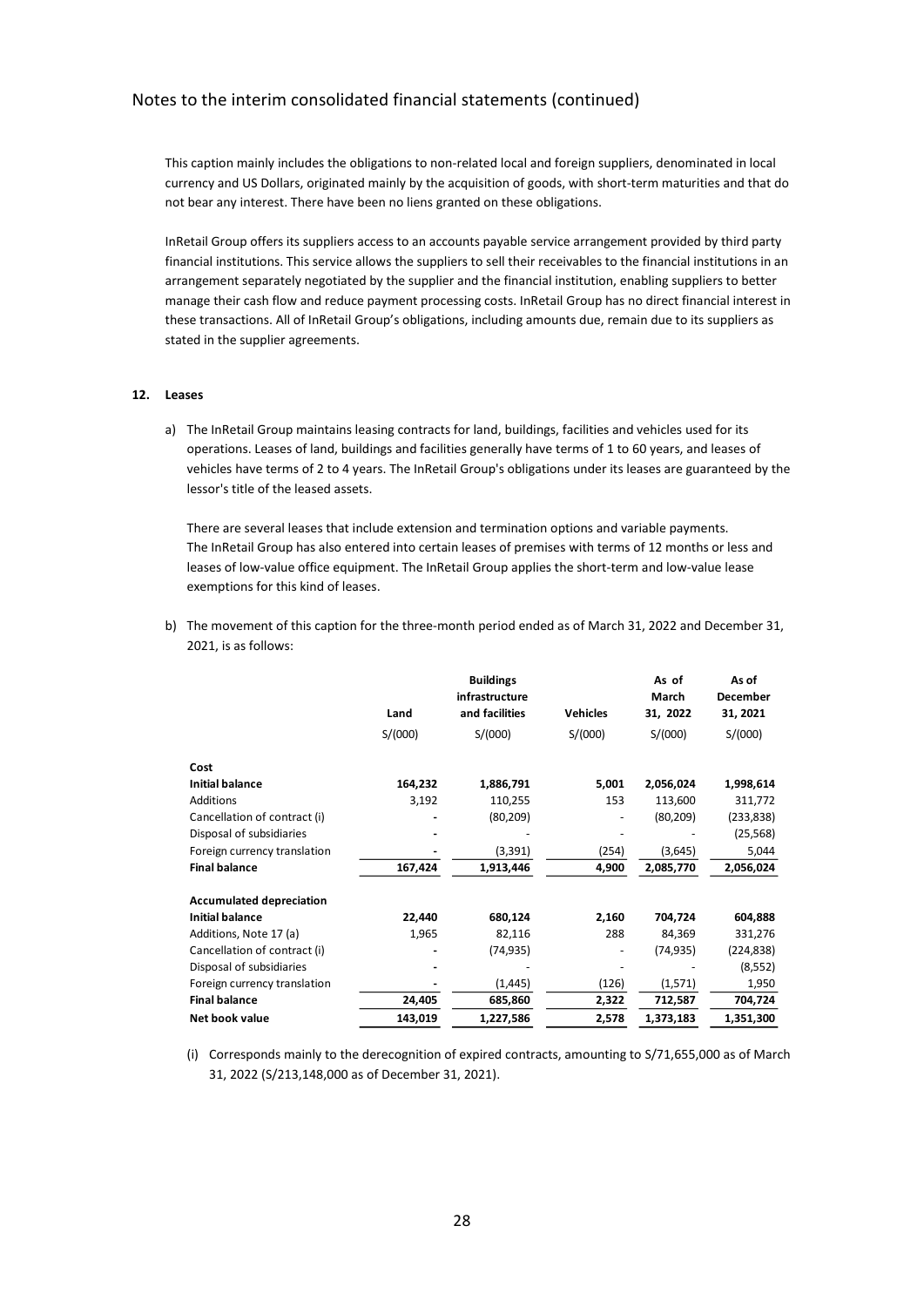Depreciation expense for the three-month period ended March 31, 2022 and 2021, was recorded as follows in the income statement:

|                                      | 2022    | 2021    |
|--------------------------------------|---------|---------|
|                                      | S/(000) | S/(000) |
| Cost of sales, Note 17 (a)           | 2,452   | 2,750   |
| Sales expenses, Note 17 (a)          | 80,004  | 73,151  |
| Administrative expenses, Note 17 (a) | 1,913   | 3,173   |
| <b>Balance as of March 31</b>        | 84,369  | 79,074  |
| As of December 31, 2021              |         | 331,276 |

c) The movement of the lease liability caption, as of March 31, 2022 and December 31, 2021, is as follows:

|                                                 | As of March 31, | As of December |
|-------------------------------------------------|-----------------|----------------|
|                                                 | 2022            | 31, 2021       |
|                                                 | S/(000)         | S/(000)        |
| <b>Initial balance</b>                          | 1,582,704       | 1,514,535      |
| Additions                                       | 115,854         | 310,272        |
| Increase for accrued interest, Note 18          | 24,725          | 105,729        |
| Amortization                                    | (99, 874)       | (422, 336)     |
| Disbursements made at the start of the contract | (86)            |                |
| <b>Disposals</b>                                |                 |                |
| Disposals subsidiaries                          |                 | (20, 256)      |
| Cancellation of contract                        | (5,460)         | (9, 150)       |
| Rent paid in advance                            | (19,034)        | (2,947)        |
| Exchange rate                                   | (80, 456)       | 103,723        |
| Foreign currency translation                    | (2, 132)        | 3,134          |
| <b>Final balance</b>                            | 1,516,241       | 1,582,704      |
|                                                 |                 |                |
| Current                                         | 244,292         | 256,628        |
| Non-current                                     | 1,271,949       | 1,326,076      |
| Total                                           | 1,516,241       | 1,582,704      |

Additionally, in the three-month period ended as of March 31, 2022 and 2021, interest related to the lease liability of S/24,725,000 and S/25,350,000, has been accrued, respectively.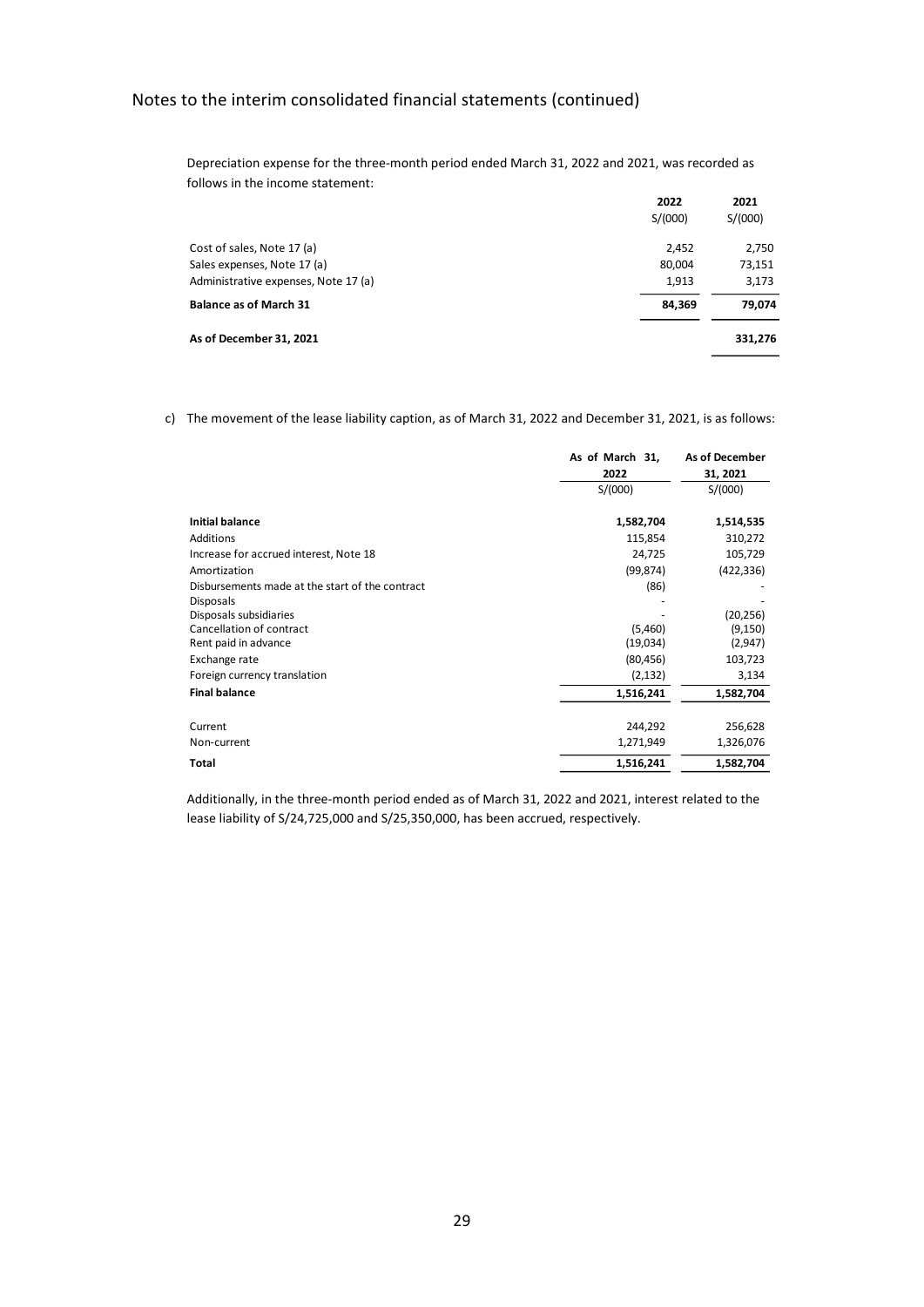# **13. Interest-bearing loans and borrowings**

(a) The table below presents the composition of interest-bearing loans and borrowings:

|                                        | Original   |                         | Final    |                          |                          | <b>Total</b> |           | Current                  |                          | Non-current              |           |
|----------------------------------------|------------|-------------------------|----------|--------------------------|--------------------------|--------------|-----------|--------------------------|--------------------------|--------------------------|-----------|
| <b>Type of obligation</b>              | currency   | Interest rate %         | maturity | Original amount          |                          | 2022         | 2021      | 2022                     | 2021                     | 2022                     | 2021      |
|                                        |            |                         |          | US\$ (000)               | S/(000)                  | S/(000)      | S/(000)   | S/(000)                  | S/(000)                  | S/(000)                  | S/(000)   |
| <b>Senior Notes</b>                    |            |                         |          |                          |                          |              |           |                          |                          |                          |           |
| Senior Secured Notes(b)                | PEN        | 4.900                   | 2028     |                          | 555,000                  | 550,107      | 549,902   | $\overline{\phantom{a}}$ |                          | 550,107                  | 549,902   |
| Senior Secured Notes (b)               | <b>USD</b> | 3.250                   | 2028     | 600,000                  | $\overline{\phantom{a}}$ | 2,089,290    | 2,254,398 | $\sim$                   | $\overline{\phantom{a}}$ | 2,089,290                | 2,254,398 |
| Senior Notes Unsecured (c)             | <b>USD</b> | 5.750                   | 2028     | 350,000                  | $\overline{\phantom{a}}$ | 1,230,962    | 1,327,464 | $\overline{\phantom{a}}$ | $\overline{\phantom{0}}$ | 1,230,962                | 1,327,464 |
| Senior Notes Unsecured (c)             | PEN        | 6.563                   | 2028     |                          | 313,500                  | 310,662      | 310,569   | $\overline{\phantom{a}}$ | $\overline{\phantom{a}}$ | 310,662                  | 310,569   |
| Senior Notes Unsecured (e)             | PEN        | 7.875                   | 2034     | $\overline{\phantom{a}}$ | 141,000                  | 135,689      | 135,668   | $\blacksquare$           | $\overline{\phantom{a}}$ | 135,689                  | 135,668   |
| Senior Notes Unsecured (d)             | PEN        | 6.438                   | 2025     | $\overline{\phantom{a}}$ | 385,800                  | 384,495      | 384,413   | $\overline{\phantom{a}}$ |                          | 384,495                  | 384,413   |
|                                        |            |                         |          | 950,000                  | 1,395,300                | 4,701,205    | 4,962,414 | $\overline{\phantom{a}}$ |                          | 4,701,205                | 4,962,414 |
| Leasings                               |            |                         |          |                          |                          |              |           |                          |                          |                          |           |
| <b>Related entities</b>                |            |                         |          |                          |                          |              |           |                          |                          |                          |           |
| Banco Internacional del Perú-Interbank | PEN        | 4.980                   | 2026     |                          | 198,037                  | 101,675      | 101,595   | $\overline{\phantom{a}}$ |                          | 101,675                  | 101,595   |
| Banco Internacional del Perú-Interbank | <b>USD</b> | 4.530                   | 2025     | 75                       | $\overline{\phantom{a}}$ | 193          | 134       | 83                       | 71                       | 110                      | 63        |
| Non related entities                   |            |                         |          |                          |                          |              |           |                          |                          |                          |           |
| Banco Scotiabank (k)                   | PEN        | 5.510                   | 2025     | $\overline{\phantom{a}}$ | 380,000                  | 328,744      | 336,480   | 30,969                   | 30,954                   | 297,775                  | 305,526   |
| Banco Interamericano de Finanzas       | PEN        | 4.980                   | 2022     | $\sim$                   | 24,915                   | 3,738        | 5,966     | 3,738                    | 5,966                    |                          |           |
| <b>Banco Continental</b>               | PEN        | Between 4.950 and 5.240 | 2024     | $\sim$                   | 18,698                   | 7,487        | 8,414     | 3,818                    | 3,771                    | 3,669                    | 4,643     |
| Banco de Crédito del Perú              | PEN        | Between 5.050 and 5.620 | 2026     | $\overline{\phantom{a}}$ | 32,192                   | 26,492       | 28,421    | 7,963                    | 7,860                    | 18,529                   | 20,561    |
| Banco Santander del Perú               | PEN        | Between 6.920 and 7.650 | 2022     |                          | 1,419                    | 168          | 267       | 168                      | 267                      | $\overline{\phantom{a}}$ |           |
|                                        |            |                         |          | 75                       | 655,261                  | 468,497      | 481,277   | 46,739                   | 48,889                   | 421,758                  | 432,388   |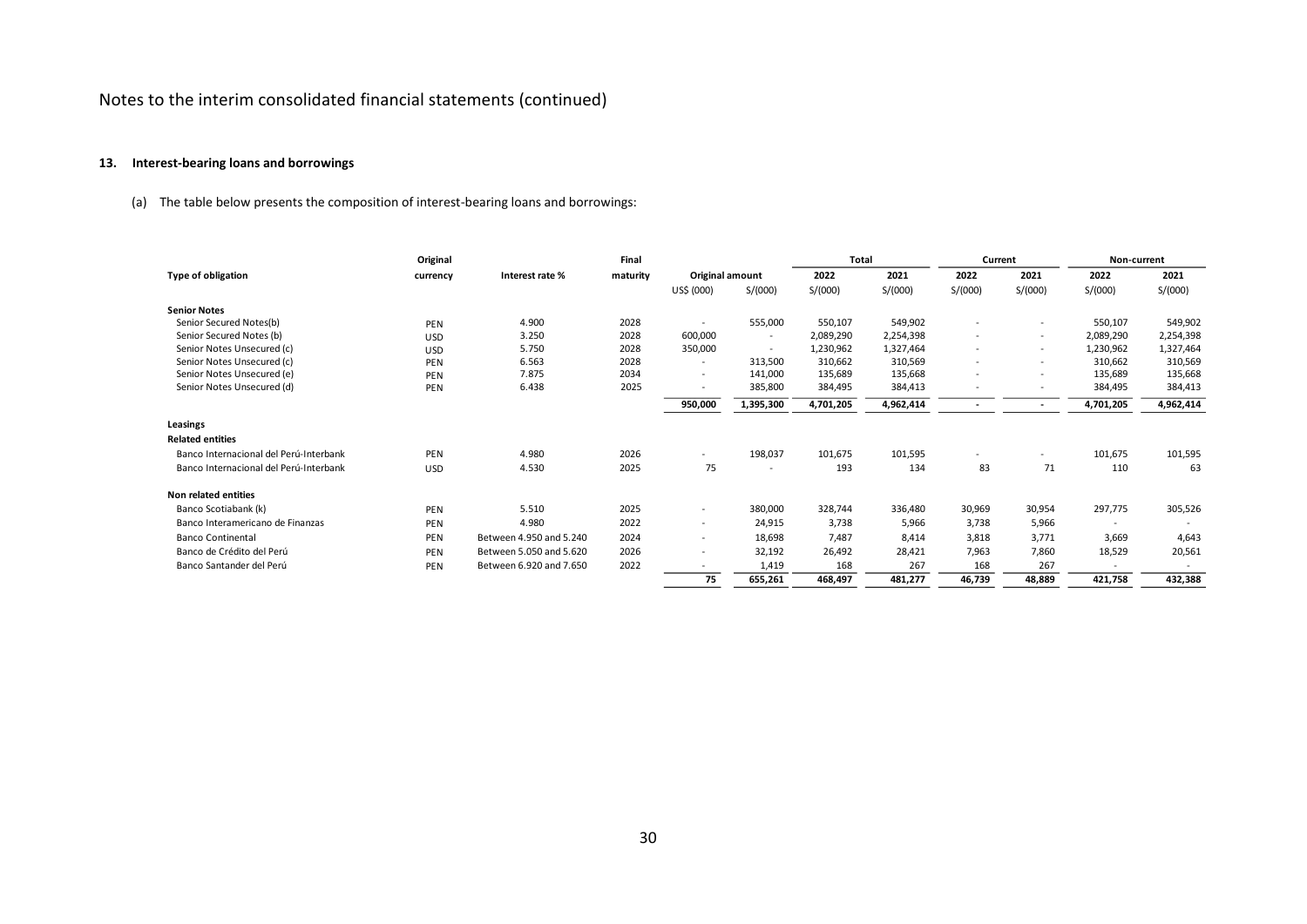|                                            |                      |                                         | Final       |                          |           | Total                    |                          | Current                  |                          | Non-current              |           |
|--------------------------------------------|----------------------|-----------------------------------------|-------------|--------------------------|-----------|--------------------------|--------------------------|--------------------------|--------------------------|--------------------------|-----------|
| <b>Type of Obligation</b>                  | Original<br>currency | Interest rate %                         | maturity    | Original amount          |           | 2022                     | 2021                     | 2022                     | 2021                     | 2022                     | 2021      |
|                                            |                      |                                         |             | US\$ (000)               | S/(000)   | S/(000)                  | S/(000)                  | S/(000)                  | S/(000)                  | S/(000)                  | S/(000)   |
| Notes and Loans (f)                        |                      |                                         |             |                          |           |                          |                          |                          |                          |                          |           |
| <b>Related entities</b>                    |                      |                                         |             |                          |           |                          |                          |                          |                          |                          |           |
| Banco Internacional del Perú-Interbank     | PEN                  | 1.850                                   | 2022        |                          | 54,500    | $\overline{\phantom{a}}$ | 54,500                   |                          | 54,500                   |                          |           |
| Banco Internacional del Perú-Interbank     | PEN                  | 5.750                                   | 2022        | $\overline{\phantom{a}}$ | 24,500    | 24,500                   | $\overline{\phantom{a}}$ | 24,500                   | $\overline{\phantom{a}}$ |                          |           |
| Banco Internacional del Perú-Interbank     | PEN                  | 4.980                                   | 2024        |                          | 198,037   | 240,993                  | 195,837                  | 45,000                   | $\overline{\phantom{a}}$ | 195,993                  | 195,837   |
| Banco Internacional del Perú-Interbank     | PEN                  | 0.031                                   | 2022        | $\overline{\phantom{a}}$ | 17,900    | $\overline{\phantom{a}}$ | 17,900                   | $\overline{\phantom{a}}$ | 17,900                   |                          |           |
| Banco Internacional del Perú-Interbank (i) | PEN                  | 3.750                                   | 2026        | $\overline{\phantom{a}}$ | 220,000   | 218,246                  | 218,109                  | $\overline{\phantom{a}}$ | $\overline{\phantom{a}}$ | 218,246                  | 218,109   |
| Non related entities                       |                      |                                         |             |                          |           |                          |                          |                          |                          |                          |           |
| Banco Scotiabank (n)                       | PEN                  | Between 3.300 and 4.451 022, 2025 y 202 |             | $\overline{\phantom{a}}$ | 986,000   | 806,957                  | 626,417                  | 203,916                  | 38,572                   | 603,041                  | 587,845   |
| <b>Banco GNB</b>                           | PEN                  | 5.800                                   | 2022        | $\overline{\phantom{a}}$ | 15,000    | 15,000                   | $\sim$                   | 15,000                   | $\sim$                   |                          |           |
| Banco de Crédito del Perú                  | PEN                  | 4.270                                   | 2022        |                          | 40,000    | 40,000                   | 25,000                   | 40,000                   | 25,000                   |                          |           |
| Banco Continental (o)                      | PEN                  | Between 2.450 and 4.610                 | 2025 y 2026 | $\overline{\phantom{a}}$ | 235,000   | 227,621                  | 215,532                  | 45,501                   | 21,251                   | 182,120                  | 194,281   |
| Banco Scotiabank (i)                       | PEN                  | 3.750                                   | 2026        | $\overline{\phantom{a}}$ | 330,000   | 327,369                  | 327,166                  | $\overline{\phantom{a}}$ | $\sim$                   | 327,369                  | 327,166   |
| Banco de Crédito del Perú                  | PEN                  | 3.500                                   | 2022        | $\overline{\phantom{a}}$ | 39,000    | $\sim$                   | 39,000                   | $\overline{\phantom{a}}$ | 39,000                   | $\overline{\phantom{a}}$ |           |
| Banco Scotiabank                           | PEN                  | 4.210                                   | 2022        | $\overline{\phantom{a}}$ | 19,000    | $\sim$                   | 19,000                   | $\overline{\phantom{a}}$ | 19,000                   | $\overline{\phantom{a}}$ |           |
| Banco Scotiabank (g)                       | PEN                  | 5.250                                   | 2027        | $\overline{\phantom{a}}$ | 50,000    | 42,250                   | 43,484                   | 4,937                    | 4,935                    | 37,313                   | 38,549    |
| <b>Banco Scotiabank</b>                    | PEN                  | Between 3.630 and 4.800                 | 2022        | $\overline{\phantom{a}}$ | 51,000    | 51,000                   | 51,000                   | 51,000                   | 51,000                   | $\overline{\phantom{a}}$ |           |
| Banco de Crédito del Perú                  | PEN                  | 3.090                                   | 2022        |                          | 30,000    | $\overline{a}$           | 30,000                   | $\overline{\phantom{a}}$ | 30,000                   |                          |           |
| Banco de Crédito del Perú                  | PEN                  | 1.170                                   | 2022        | $\overline{\phantom{a}}$ | 20,000    | $\overline{\phantom{a}}$ | 20,000                   | $\overline{\phantom{a}}$ | 20,000                   |                          |           |
| Banco de Crédito del Perú                  | PEN                  | 5.020                                   | 2022        | $\overline{\phantom{a}}$ | 20,000    | 20,000                   | $\sim$                   | 20,000                   | $\overline{\phantom{a}}$ | $\overline{\phantom{a}}$ |           |
| <b>Banco Continental</b>                   | PEN                  | Between 4.920 and 5.170                 | 2022        | $\overline{\phantom{a}}$ | 30,000    | 30,000                   | $\sim$                   | 30,000                   | $\overline{\phantom{a}}$ |                          |           |
| <b>Banco Continental</b>                   | PEN                  | 0.028                                   | 2022        | $\overline{\phantom{a}}$ | 40,000    | $\overline{a}$           | 40,000                   | $\sim$                   | 40,000                   |                          |           |
| Banco de Crédito del Perú                  | PEN                  | 1.980                                   | 2022        | $\overline{\phantom{a}}$ | 60,000    | $\sim$                   | 60,000                   | $\sim$                   | 60,000                   |                          |           |
| <b>Banco Scotiabank</b>                    | PEN                  | Between 0.031 and 4.700                 | 2022        | $\overline{\phantom{a}}$ | 70,000    | 70,000                   | 30,000                   | 70,000                   | 30,000                   |                          |           |
| Banco Scotiabank                           | PEN                  | 0.030                                   | 2022        |                          | 40,000    | $\overline{\phantom{a}}$ | 40,000                   | $\overline{\phantom{a}}$ | 40,000                   |                          |           |
| Banco de Crédito del Perú                  | PEN                  | Between 3.500 and 3.360                 | 2022        | $\overline{\phantom{a}}$ | 40,000    | 40,000                   | $\sim$                   | 40,000                   |                          |                          |           |
| <b>Banco Continental</b>                   | PEN                  | 3.060                                   | 2022        | $\overline{\phantom{a}}$ | 40,000    | 40,000                   | 40,000                   | 40,000                   | 40,000                   |                          |           |
| <b>Banco Continental</b>                   | PEN                  | 5.170                                   | 2022        | $\overline{\phantom{a}}$ | 20,000    | 20,000                   | $\overline{\phantom{a}}$ | 20,000                   | $\overline{\phantom{a}}$ |                          |           |
| <b>Banco Citibank</b>                      | PEN                  | Between 3.840 and 4.030                 | 2022        | $\sim$                   | 20,000    | 40,000                   | $\overline{\phantom{a}}$ | 40,000                   | $\overline{\phantom{a}}$ |                          |           |
| <b>Banco Citibank</b>                      | <b>USD</b>           | 5.000                                   | 2022        | 10,000                   |           | 10,281                   | 16,660                   | 10,281                   | 16,660                   |                          |           |
|                                            |                      |                                         |             | 10,000                   | 2,709,937 | 2,264,217                | 2,109,605                | 700,135                  | 547,818                  | 1,564,082                | 1,561,787 |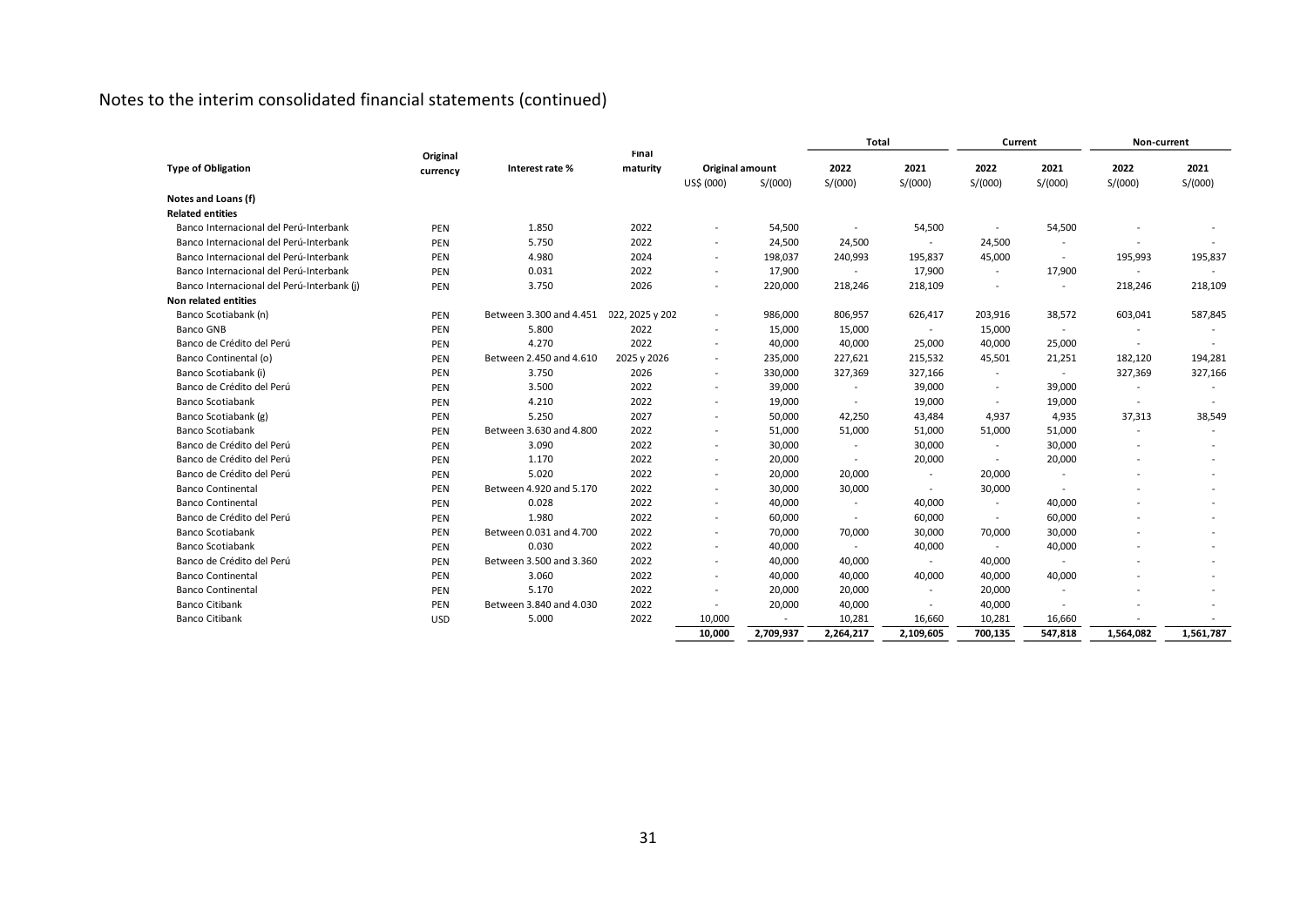|                                                    | Original   |                         | Final     |                          |                          | <b>Total</b>             |                          | Current                  |                          | Non-current |           |
|----------------------------------------------------|------------|-------------------------|-----------|--------------------------|--------------------------|--------------------------|--------------------------|--------------------------|--------------------------|-------------|-----------|
| Type of obligation                                 | currency   | Interest rate %         | maturity  | Original amount          |                          | 2022                     | 2021                     | 2022                     | 2021                     | 2022        | 2021      |
|                                                    |            |                         |           | US\$ (000)               | S/(000)                  | S/(000)                  | S/(000)                  | S/(000)                  | S/(000)                  | S/(000)     | S/(000)   |
| Derivative financial instruments financing, Note 7 |            |                         |           |                          |                          |                          |                          |                          |                          |             |           |
| Citibank N.A.                                      | <b>USD</b> | 3.176                   | 2028      | 8,374                    |                          | 28,821                   | 33,478                   | 4,437                    | 4,714                    | 24,384      | 28,764    |
| Citibank N.A.                                      | PEN        | Bweteen 8.442 and 8.665 | 2028      | $\sim$                   | 88,076                   | 78,523                   | 83,455                   | 10,569                   | 10,152                   | 67,954      | 73,303    |
| Citibank N.A.                                      | <b>USD</b> | 3.176                   | 2028      | 1,555                    | $\overline{\phantom{a}}$ | 5,012                    | 5,822                    | 771                      | 820                      | 4,241       | 5,002     |
| Citibank N.A.                                      | <b>USD</b> | 6.473                   | 2023      | $\overline{\phantom{a}}$ |                          | $\overline{\phantom{a}}$ |                          |                          |                          |             |           |
| Citibank N.A.                                      | PEN        | Bweteen 8.442 and 8.665 | 2028      | $\sim$                   | 48,931                   | 43,624                   | 46,280                   | 5,872                    | 5,556                    | 37,752      | 40,724    |
| J.P. Morgan Bank N.A.                              | <b>USD</b> | 10.205                  | 2028      | ٠                        |                          |                          | $\overline{\phantom{a}}$ | $\overline{\phantom{a}}$ |                          |             |           |
| J.P. Morgan Bank N.A.                              | <b>USD</b> | 10.205                  | 2028      | 23,440                   |                          | 43,849                   | 50,204                   | 2,757                    | 5,817                    | 41,092      | 44,387    |
|                                                    |            |                         |           | 33,369                   | 137,007                  | 199,829                  | 219,239                  | 24,406                   | 27,059                   | 175,423     | 192,180   |
| Other obligations (h)                              |            |                         |           |                          |                          |                          |                          |                          |                          |             |           |
| Hewlett Packard S.A.                               | <b>USD</b> | Bweteen 1.450 and 5.564 | 2027      | 6,365                    | $\overline{\phantom{a}}$ | 11,659                   | 11,458                   | 5,064                    | 5,359                    | 6,595       | 6,099     |
| Hewlett Packard S.A.                               | <b>USD</b> | Bweteen 2.850 and 4.036 | 2026-2027 | 11,327                   | $\overline{\phantom{a}}$ | 37,473                   | 27,348                   | 9,338                    | 7,521                    | 28,135      | 19,827    |
| Inversiones Nueva Capital Peru S.A.                | <b>USD</b> | 6.293                   | 2025      | 83                       | $\overline{\phantom{a}}$ | 290                      | $\overline{\phantom{a}}$ | 78                       | $\overline{\phantom{a}}$ | 212         |           |
| Hewlett Packard S.A.                               | <b>USD</b> | Bweteen 2.180 and 2.900 | 2024      | 2,983                    | $\sim$                   | 4,669                    | 4,971                    | 3,172                    | 3,487                    | 1,497       | 1,484     |
| Inversiones Nueva Capital Peru S.A.                | <b>USD</b> | 12.000                  | 2026      | 163                      |                          | 551                      | ۰.                       | 116                      | $\sim$                   | 435         |           |
| <b>CSI Renting</b>                                 | <b>USD</b> | Bweteen 2.330 and 9.500 | 2026      | 211                      |                          | 327                      | 375                      | 145                      | 189                      | 182         | 186       |
|                                                    |            |                         |           | 21,132                   |                          | 54,969                   | 44,152                   | 17,913                   | 16,556                   | 37,056      | 27,596    |
| <b>Total</b>                                       |            |                         |           | 1,014,576                | 4,897,505                | 7,688,717                | 7,816,687                | 789,193                  | 640,322                  | 6,899,524   | 7,176,365 |
|                                                    |            |                         |           |                          |                          |                          |                          |                          |                          |             |           |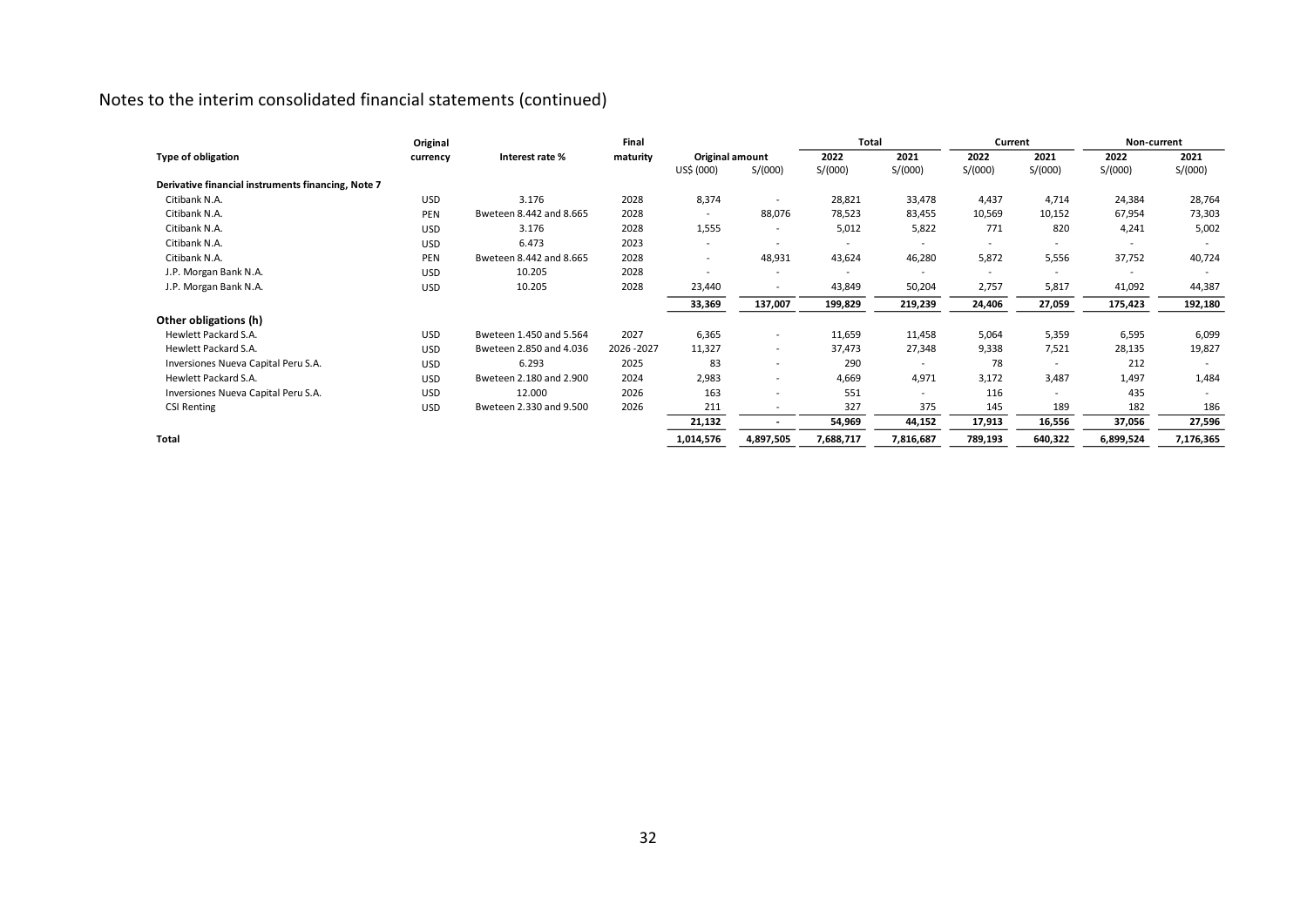(b) In March 2021, InRetail Consumer (Special Purpose Entity) issued Senior Secured Notes for US\$600,000,000 equivalent to S/2,220,600,000 as of March 31, 2022 (equivalent to S/2,398,800,000 as of December 31, 2021) and S/555,000,000 in the abroad (Luxembourg) and local market; said obligations were recorded in the consolidated financial statements at amortized cost at an effective annual interest rate of 3.422 and 5.078, respectively, after considering the corresponding initial charges of around US\$5,480,000 equivalent to around S/20,280,000 as of March 31, 2022 (US\$5,285,000 equivalent to around S/21,128,000 as of December 31. 2021) and S/4,893,000 as of March 31, 2022 (S/5,098,000 as of December 31, 2021), respectively.

Additionally, it is presented net of US\$30,000,000 equivalent to S/111,030,000 (US\$30,000,000 equivalent to S/123,274,000) corresponding to the notes of its own issuance maintained by its subsidiary InRetail Pharma S.A.

The funds obtained from these issuances were mainly used to repay the bridge loan and for the tender of the InRetail Pharma bonds issued in 2018.

(c) In April 2018, Patrimonio en Fideicomiso D.S. 093-2002-EF InRetail Shopping Malls, Subsidiary of the Company, issued debt instruments ("Notes") denominated in US Dollars through a private offer to institutional investors under Rule 144 A and Regulation S, for US\$350,000,000 equivalent to S/1,295,350,000 as of March 31, 2022 (S/1,399,300,000 as of December 31,2021) that accrues an interest of 5.75 percent per annual, with a maturity of 10 years, with semi-annual interest payments and the principal in a single installment upon maturity of the securities. This borrowing was recorded in the consolidated financial statement at amortized cost to an effective interest rate of 6.752 percent, after considering the respective up-front fees that amounted to US\$17,398,000 equivalent to approximately S/64,389,000 as of March 31, 2022 (US\$17,968,000 equivalent to approximately S/71,836,000 as of December 31, 2021).

Additionally, in April 2018, the Company's Subsidiary issued debt instruments ("Notes") denominated in Soles for S/313,500,000 that bear an annual interest rate of 6.563 percent, maturing in 10 years and with semiannual interest payments and the principal in a single installment at the expiration of the securities. This borrowing was recorded in the consolidated financial statement at amortized cost to an effective interest rate of 6.730 percent, after considering the respective up-front fees that amounted to S/2,838,000 as of March 31, 2022 (S/2,931,000 as of December 31, 2021).

(d) In May 2018, InRetail Pharma S.A., issued debt instruments ("Notes") denominated in US Dollars through a private offer to institutional investors under Rule 144 A and Regulation S, for US\$400,000,000 equivalent to S/1,449,600,000 as of December 31, 2020 that accrued an interest of 5.375 percent per annual, with a maturity of 5 years and with semiannual payments of interest and the principal in a single installment upon maturity of the securities. In March 2021, these Senior Notes Unsecured were fully pre-paid.

As indicated in note 7 (b), the Call Spread related to these bonds was settled in advance in the month of March 2021.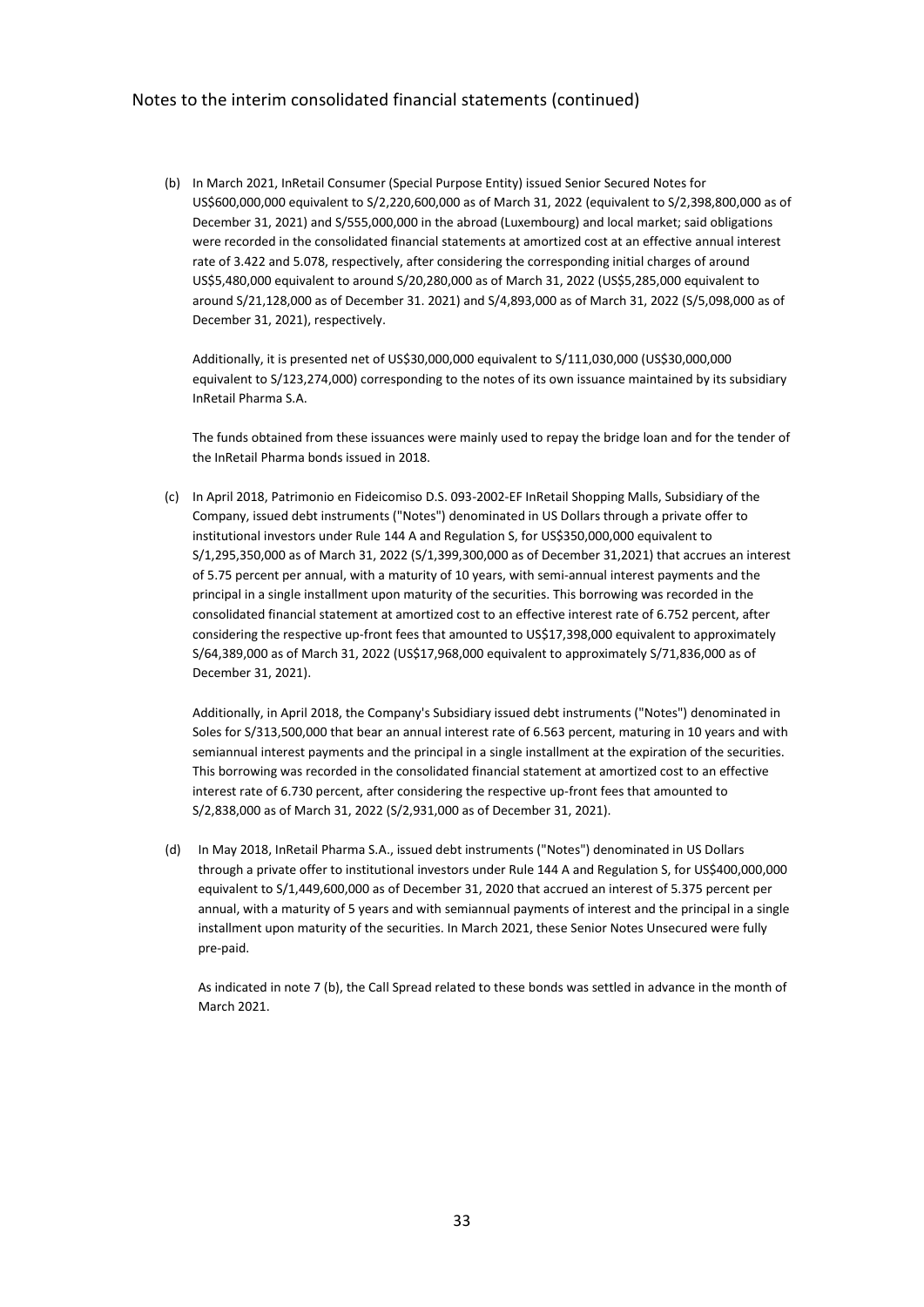Also, in May 2018, the Company issued debt instruments ("Notes") denominated in Soles for S/385,800,000 that bear an annual interest rate of 6.438 percent, maturing in 7 years and with semiannual interest payments and the principal in a single installment upon maturity of the securities. This borrowing was recorded in the consolidated financial statement at amortized cost to an effective interest rate of 6.559 percent, after considering the respective up-front fees that amounted to S/1,305,000 as of March 31, 2022 (S/1,387,000 as of December 31, 2021).

- (e) In July 2014, InRetail Real Estate Corp. issued, through InRetail Shopping Malls, an offering in the local market and abroad of "Senior Notes Unsecured" for S/141,000,000, due in July 2034, at a 7.875 percent nominal interest rate. This borrowing was recorded in the consolidated financial statement at amortized cost to an effective interest rate of 7.988 percent, after considering the respective up-front fees that amounted to S/1,311,000 as of March 31, 2022 (S/1,332,000 as of December 31, 2021). Additionally, as of March 31, 2022 and December 31, 2021, the balance is presented net of S/4,000,000 corresponding to the notes of this issuance held by InRetail Shopping Malls. As of March 31, 2022 the balance of this loan is S/135,689,000 (S/135,668,000 as of December 31, 2021).
- (f) Promissory notes and bank loans are used to fund working capital and do not have any specific guarantee. Leasing operations are guaranteed by the assets related to them; see Note 8 (e). Such obligations do not have any special conditions that must be complied (covenants), or restrictions affecting the operations of the InRetail Group.
- (g) In October 2019, the Company entered into a new loan agreement with Scotiabank Perú S.A.A. of S/50,000,000. In February 2020, the term of the debt was restructured for a period of seven years, payable in quarterly installments and accrued interest of 5.25 percent annual.

This obligation was recorded in the consolidated financial statements at amortized cost with an effective annual interest rate of 5.442 percent after considering the respective initial charge of approximately S/249,000 as of March 31, 2022 (S/266,000 as of December 31, 2021).

As of March 31, 2022, the Company amortized an amount of S/7,500,000 (as of December 31, 2021, S/6,250,000).

- (h) Corresponds to the debt that the Subsidiaries acquired with Hewlett Packard, Inversiones Nueva Capital Perú S.A. and CSI Renting to purchase computer equipment. Said contracts do not have any specific guarantee.
- (i) In July 2018, InRetail Pharma S.A. received a loan from Scotiabank Peru S.A.A. of S/161,950,000 that accrues a nominal annual interest of 4.70 percent, due in April 2025, payable in quarterly installments. Said loan is recorded at amortized cost at an effective rate of 4.775 percent, after considering the initial charges of S/731,000 as of December 31, 2020.

InRetail Pharma S.A. amortized the debt for the amount of S/57,839,000 as of December 31, 2020. In March 2021, the loan was fully paid.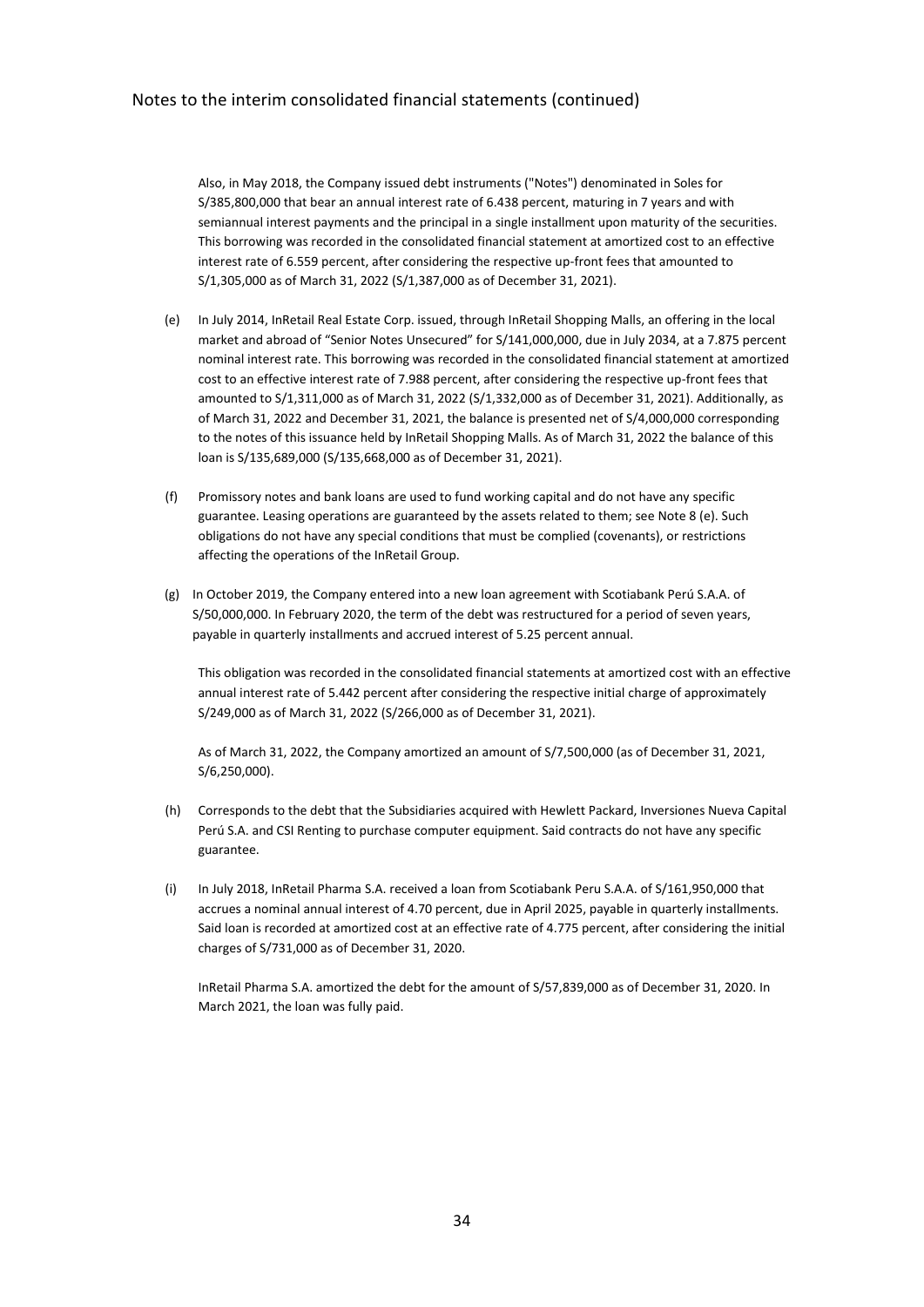In March 2021, the Company obtained a loan for S/330,000,000 that accrues an annual nominal interest of 3.750 percent maturing in March 2026, payable in quarterly installments. Said loan is recorded at its amortized cost at an effective annual rate of 4.031 percent, after considering the additional charges of S/2,631,000 as of March 31, 2022 (S/2,834,000 as of December 31, 2021).

(j) In July 2018, InRetail Pharma S.A. received a loan from Banco Internacional del Perú Interbank of S/161,950,000 that accrues a nominal annual interest of 4.70 percent, due in April 2025, payable in quarterly installments. Said loan is recorded at amortized cost at an effective rate of 4.775 percent, after considering the initial charges of S/748,000 as of December 31, 2020.

InRetail Pharma S.A. amortized the debt for the amount of S/57,839,000 as of December 31, 2020. In March 2021, the loan was fully paid.

In March,2021, the company obtained a loan for S/220,000,000 that accrues an annual nominal interest of 3.750 percent maturing in March 2026, payable in quarterly installments. Said loan is recorded at its amortized cost at an effective annual rate of 4.031 percent, after considering the additional charges of S/1,754,000 as of March 31, 2022 (S/1,891,000 as of December 31, 2021).

(k) As of December 31, 2020, the disbursement of the financial lease for the construction of the Puruchuco shopping center was completed, with Banco Scotiabank del Perú S.A.A., for a total amount of S/380,000,000 which will be paid in quarterly installments that accrue an interest of 5.510 percent annually and with maturity in 2025.

This obligation was recorded in the consolidated financial statements at amortized cost with an effective interest rate of 5.899 percent after considering the respective initial charge of approximately S/3,256,000 as of March 31, 2022 (S/3,519,000 as of December 31, 2021).

As of March 31, 2022, the Company amortized an amount of S/48,000,000 (As of December 31, 2021 S/40,000,000).

As of March 31, 2022, InRetail Real Estate and subsidiaries have complied with the financial requirements ("covenants").

(l) In December 2020, through InRetail Consumer, the Company received a loan of US\$375,000,000 equivalent to S/1,344,679,000 as of December 31, 2021 (S/1,356,375,000 at the disbursement date) granted by JP Morgan Chase Bank NA with a maturity of one year and which bears an interest rate of LIBOR Rate plus a spread. Said loan was mainly used for the acquisition of Makro Supermayorista S.A. for an amount of US\$359,619,000. As of December 31, 2020, the unpaid balance is presented net of its structuring cost of S/1,344,679,000. This loan was paid in full in March 2021.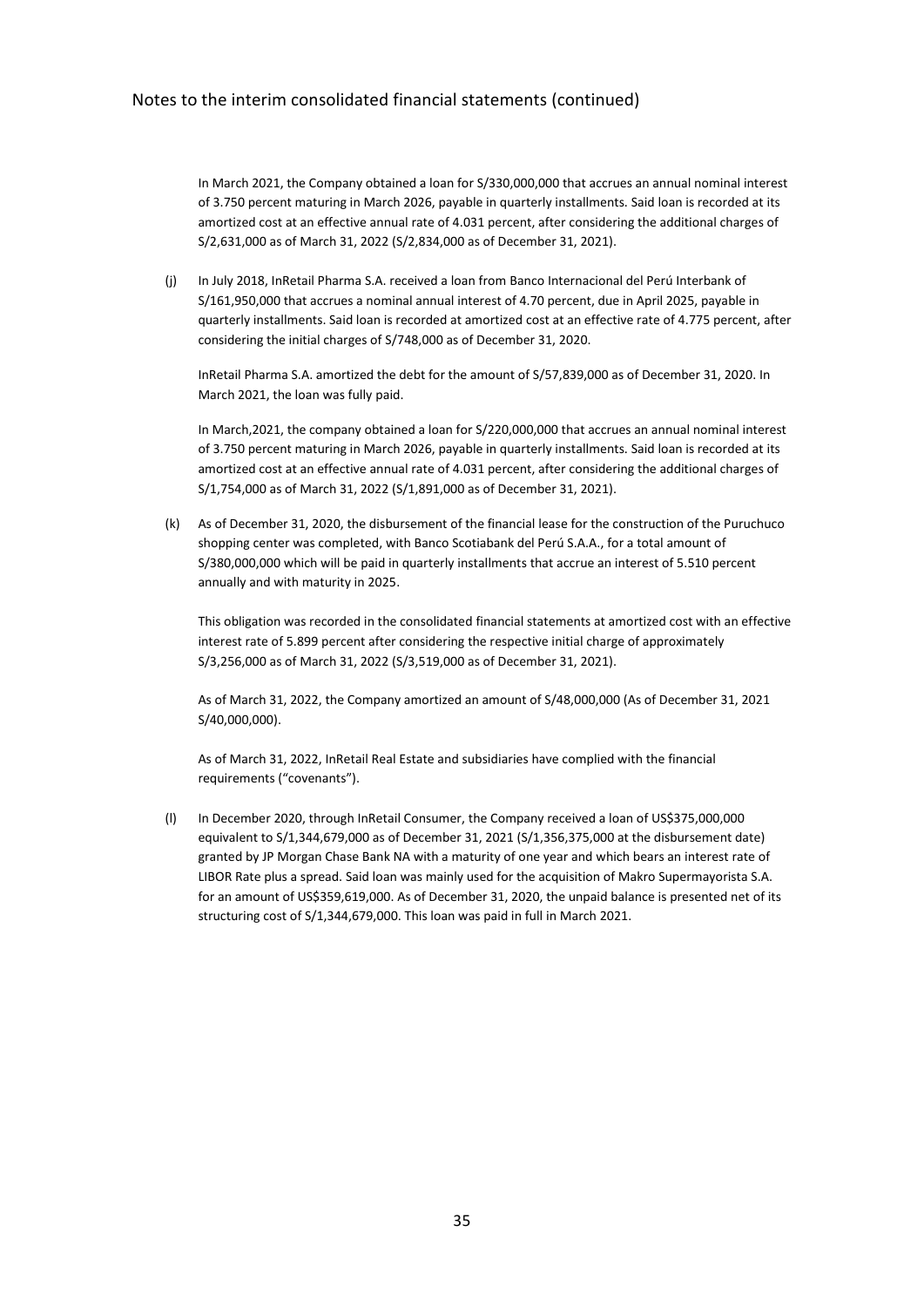(m) In May 2020, Real Plaza S.R.L. obtained a loan under the "Reactiva Perú" program with Banco de Crédito del Perú for the amount of S/10,000,000 that accrues a nominal annual interest of 1.48 percent maturing in 2023 including a grace period (non-capitalizable interest in the first year).

During year 2021, the Company paid full of the debt.

(n) In the first quarter of 2022, Supermercados Peruanos S.A. received three loans from Banco Scotiabank S.A.A. for a total of S/185,000,000, accruing nominal interest of 3.30 and 4.70 percent per year, maturing in April and May 2022; that were used for working capital.

During 2021, the Company received an additional loan from Scotiabank Perú S.A.A. for S/551,000,000, which accrues nominal interest of 3.99 percent per year, maturing in 2026; Said loan was acquired mainly to prepay existing debts with different financial entities and the balance was obtained as working capital for the opening of new stores. During 2019 and 2018, the Company received loans from Scotiabank Perú S.A.A. for S/150,000,000 and S/100,000,000, at a nominal rate of 4.45 percent per year and with maturities between 2025 and 2026, respectively. As of March 31, 2022 and December 31, 2021, the balances pending payment are represented net of their commission for structuring.

- (o) In March 2022, Supermercados Peruanos S.A. received a loan from BBVA Continental S.A. for amount of S/15,000,000, which accrues a nominal interest of 4.61 percent per year with maturity in May 2022. During 2021 and 2020, the Company received loans for S/100,000,000 and S/120,000,000 accruing a nominal interest of 2.451 and 4.151 percent per year with maturities in the year 2026 and 2025.
- (p) During the three-month periods ended March 31, 2022 and 2021, loans and borrowings accrued interests which are recorded in the "Financial costs" caption of the consolidated income statements, see Note 18. Also, as of March 31, 2022 and December 31, 2021, there are interest payable which are recorded in the "Other payables" caption of the consolidated statements of financial position.
- (q) Some of the interest-bearing loans and borrowings include standard clauses requiring the InRetail Group to meet financial ratios and other administrative matters. In Management's opinion, as of March 31, 2022 and December 31, 2021, these standard clauses do not limit the normal operation of the InRetail Group and have been fulfilled.
- (r) International issuances are listed in the Luxembourg Stock Exchange. Furthermore, the local and international issuances hold certain financial and operating covenants, which, according to Management, do not limit its operations and were complied with as of the dates of the consolidated statement of financial position, with the exception of the financial ratio "debt service" corresponding to InRetail Shopping Malls, which is operative and it does not generate the enforceability of the debt. In this regard, Management has been managing the breach of said covenant and, in its opinion, it will not have significant negative impacts on its operations.
- (s) Financial obligations are payable as follows:

| 2022      | 2021      |
|-----------|-----------|
| S/(000)   | S/ (000)  |
| 749,394   | 640,322   |
| 163,220   | 160,157   |
| 168,991   | 812,289   |
| 1,031,232 | 645,988   |
| 1,188,154 | 908,928   |
| 4,387,726 | 4,649,003 |
| 7,688,717 | 7,816,687 |
|           |           |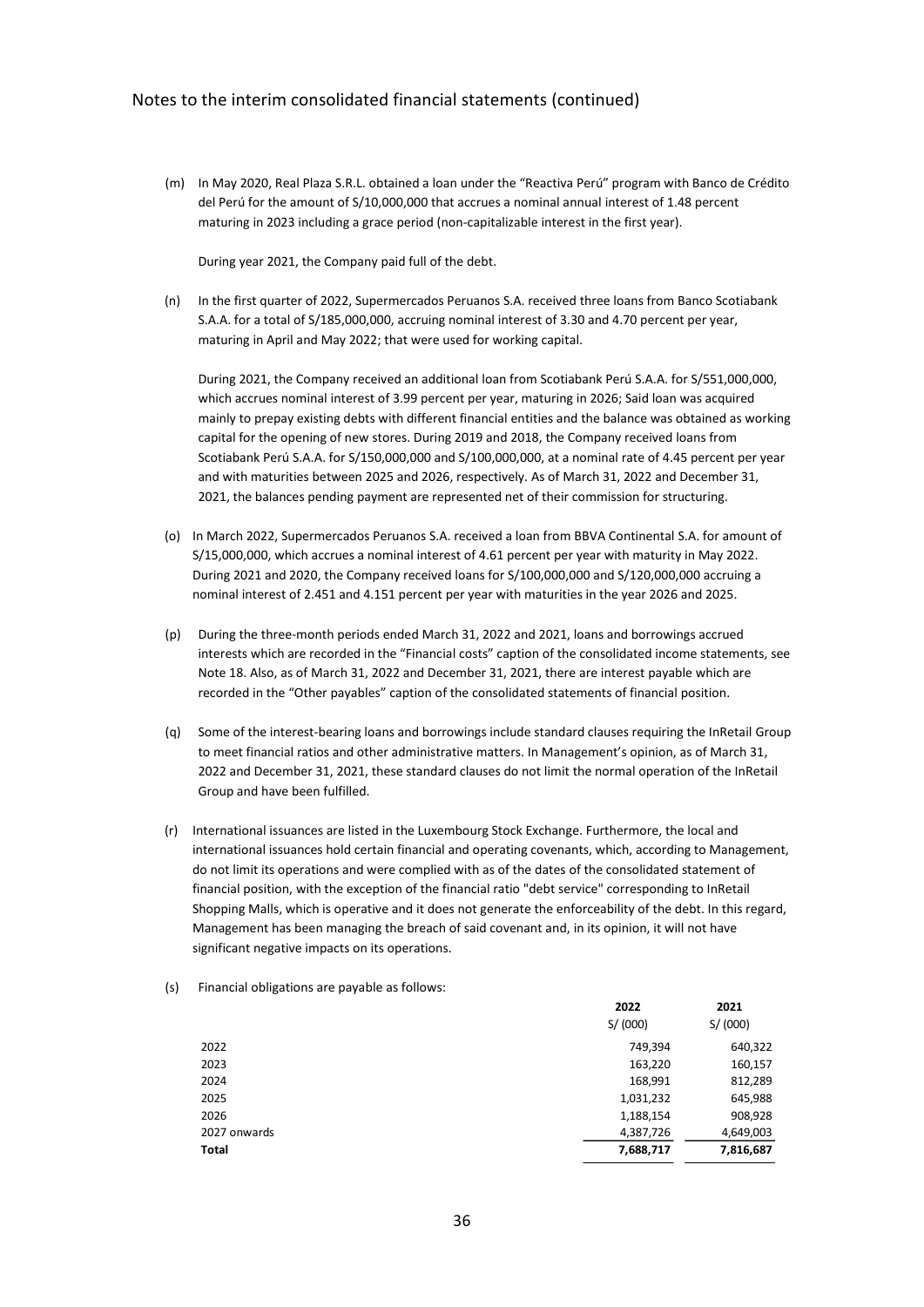### **14. Income tax**

(a) The amounts presented in the statement of financial position as of March 31, 2022 and December 31, 2021, as well as the consolidated income statements for the three-month period ended March 31, 2022 and 2021 are shown below:

| <b>Statements of financial position</b>                     | As of March 31, 2022 |                    |               | As of December 31, 2021 |
|-------------------------------------------------------------|----------------------|--------------------|---------------|-------------------------|
|                                                             | <b>Assets</b>        | <b>Liabilities</b> | <b>Assets</b> | <b>Liabilities</b>      |
|                                                             | S/(000)              | S/(000)            | S/(000)       | S/(000)                 |
| Supermercados Peruanos S.A.                                 |                      | 29,572             |               | 1,510                   |
| Plaza Vea Oriente S.A.C.                                    | 4,991                |                    | 4,884         |                         |
| Makro Supermayorista S.A.                                   |                      | 17,735             |               | 17,595                  |
| Centro Comercial Estación Central S.A.                      | 13                   |                    | 10            |                         |
| Inversiones Real Estate S.A.                                |                      | 632                |               | 632                     |
| Real Plaza S.R.L.                                           | 7,025                |                    | 6,198         |                         |
| Inmobiliaria Puerta del Sol S.A.                            |                      | 34,984             |               | 33,085                  |
| IR Management S.R.L.                                        | 39                   |                    | 130           |                         |
| InRetail Pharma S.A.                                        | 27,933               |                    | 30,889        |                         |
| Química Suiza S.A.C.                                        |                      | 46,420             |               | 47,065                  |
| Vanttive S.A.C.                                             | 56                   |                    | 44            |                         |
| Droguería InRetail Pharma S.A.C.                            | 3,863                |                    | 2,780         |                         |
| Quicorp S.A.                                                | 8                    |                    | 20            |                         |
| Quifatex S.A.                                               | 8.131                |                    | 8.740         |                         |
| Vanttive Cía Ltda.                                          | 133                  |                    | 128           |                         |
| Farmacias Peruanas S.A.C.                                   | 4,578                |                    | 4,668         |                         |
| Quimiza Ltda.                                               | 885                  |                    | 927           |                         |
| Mifarma S.A.C.                                              | 39,254               |                    | 42,858        |                         |
| <b>Boticas IP</b>                                           | 16,196               |                    | 18,501        |                         |
| Jorsa de la Selva S.A.C.                                    | 2,615                |                    | 2,785         |                         |
| Agora Servicos Digitales S.A.C. (formerly InDigital S.A.C.) | 366                  |                    | 804           |                         |
| InDigital XP S.A.C. (formerly IR Digital S.A.C.)            | 94                   |                    | 153           |                         |
| Operadora de Servicios Logísticos S.A.C.                    | 1,497                |                    | 1,172         |                         |
| Centro Logístico y Fabricación S.A.C.                       | 1                    |                    |               |                         |
| Compañía Hard Discount S.A.C.                               | 3,561                |                    |               |                         |
| Compañía de Servicios de Operación Food Retail S.A.C.       | 2                    |                    |               |                         |
| Back Office Peruanas S.A.C.                                 | $\overline{2}$       |                    |               |                         |
| Consolidation adjustment                                    | 4,102                | 355,686            | 6,044         | 357,787                 |
| <b>Total</b>                                                | 125,345              | 485,029            | 131,735       | 457,674                 |

| Statements of comprehensive income | Income tax for the three-month period<br>ended March 31, 2022 and 2021 |           |  |  |  |
|------------------------------------|------------------------------------------------------------------------|-----------|--|--|--|
|                                    | 2022                                                                   | 2021      |  |  |  |
|                                    | S/(000)                                                                | S/(000)   |  |  |  |
| Current                            | (127, 305)                                                             | (77, 811) |  |  |  |
| Deferred                           | (766)                                                                  | 78,013    |  |  |  |
| Income tax expense                 | (128, 071)                                                             | 202       |  |  |  |

(b) As of March 31, 2022 and December 31, 2021, the provision for current income tax payable, net of advanced payments, amounts to approximately S/7,047,000 and S/14,586,000, respectively.

Also, as of March 31, 2022 and December 31, 2021, non-current income tax related to special purpose entities amounts S/376,197,000 and S/356,989,000, respectively, is payable as a result of the net taxable income from the assets in the trusts of the InRetail Group's subsidiaries.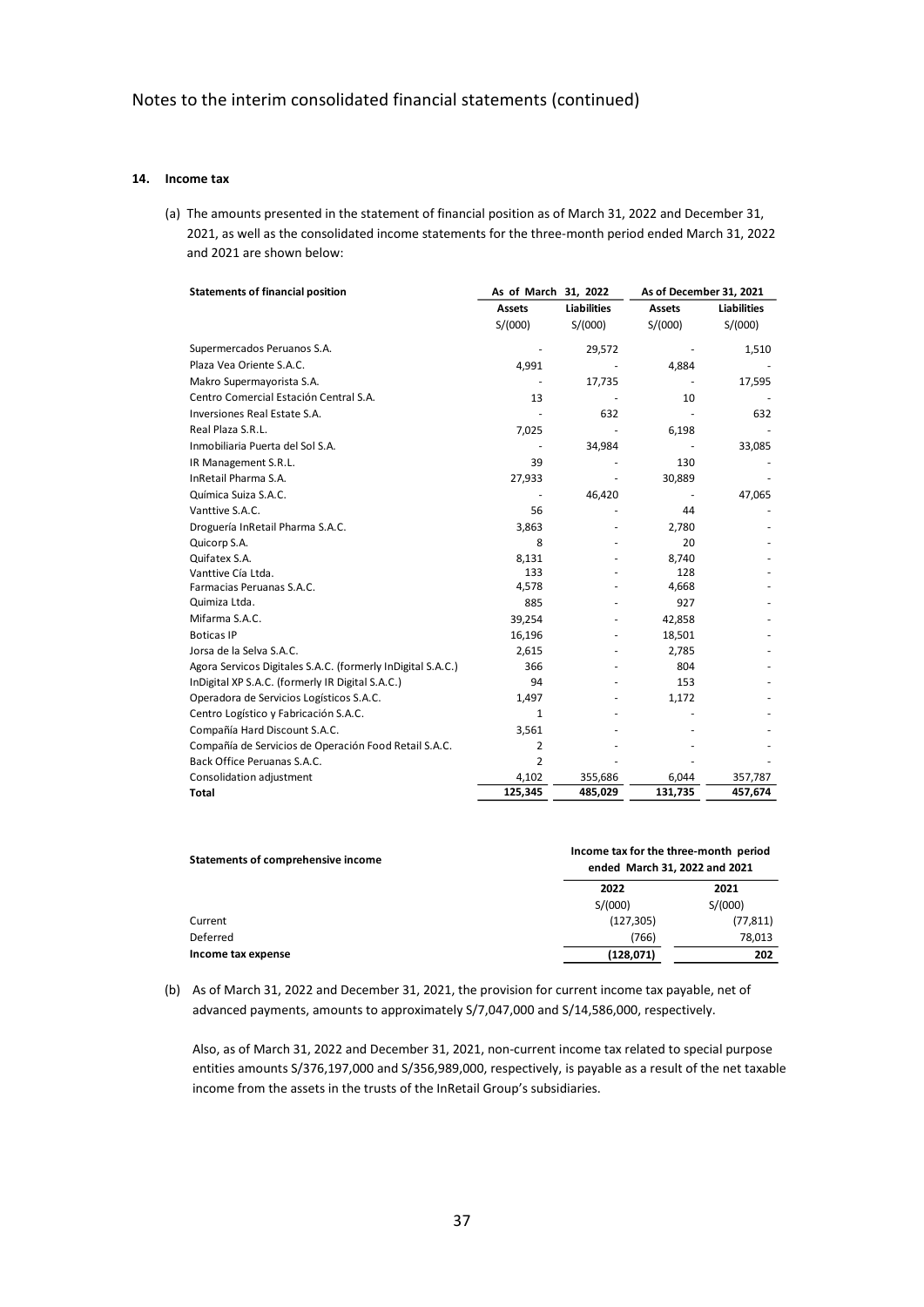# **15. Equity**

(a) Capital stock

As of March 31, 2022 and December 31, 2021, the capital stock of InRetail Perú Corp. is represented by 102,807,319 common shares with no par value, issued at US\$10.00 each, which were totally paid and issued (equivalent to S/2,138,566,000). These shares have no restriction on the distribution of dividends or repayment of capital.

As of March 31, 2022 and December 31, 2021, the shares of InRetail Perú Corp. do not guarantee obligations contracted with third parties by the Company or any of its related parties.

(b) Capital premium

It corresponds to the difference between the nominal value of shares issued and their offering value. The international offering of new shares, mentioned in paragraph (a) above, was made at a price of US\$20 per share, being the issuance value of shares US\$ 10.00 per share, and recording a capital premium which is presented net of expenses related to the issuance (professional services of legal advisors, investment bankers, transaction commissions, among others) for approximately S/472,967,000 as of March 31, 2022 and December 31, 2021.

(c) Shares pending subscription and issue

On February 28, 2022, InRetail Perú Corp. undertook to issue 5,939,568 new shares as part of consideration for the shares acquired representing 12.98 percent of the capital stock of InRetail Pharma S.A. (subsidiary of the Company), for a value of S/770,390,000, said issue will be made once the sellers comply with presenting the certificate of recovery of the invested capital. (see note 1 b) (iii)).

(d) Treasury shares

As of March 31, 2022 and December 31, 2021, the InRetail Group acquired 1,750,005 shares issued by InRetail Perú Corp., the nominal value of said shares being S/57,636,000.

(e) Dividends

At the General Shareholders' Meeting held on March 31, 2022, it was approved to distribute dividends in the amount of US\$75,000,000 equivalent to S/279,600,000, which was delivered in May 2022. Of this amount, S/4,760,000 corresponds to the dividends related to treasury shares maintained by the Company.

During the first quarter 2022, InRetail Pharma S.A. and Supermercados Peruanos S.A., (Subsidiaries of the Company), distributed dividends to non-controlling interest for an amount of S/3,894,000 and S/50,000, respectively.

At the General Shareholders' Meeting held on March 30, 2021, it was approved to distribute dividends in the amount of US\$70,000,000 equivalent to S/262,500,000, which corresponds to a cash dividend of US\$0.68088538 per share, which was delivered in May 2021. Of this amount, S/4,468,000 corresponds to the dividends related to treasury shares maintained by the Company.

During 2021, InRetail Pharma S.A., Subsidiary of the Company, distributed dividends to non-controlling interest for an amount of S/39,000.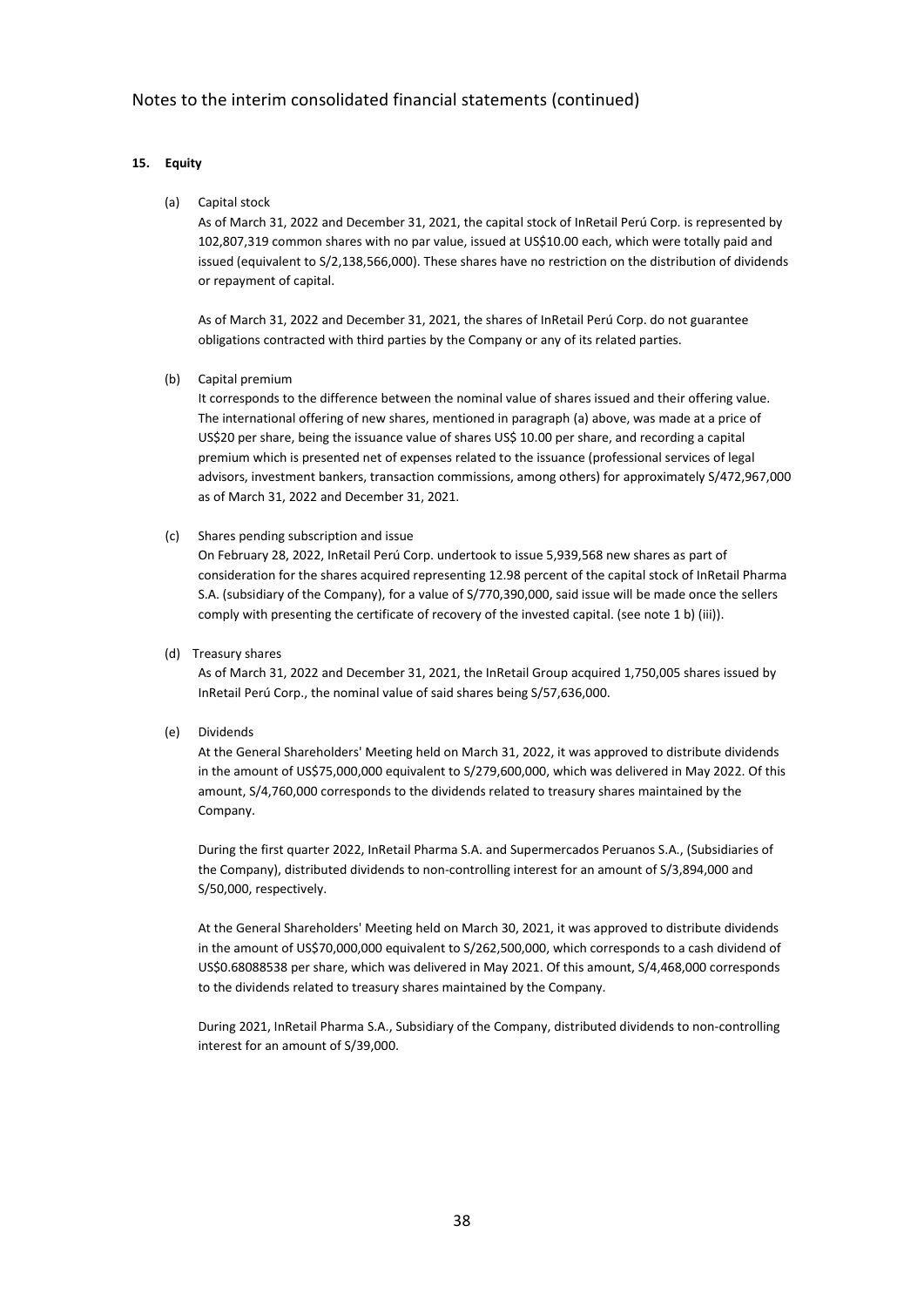#### **16. Tax Situation**

- (a) InRetail Perú Corp. and InRetail Real Estate Corp. are incorporated in Panama, thus they are not subject to any Income Tax.
- (b) In accordance with current legal provisions; In some countries, as of March 31, 2022 and December 31, 2021, cash dividends in favor of non-domiciled shareholders are subject to income tax at the following rates:

|                |      | Tax rate |  |  |
|----------------|------|----------|--|--|
|                | 2022 | 2021     |  |  |
|                | %    | %        |  |  |
| Perú (i)       | 5.0  | 5.0      |  |  |
| Ecuador        | 10.0 | 10.0     |  |  |
| <b>Bolivia</b> | 12.5 | 12.5     |  |  |

- (i) By Legislative Decree No. 1261, published on December 10, 2016, the 5 percent withholding rate applicable to dividends and any other form of profit distribution from Peruvian sources was modified. The aforementioned rate is applicable to the distribution of dividends or profits adopted or made available, whichever occurs first, as of January 1, 2017. The aforementioned rate does not apply to accumulated income or other liable to generate taxable dividends obtained between January 1, 2015 and December 31, 2016 –in which case a 6.8 percent withholding rate is applied or to accumulated income as of December 31, 2014 – in which case a 4.1 percent withholding rate is applied.
- (ii) The Internal Tax Regime Act indicates that, in general, dividends distributed after income tax are not subject to withholding, unless the beneficial owner is an Ecuadorian natural person – in which case a withholding tax (10 or 14 percent, depending on the applied corporate rate) is applied. In addition, when the income tax rate applied by the company is 25 percent or less, the withholding percentage applicable to the dividends distributed to companies domiciled in tax havens is 10 percent. Resolution No. NAC-DGERCGC20-00000013, published in February 2020, introduced other cases subject to withholding tax at source on distributed dividends.
- (c) The Subsidiaries of the Company domiciled in Peru, Ecuador, Bolivia and Colombia are subject to the tax regime of each country and calculate the income tax based on their individual financial statements. As of March 31, 2022 and December 31, 2021, the income tax rate is:

| Country        | %    |
|----------------|------|
| Peru           | 29.5 |
| Ecuador        | 25.0 |
| <b>Bolivia</b> | 25.0 |

(d) Law No. 29663, later amended by law No. 29757, established Peruvian source income as that obtained by the indirect sales of shares representing the capital stock of companies domiciled in the country.

To this end, an indirect transference is configured when the following two assumptions occur together:

- (i) In first place, 10 percent or more of shares of the non domiciled company must be sold within a period of twelve months.
- (ii) In second place, the market value of the Peruvian company's shares must represent 50 percent or more of the market value of the non domiciled company, in a period of twelve months.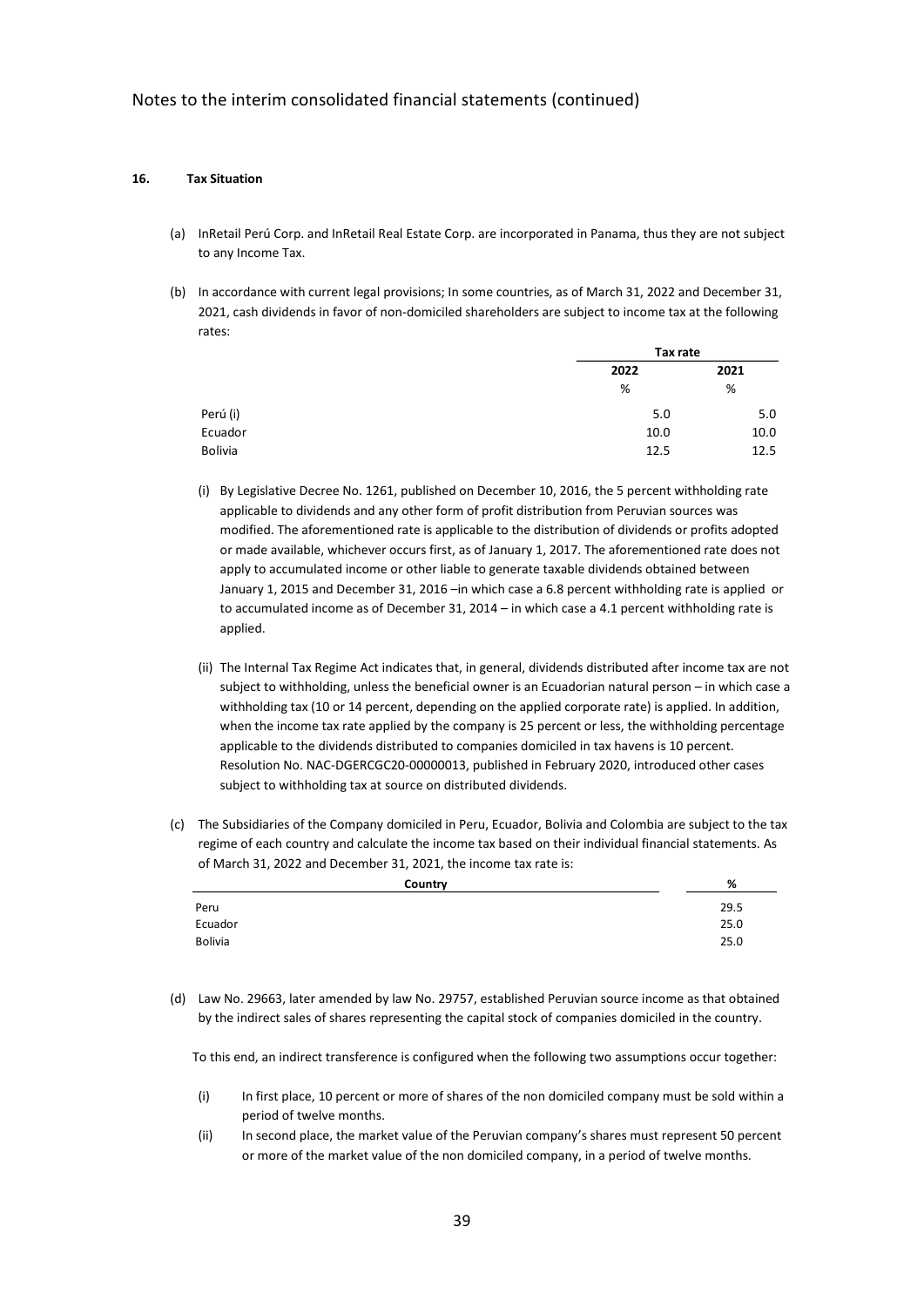- (e) For purposes of determining the Income Tax, transfer pricing of transactions with related companies and companies domiciled in territories with low or no taxation must be supported with documentation and information on assessment methods applied and criteria considered. Based on the analysis of the operations of the InRetail Group, Management and its legal advisors consider that as consequence of the application of the regulation in force, there will not be any significant contingencies for the InRetail Group as of March 31, 2022 and December 31, 2021.
- (f) The tax authority is legally entitled to review and, if necessary, adjust the Income Tax computed. Following are the years subject to review by the tax authority of the Subsidiaries of InRetail Peru Corp. incorporated in Peru and foreign:

|                                                              | Income                     | Value added       |
|--------------------------------------------------------------|----------------------------|-------------------|
|                                                              | Tax                        | tax               |
| Albis S.A.C.                                                 | From 2017 to 2021          | From 2018 to 2021 |
| Boticas del Oriente S.A.C.                                   | From 2017 to 2021          | From 2018 to 2021 |
| Boticas Torres de Limatambo S.A.C                            | From 2017 to 2018          | 2018              |
| Droguería La Victoria S.A.C.                                 | From 2017 to 2018          | 2018              |
| Eckerd Amazonía S.A.C.                                       | From 2017 to 2021          | From 2018 to 2021 |
| Inmobiliaria Puerta del Sol S.A.                             | From 2017 to 2021          | From 2018 to 2022 |
| InRetail Pharma S.A.                                         | 2017 and from 2019 to 2021 | From 2018 to 2022 |
| IR Management S.R.L.                                         | From 2017 to 2021          | From 2018 to 2022 |
| Inversiones Real Estate S.A.                                 | From 2017 to 2021          | From 2018 to 2022 |
| Jorsa de la Selva S.A.C.                                     | From 2017 to 2021          | From 2018 to 2022 |
| Quicorp S.A.                                                 | From 2017 to 2021          | From 2018 to 2022 |
| Mifarma S.A.C.                                               | From 2017 to 2021          | From 2018 to 2022 |
| Quifatex S.A.                                                | From 2019 to 2021          | From 2019 to 2022 |
| Química Suiza Comercial S.A.C.                               | From 2017 to 2018          | 2018              |
| Química Suiza S.A.C.                                         | From 2017 to 2021          | From 2018 to 2022 |
| Quimiza Ltda.                                                | From 2015 to 2021          | From 2016 to 2022 |
| Real Plaza S.R.L.                                            | From 2017 to 2021          | From 2018 to 2022 |
| Centro Comercial Estación Central S.A.                       | From 2017 to 2021          | From 2018 to 2022 |
| Superfarma Mayorista S.A.C.                                  | From 2017 to 2018          | 2018              |
| Supermercados Peruanos S.A.                                  | From 2016 to 2021          | From 2018 to 2022 |
| Plaza Vea Oriente S.A.C.                                     | From 2018 to 2021          | From 2018 to 2022 |
| Plaza Vea Sur S.A.C.                                         | From 2017 to 2020          | From 2018 to 2020 |
| Desarrolladora de Strip Center S.A.C.                        | From 2017 to 2021          | From 2018 to 2022 |
| Farmacias Peruanas S.A.                                      | From 2017 to 2018          | 2018              |
| Vanttive Cía Ltda.                                           | From 2017 to 2021          | From 2018 to 2022 |
| Vanttive S.A.C.                                              | From 2017 to 2021          | From 2018 to 2022 |
| Farmacias Peruanas S.A.C.                                    | From 2020 to 2021          | From 2020 to 2022 |
| Droguería InRetail Pharma S.A.C.                             | From 2019 to 2021          | From 2019 to 2022 |
| Makro Supermayorista S.A.                                    | From 2017 to 2021          | From 2018 to 2022 |
| InRetail Foods S.A.C.                                        | From 2020 to 2021          | From 2020 to 2021 |
| Operadora de Servicios Logísticos S.A.C.                     | 2021                       | From 2021 to 2022 |
| FP Servicios Generales S.A.C.                                | 2021                       | From 2021 to 2022 |
| Boticas IP S.A.C.                                            | 2021                       | From 2021 to 2022 |
| Agora Servicios Digitales S.A.C. (formerly InDigital S.A.C.) | From 2019 to 2021          | From 2019 to 2022 |
| InDigital XP S.A.C. (formerly IR Digital S.A.C.)             | From 2019 to 2021          | From 2019 to 2022 |
| Compañía Hard Discount S.A.C.                                |                            | 2022              |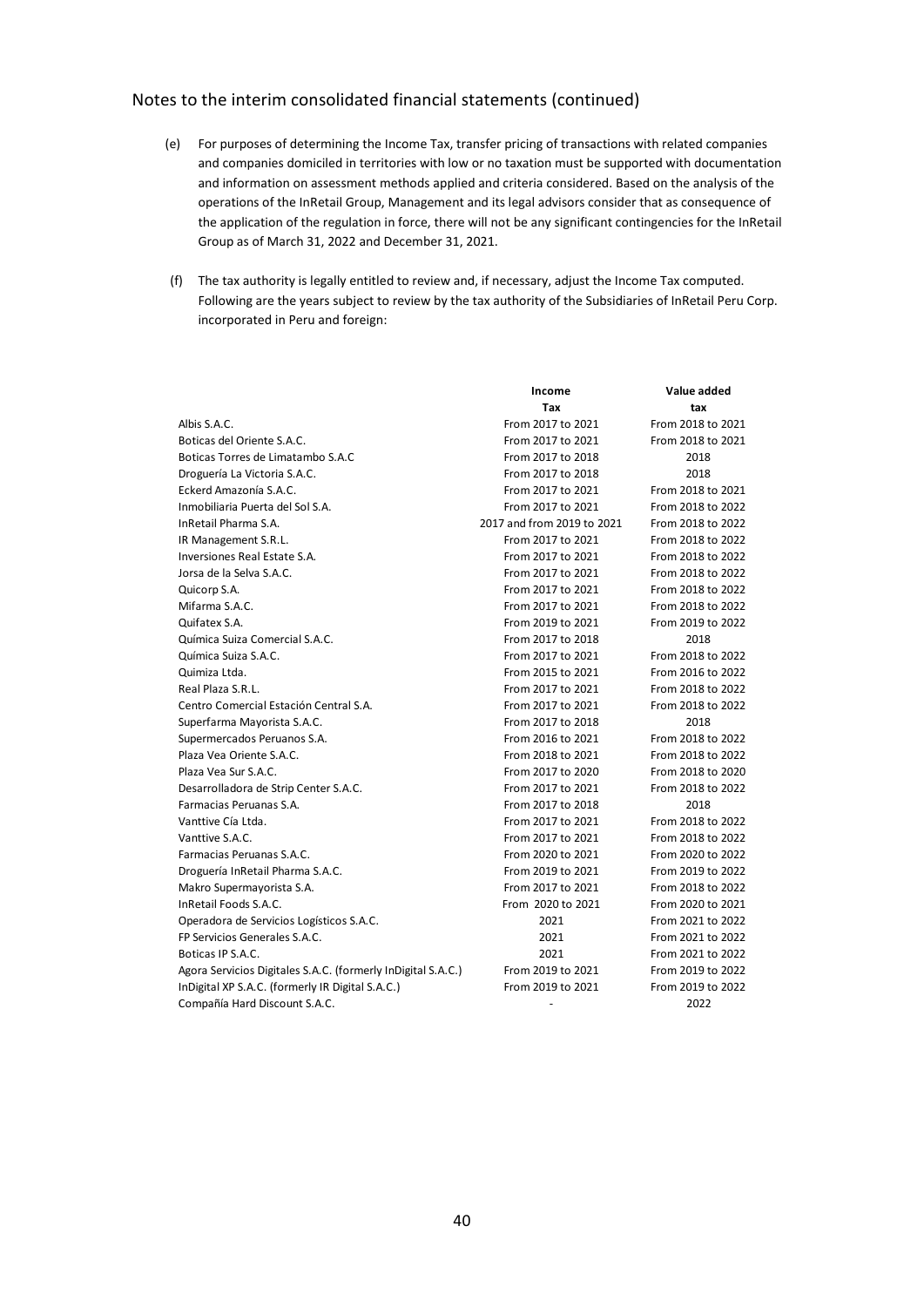According to Peruvian law, InRetail Consumer, InRetail Shopping Malls and Interproperties Holding, special purpose entities, are not considered an income taxpayer due to its status as a trust. InRetail Shopping Malls and Interproperties Holding attribute its generated results, the net losses and Income Tax credits on foreign source income, to the holders of its certificates of participation or whoever holds those rights. Therefore, to reflect this obligation, the Company has provisioned 30 percent of long term income tax over the profit earned to date. As of March 31, 2022 and December 31, 2021, the accrued income tax amounted to S/376,197,000 and S/356,989,000, respectively.

Due to possible interpretations that the tax authority may give to legislation, it is not possible to determine, to date, whether the reviews will result in liabilities for the InRetail Group. Therefore, any major tax or surcharge that may result from eventual revisions by the tax authority would be charged to the consolidated statements of comprehensive income of the period in which such tax or surcharge is determined.

In opinion of Management of the InRetail Group as well as its legal advisor's opinion, any eventual additional tax settlement would not be significant to the consolidated financial statements as of March 31, 2022 and December 31, 2021.

(g) As of March 31, 2022 and December 31, 2021, estimated losses from previous periods for Subsidiaries for tax purposes are the following:

|                                                              | 2022     | 2021     |
|--------------------------------------------------------------|----------|----------|
|                                                              | S/ (000) | S/ (000) |
| InRetail Pharma S.A.                                         | 53,831   | 20,839   |
| Agora Servicios Digitales S.A.C. (formerly InDigital S.A.C.) | 71.560   | 71,560   |
| Total                                                        | 125,391  | 92,399   |

According to what the Income Tax Act and its amendments establish, entities domiciled in Peru have the faculty to choose one of the following methods to draw their tax losses:

- i. The tax loss can be offset with future profits until its final extinction by applying said loss to up to 50 percent of the taxable income; or
- ii. The tax loss can be used for four years after it has been generated.

Agora Servicios Digitales S.A.C. has chosen method (i) and InRetail Pharma S.A. method (ii).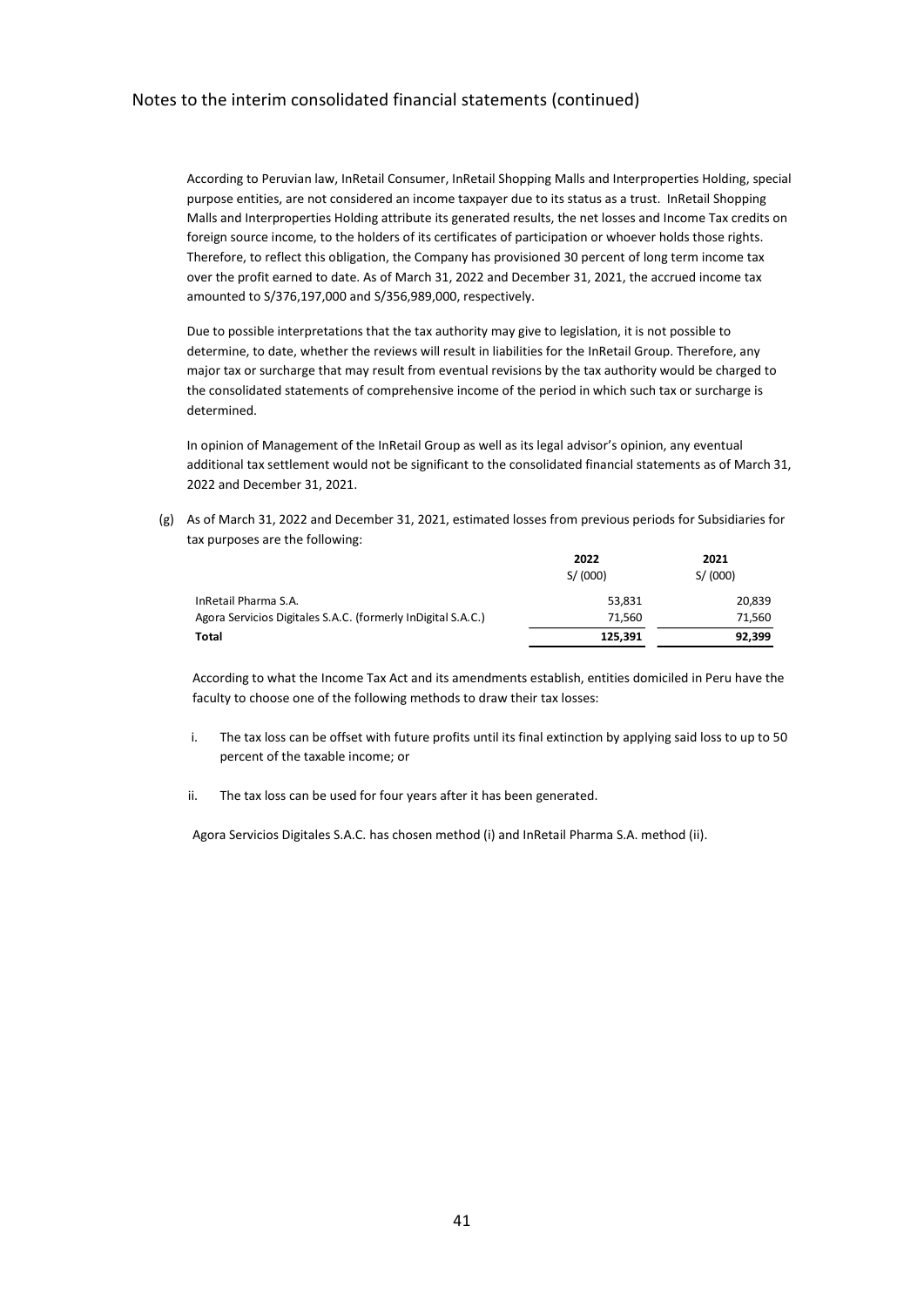### **17. Operating expenses**

(a) The table below presents the components of this caption for the three-month period ended March 31, 2022 and 2021:

|                         | 2022<br>S/(000) | 2021<br>S/(000) |
|-------------------------|-----------------|-----------------|
| Cost of sales           | 3,428,776       | 3,171,638       |
| Selling expenses        | 757,982         | 740,261         |
| Administrative expenses | 157,248         | 135,927         |
| <b>Total</b>            | 4,344,006       | 4,047,826       |

The table below presents the components of operating expenses included in cost of sales, sales and administrative expenses captions:

|                                                                 | 2022             |                            |                            |              |  |  |
|-----------------------------------------------------------------|------------------|----------------------------|----------------------------|--------------|--|--|
|                                                                 | Cost of<br>sales | <b>Selling</b><br>expenses | Administrative<br>expenses | <b>Total</b> |  |  |
|                                                                 | S/(000)          | S/(000)                    | S/(000)                    | S/(000)      |  |  |
| Initial balance of goods, Note 6 (a)                            | 2,321,077        |                            |                            | 2,321,077    |  |  |
| Initial balance of raw material, Note 6 (a)                     | 879              |                            |                            | 879          |  |  |
| Initial balance of miscellaneous supplies, Note 6 (a)           | 874              |                            |                            | 874          |  |  |
| Purchase of goods                                               | 3,624,368        |                            |                            | 3,624,368    |  |  |
| Final balance of goods, Note 6 (a)                              | (2,609,976)      |                            |                            | (2,609,976)  |  |  |
| Final balance of raw material, Note 6 (a)                       | (392)            |                            |                            | (392)        |  |  |
| Final balance of miscellaneous supplies, Note 6 (a)             | (1,064)          |                            |                            | (1,064)      |  |  |
| Impairment of inventories, Note 6 (c)                           | 11,614           |                            |                            | 11,614       |  |  |
| Cost of services                                                | 75,611           |                            |                            | 75,611       |  |  |
| Personnel expenses                                              | ٠                | 293,310                    | 79,429                     | 372,739      |  |  |
| Depreciation, Note 8 (d)                                        | 3,303            | 60,444                     | 6,417                      | 70,164       |  |  |
| Depreciation from right-of-use asset, Note 12 (b)               | 2,452            | 80,004                     | 1,913                      | 84,369       |  |  |
| Amortization, Note 10 (e)                                       |                  | 12,630                     | 8,293                      | 20,923       |  |  |
| Services provided by third parties (b)                          | ٠                | 133,023                    | 37,406                     | 170,429      |  |  |
| Advertising                                                     | ä,               | 40,192                     | 585                        | 40,777       |  |  |
| Packing and packaging                                           |                  | 8,912                      | 265                        | 9,177        |  |  |
| Rental of premises                                              |                  | 10,072                     | 981                        | 11,053       |  |  |
| Low value assets lease                                          | 30               | 11,876                     | 4,091                      | 15,997       |  |  |
| Taxes                                                           |                  | 9,859                      | 4,837                      | 14,696       |  |  |
| Provision for doubtful trade receivables, Note 5(g)             |                  | 8,656                      | 75                         | 8,731        |  |  |
| Recovery of provision for doubtful trade receivables, Note 5(g) |                  | (7, 328)                   |                            | (7, 328)     |  |  |
| Provision for doubtful related receivables                      |                  | 157                        |                            | 157          |  |  |
| Provision for doubtful others receivables                       |                  | (705)                      | 1,822                      | 1,117        |  |  |
| Insurance                                                       |                  | 5,123                      | 987                        | 6,110        |  |  |
| Other charges (c)                                               |                  | 91,757                     | 10,147                     | 101,904      |  |  |
| <b>Total</b>                                                    | 3,428,776        | 757,982                    | 157,248                    | 4,344,006    |  |  |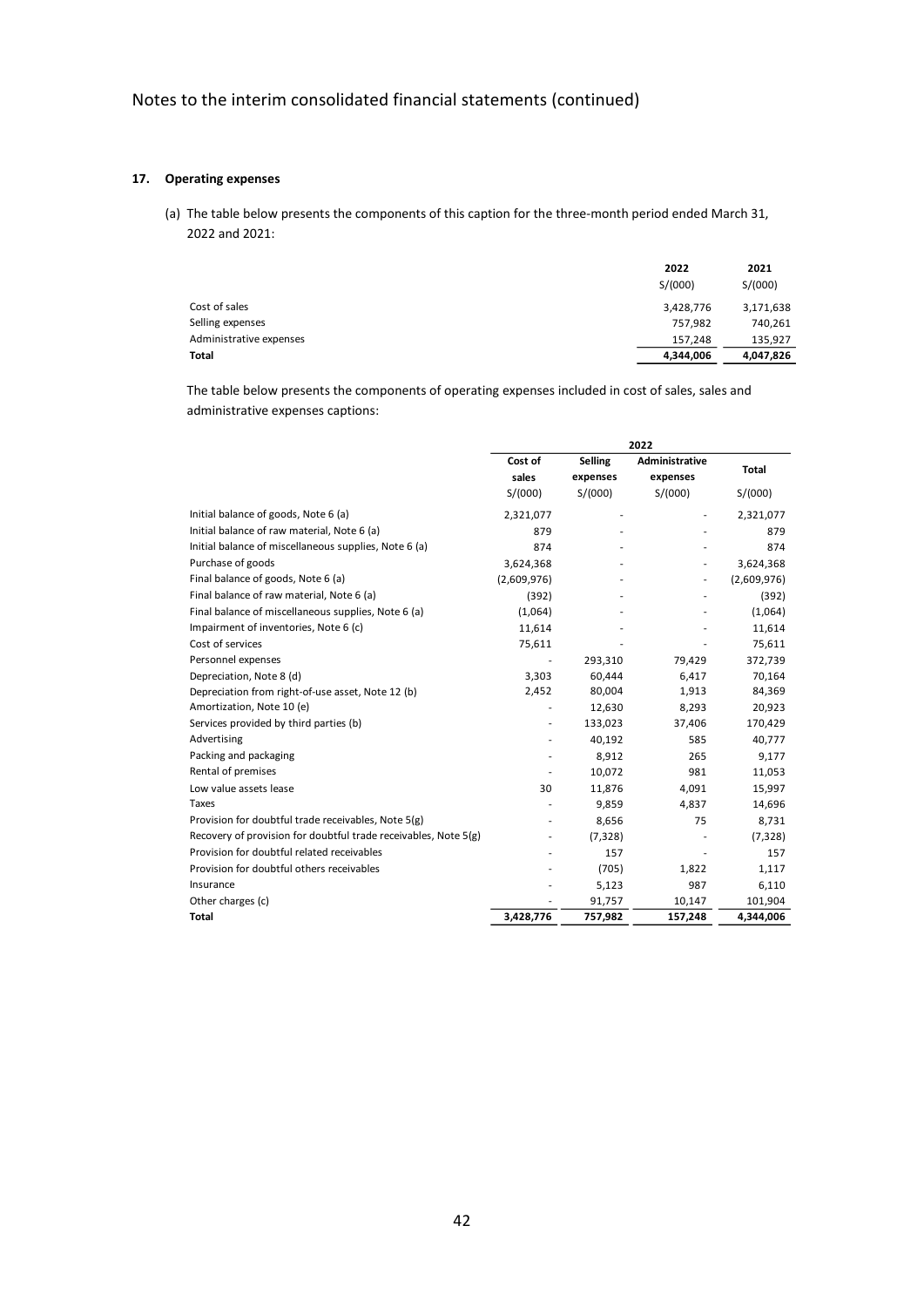|                                                                 | 2021             |                            |                            |             |  |
|-----------------------------------------------------------------|------------------|----------------------------|----------------------------|-------------|--|
|                                                                 | Cost of<br>sales | <b>Selling</b><br>expenses | Administrative<br>expenses | Total       |  |
|                                                                 | S/(000)          | S/(000)                    | S/(000)                    | S/(000)     |  |
| Initial balance of goods                                        | 2,012,314        |                            |                            | 2,012,314   |  |
| Initial balance of raw material                                 | 19,552           |                            |                            | 19,552      |  |
| Initial balance of miscellaneous supplies                       | 550              |                            |                            | 550         |  |
| Final balance of finished goods                                 | 455              |                            |                            | 455         |  |
| Purchase of goods                                               | 3,171,970        |                            |                            | 3,171,970   |  |
| Final balance of goods                                          | (2,098,450)      |                            |                            | (2,098,450) |  |
| Final balance of raw material                                   | (105)            |                            |                            | (105)       |  |
| Final balance of miscellaneous supplies                         | (340)            |                            |                            | (340)       |  |
| Impairment of inventories, Note 6 (c)                           | 11,888           |                            |                            | 11,888      |  |
| Factory overhead                                                | 4,702            |                            |                            | 4,702       |  |
| Cost of services                                                | 45,212           |                            |                            | 45,212      |  |
| Personnel expenses                                              |                  | 264,503                    | 81,433                     | 345,936     |  |
| Depreciation, Note 8 (d)                                        | 678              | 57,354                     | 4,757                      | 62,789      |  |
| Depreciation of right-of-use assets, Note 12 (b)                | 2,750            | 73,151                     | 3,173                      | 79,074      |  |
| Amortization, Note 10 (e)                                       | 78               | 73,808                     | 4,932                      | 78,818      |  |
| Services provided by third parties (b)                          | $\overline{a}$   | 127,608                    | 25,860                     | 153,468     |  |
| Advertising                                                     |                  | 32,000                     |                            | 32,000      |  |
| Packing and packaging                                           |                  | 6,888                      | 339                        | 7,227       |  |
| Rental of premises                                              |                  | 8,661                      | 13                         | 8,674       |  |
| Low value assets lease                                          | 384              | 4,891                      | 2,932                      | 8,207       |  |
| Taxes                                                           |                  | 11,745                     | 3,431                      | 15,176      |  |
| Provision for doubtful trade receivables, Note 5(g)             |                  | 11,267                     | 61                         | 11,328      |  |
| Recovery of provision for doubtful trade receivables, Note 5(g) | $\overline{a}$   | (8, 456)                   | (25)                       | (8,481)     |  |
| Provision for doubtful related parties receivables              |                  | 1,047                      |                            | 1,047       |  |
| Provision for doubtful other receivables                        |                  | 134                        | 141                        | 275         |  |
| Recovery of provision for doubtful other receivables            |                  | (470)                      |                            | (470)       |  |
| Insurance                                                       |                  | 5,770                      | 540                        | 6,310       |  |
| Other charges (c)                                               |                  | 70,360                     | 8,340                      | 78,700      |  |
| Total                                                           | 3,171,638        | 740,261                    | 135,927                    | 4,047,826   |  |

- (b) Correspond mainly to expenses of electricity, water, telephone, premises maintenance services and transport services.
- (c) Mainly include general expenses in stores and shopping centers.

### **18. Financial costs**

(a) The table below presents the components of financial costs:

|                                                                                  | 2022    | 2021    |
|----------------------------------------------------------------------------------|---------|---------|
|                                                                                  | S/(000) | S/(000) |
| Interest on loans, borrowings and bonds payable                                  | 83,055  | 82,718  |
| Accrual of the structuring cost of financial obligations                         | 5,099   | 19,897  |
| Accrual of the cost of structuring by early settlement of "Senior Notes"         |         |         |
| Unsecured" (d)                                                                   |         | 11,983  |
| Interest on lease liabilities, Note 12 (c)                                       | 24,725  | 25,350  |
| Premium for early settlement of bonds (c)                                        |         | 47,530  |
| Call Spread early settlement (e)                                                 |         | 70,141  |
| Premium accrual derivative financial instruments                                 | 11,336  | 6,115   |
| Accrual of the value in the time of exchange of derivative financial instruments | 3,710   |         |
| Interest swap                                                                    | 3,267   |         |
| Other financial costs                                                            | 11,466  | 5,582   |
| Total                                                                            | 142,658 | 269,316 |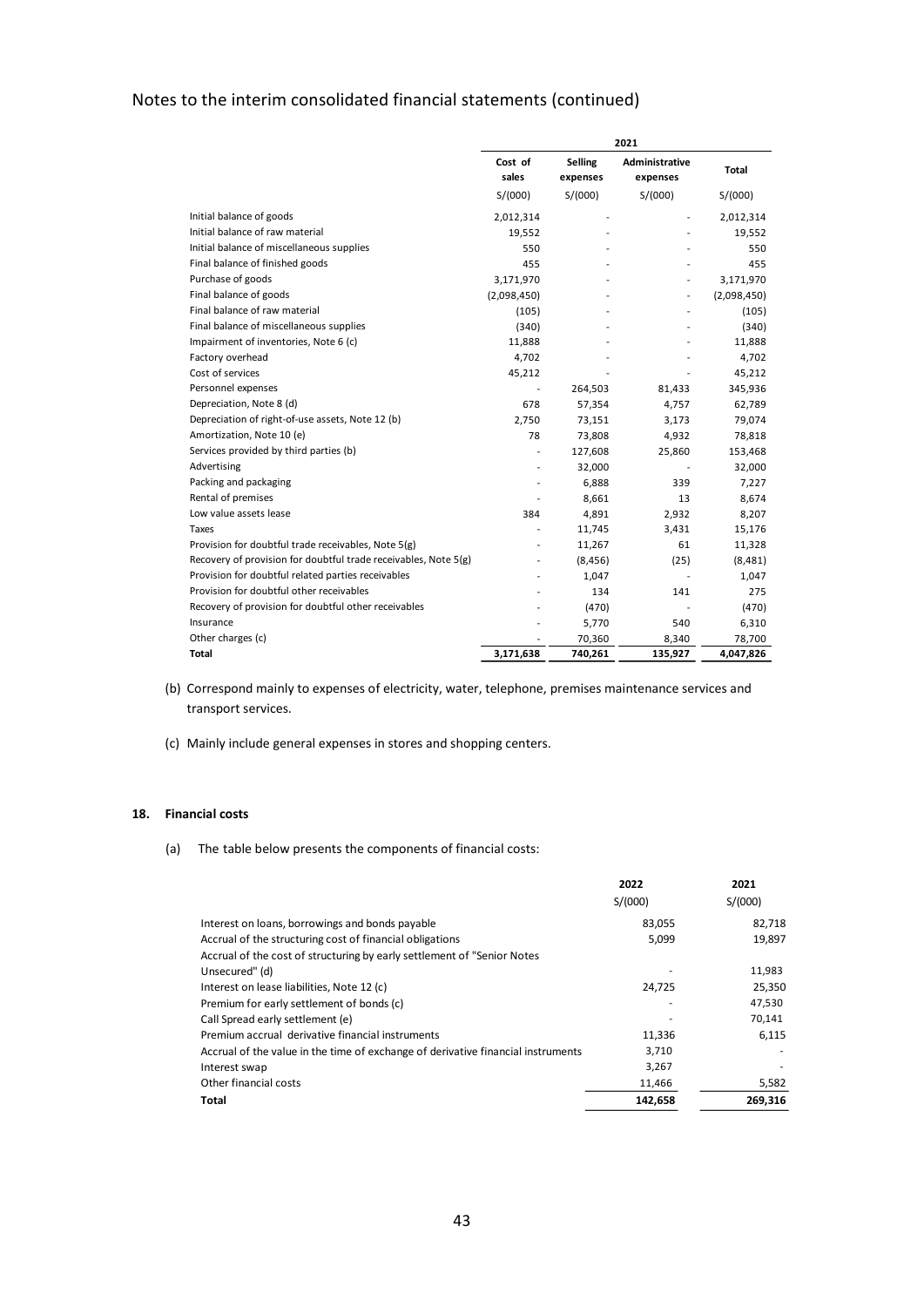- (b) As of March 31, 2022 and December 31, 2021, there are interest payable for these obligations for approximately S/28,347,000 and S/75,833,000, respectively, which are recorded in the "Other payables" caption of the consolidated statements of financial position.
- (c) As of March 31, 2021, includes the premium corresponding to the early redemption of the "Senior Notes Unsecured" issued by InRetail Pharma S.A.in Dollars for US\$12,794,000 equivalent to S/47,530,000.
- (d) As of March 31, 2021, corresponds to the accrual of the structuring costs related to the early redemption of the "Senior Notes Unsecured" issued by InRetail Consumer in Dollars for US\$3,284,000 equivalent to S/11,983,000.
- (e) As of March 31, 2022, it corresponds to the transfer of the value over time of other comprehensive income to income for the period, related to the early settlement of the "Call Spread". See Note 7 (a) and (b).

#### **19. Transactions with related parties**

(a) The following table provides the total amount of transactions that have been entered into with related parties for the three-month period ended as of March 31, 2022 and 2021:

|                              | 2022    | 2021    |
|------------------------------|---------|---------|
|                              | S/(000) | S/(000) |
| Income                       |         |         |
| Sales                        | 7,276   | 6,758   |
| Rental income                | 30,651  | 23,722  |
| Rendering of services        | 7,105   | 4,234   |
| Collection of commissions    |         | 2,109   |
| Interest income              | 733     | 65      |
| Other                        | 33,437  | 15,957  |
| <b>Total income</b>          | 79,202  | 52,845  |
| <b>Expenses</b>              |         |         |
| Renting of premises and land | 341     | 58      |
| Reimbursement of expenses    |         | 1,131   |
| Commissions                  | 10,501  | 1,122   |
| Interest                     | 4,418   | 151     |
| Other                        | 7,093   | 7,655   |
| <b>Total expenses</b>        | 32,698  | 10,117  |
|                              |         |         |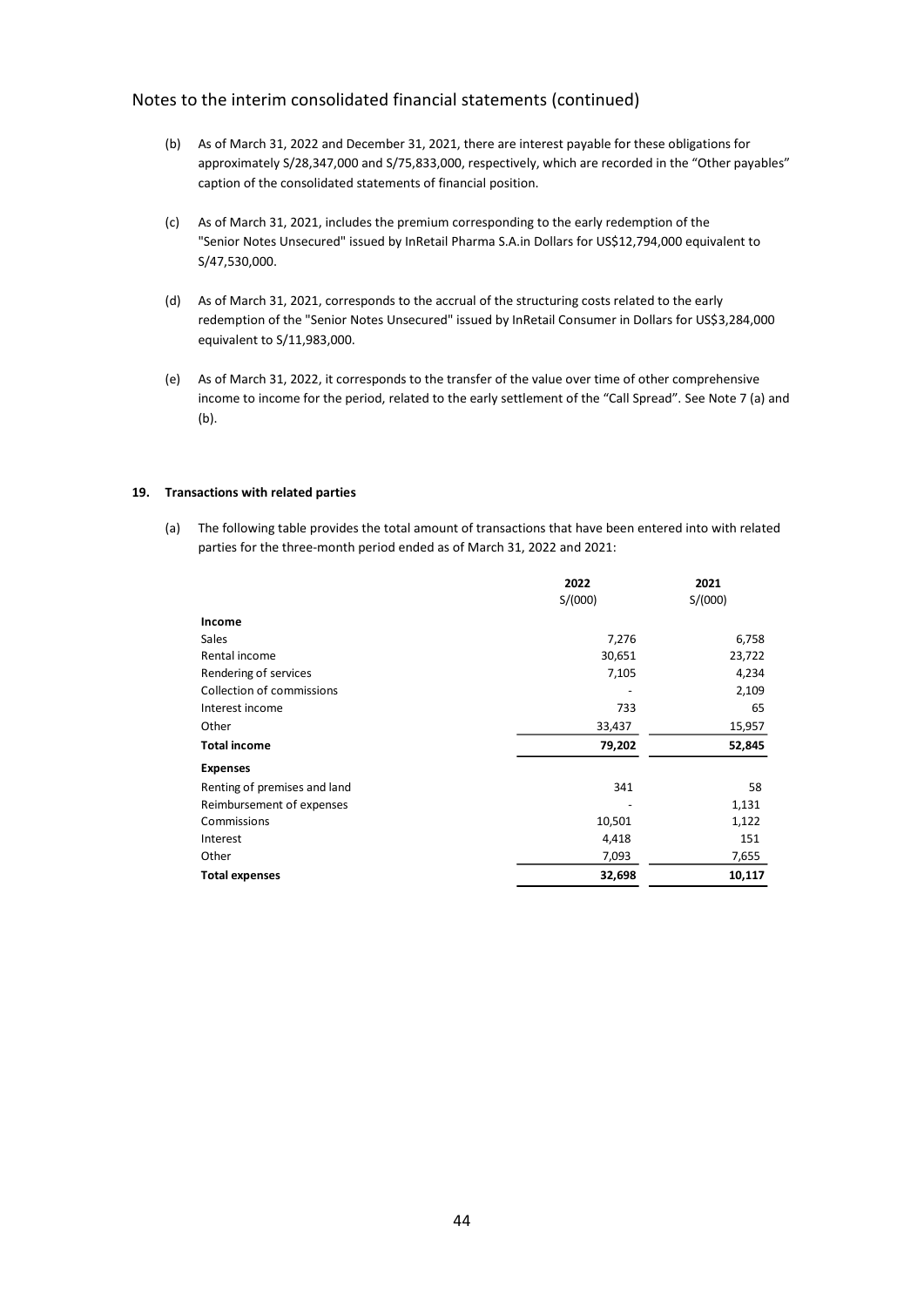(b) As a result of the transactions with related companies, the InRetail Group recorded the following balances as of March 31, 2022 and December 31, 2021:

|                                               | As of March 31, | As of December 31, |
|-----------------------------------------------|-----------------|--------------------|
|                                               | 2022            | 2021               |
|                                               | S/(000)         | S/(000)            |
| <b>Receivables</b>                            |                 |                    |
| Por cobrar                                    | 47,520          | 36,723             |
| Homecenters Peruanos S.A. (f)                 | 24,511          | 17,832             |
| Financiera Oh! S.A.                           | 11,510          | 12,248             |
| Tiendas Peruanas S.A.                         | 5,765           | 4,816              |
| Cineplex S.A.                                 | 3,324           | 3,016              |
| Bembos S.A.C.                                 |                 | 2,423              |
| Intercorp Perú Ltd.                           | 985             | 1,986              |
| Banco Internacional del Perú S.A.A.-Interbank | 2,324           | 1,365              |
| Interseguro Compañía de Seguros S.A.          | 527             | 459                |
| Tiendas Peruanas Oriente S.A.C. (d)           | 1,024           | 421                |
| Homecenters Oriente S.A.C.                    |                 | 230                |
| Urbi Propiedades S.A.C.                       | 223             | 223                |
| Other                                         | 41,142          | 46,411             |
| <b>Total</b>                                  | 138,861         | 128,153            |
| Current                                       | 109,244         | 100,721            |
| Non-current                                   | 29,617          | 27,432             |
| <b>Total</b>                                  | 138,861         | 128,153            |
|                                               |                 |                    |

|                                                  | As of March 31, | As of December 31, |
|--------------------------------------------------|-----------------|--------------------|
|                                                  | 2022            | 2021               |
|                                                  | S/(000)         | S/(000)            |
| <b>Payables</b>                                  |                 |                    |
| Homecenters Peruanos S.A. (i)                    | 46,340          | 44,829             |
| Financiera Oh! S.A. (h)                          | 24,677          | 33,611             |
| Tiendas Peruanas S.A.                            | 5,477           | 7,768              |
| Inmobiliaria Milenia S.A.                        | 865             | 726                |
| Intercorp Retail Inc. (j)                        | 162,614         | 114                |
| Chelsea National Corp.                           |                 | 111                |
| Home Centers Oriente S.A.C.                      | 43              | 45                 |
| Tiendas Peruanas Oriente S.A.C.                  | 14              | 5                  |
| Banco Internacional del Perú S.A.A. - Interbank: |                 |                    |
| Guarantee deposit (e)                            | 2,997           | 3,102              |
| Intercorp Peru Ltda. (j)                         | 9,047           |                    |
| NG Pharma II S.A. (k)                            | 105,224         |                    |
| NG Co-Investment II, L.P. (k)                    | 26,306          |                    |
| Other                                            | 9,885           | 5,362              |
| Total                                            | 393,489         | 95,673             |
| Remunerations payable to key management          |                 |                    |
| <b>Total</b>                                     | 393,489         | 95,673             |
| Current                                          | 350,289         | 52,673             |
| Non-current                                      | 43,200          | 43,000             |
| <b>Total</b>                                     | 393,489         | 95,673             |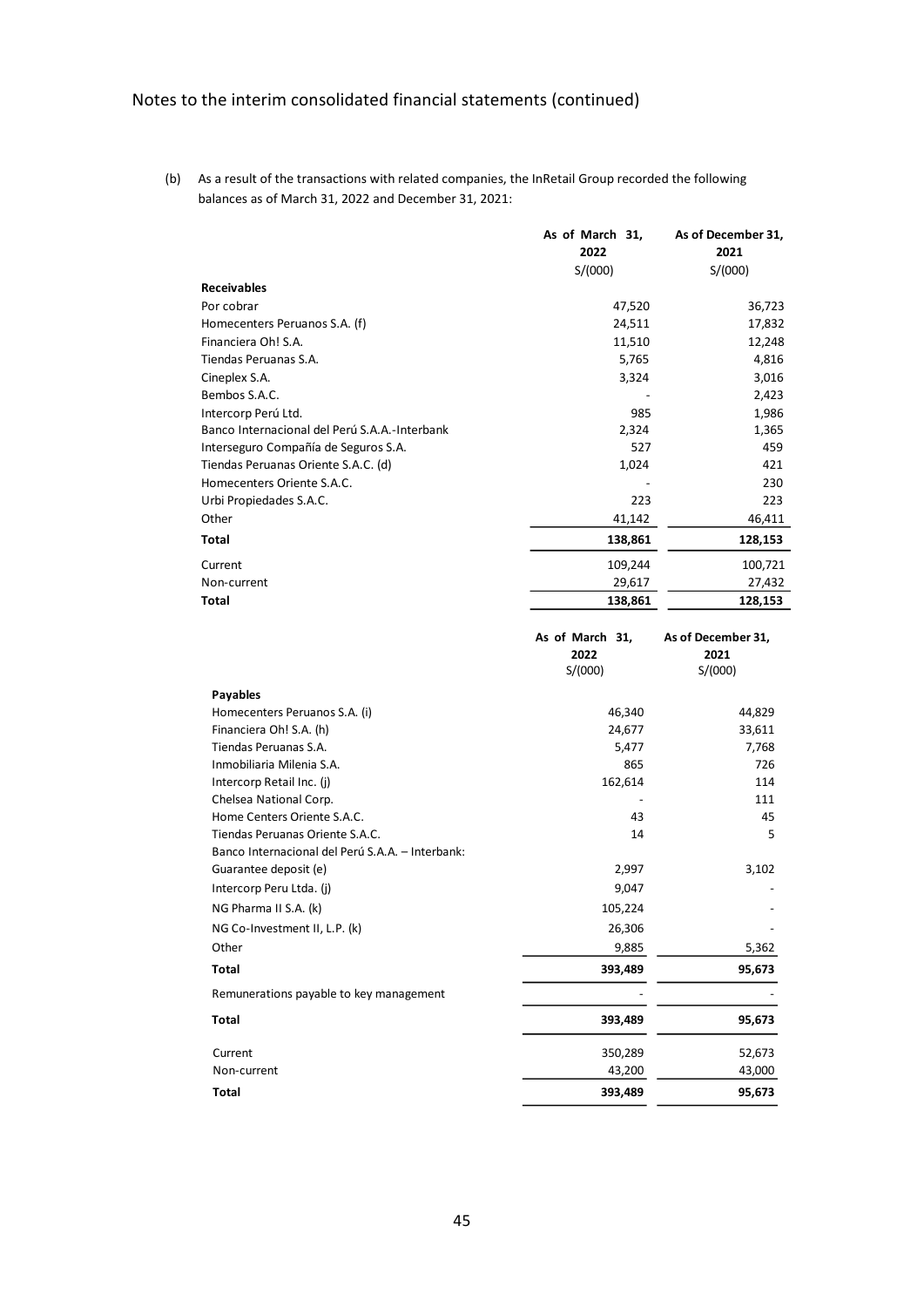- (c) The policy of the InRetail Group is to make transactions with related companies at terms equivalent to those that prevail in arm's length transactions.
- (d) As of December 31, 2021, the outstanding receivable of Tiendas Peruanas Oriente S.A.C. corresponds mainly to reimbursements of expenses for the implementation of the store "Pucallpa" for an amount of S/11,474,000, which will be financed at 3 years with a rate of 9 percent per year.

As of December 31, 2021, the Company collected S/11,474,000 as amortization of the loan.

- (e) During 2020, Supermercados Peruanos S.A. renewed the contracts with Banco Internacional del Perú to rent financial modules located within our stores for an amount of S/3,393,000. As of March 31, 2022 and December 31, 2021, the net present value of the balances related to the guarantee deposits amounted to S/2,997,000 and S/3,102,000, respectively.
- (f) As of March 31, 2022, corresponds mainly to an account receivable from Homecenters Peruanos S.A. for an amount of S/29,617,000 (as of December 31, 2021, S/27,432,000). This account receivable is due to the fact that Interproperties Perú acts as an intermediary between the lessor (unrelated third party) and Homecenters Peruanos S.A. (related party) to whom the property is leased.

Additionally, the balance of S/12,545,000, corresponds to the services received from rental of land and premises, and pending contributions from the joint venture that it has with Supermercados Peruanos, which will be collected in the second quarter of 2022.

(g) In April 2021, the Company granted a loan to Intercorp Retail Inc. of US\$12,000,000 equivalent to S/45,096,000 on the date of disbursement) that accrues an annual nominal interest of 1.670 percent and matures in July 2021. In June and September 2021, Intercorp Retail Inc. made amortizations of US\$5,000,000 (equivalent to S/19,925,000) and US\$7,000,000 (equivalent to S/28,840,000).

Additionally, an account receivable of S/223,000 is maintained, corresponding to certain expenses assumed by InRetail Perú Corp. in favor of Intercorp Retail Inc. The balance receivable from Intercorp Retail Inc. does not generate interest, has current maturities and does not have specific guarantees.

- (h) In June 2013, Supermercados Peruanos S.A. and Financiera Oh! S.A., a related entity, signed the "Contract of Issuance and Administration" of the Oh! credit card. Said contract established that Financiera Oh! S.A. can exclusively operate its "Oh! credit card" in the Supermercados Peruanos stores, instead of the "Vea" credit card of Banco Internacional del Perú S.A.A. –Interbank, which was operating until that moment. Also, as a result of this agreement, as of March 31, 2022 and December 31, 2021, the InRetail Group holds accounts payables to Financiera Oh! S.A for S/24,677,000 and S/23,817,000, respectively, which correspond mainly to the collection of installments from users of the Oh! Credit card S/10,514,000 and S/19,421,000 as of March 31, 2022 and December 31, 2021.
- (i) As of March 31, 2022 mainly includes contributions from the affiliate Homecenters Peruanos S.A. (hereinafter "The associate") for approximately S/40,203,000 (S/39,899,000 as of December 31, 2021), these contributions arise from the joint venture agreement celebrated with the Company which establishes that the associate will deliver cash in favor of the Company in exchange of having a participation in the results of the projects of "Lurín" and "Tarapoto". These agreements have a term of 60 years, for this reason it is recognized as a long-term liability.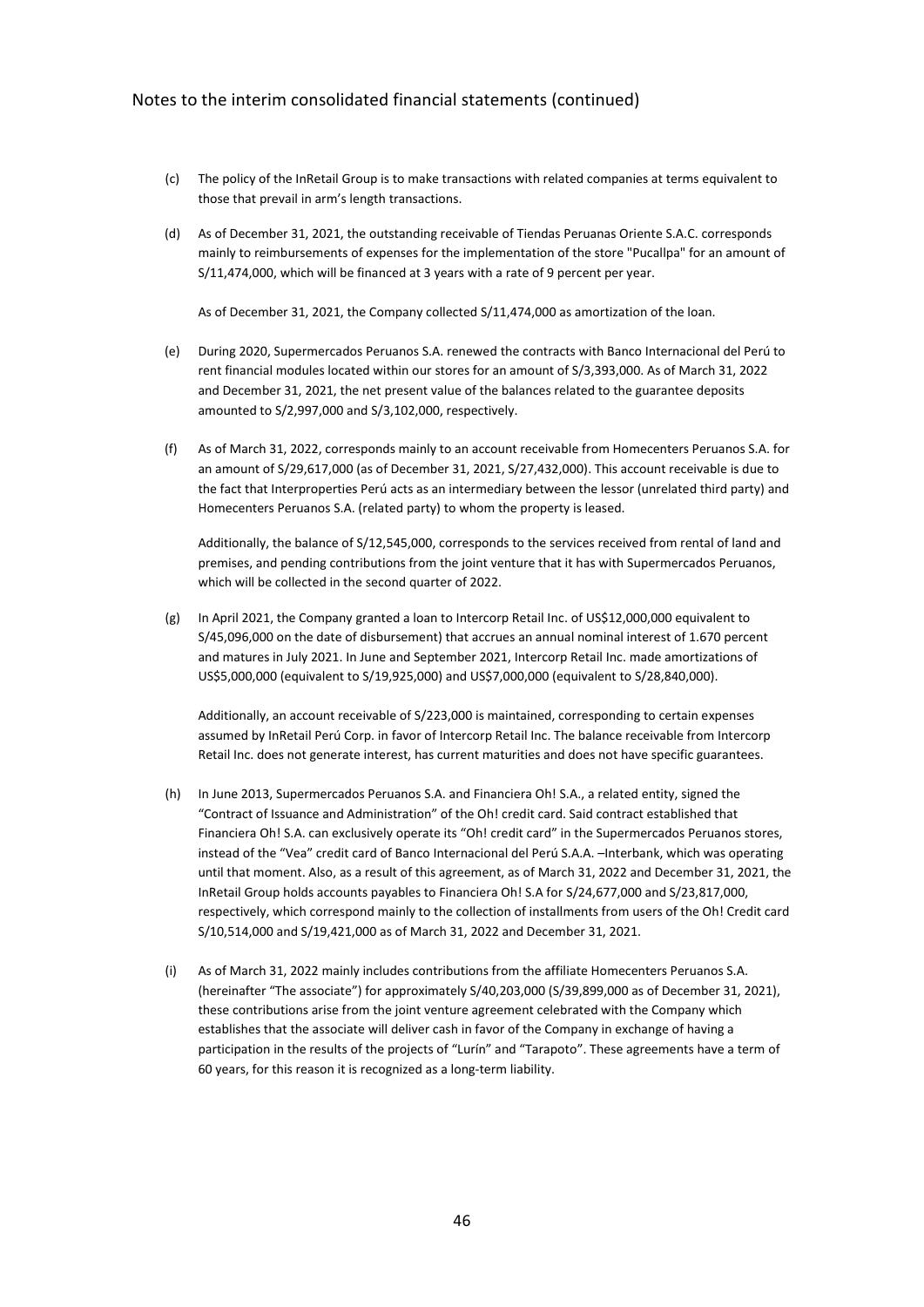- (j) Correspond to dividend declared by the Company that will be paid in May 2022.
- (k) On February 28, 2022, InRetail Perú Corp. acquired 12.98 percent of the shares representing the share capital of InRetail Pharma S.A. (subsidiary of the Company), for a value of S/901,920,000 the same that a part will be paid in own issued shares and the balance of S/131,530,000 in cash.
- (l) Banco Internacional del Perú S.A.A. Interbank signed leasing and leaseback contracts with Supermercados Peruanos S.A. and Real Plaza S.R.L. with outstanding balances of approximately S/101,675,000 and S/193,000 respectively, for the construction of new stores and working capital. These leasing contracts accrue annual interest rates that fluctuate between 4.98 and 4.53 percent, and whose maturities are between 2026 and 2025. These transactions are included in "Interest-bearing loans and borrowings". During the three-month period ended March 31, 2022 and 2021, leasing contracts generated interests recorded in the "Financial costs" caption of the consolidated income statements.
- (m) Outstanding balances at the period-end are unsecured and interest free, except for the financial obligations explained in this note. There have been no guarantees provided or received for any related party receivables or payables. As of March 31, 2022 and December 31, 2021, the InRetail Group has not recorded any impairment of receivables relating to amounts owed by related parties. This assessment is undertaken each financial year by evaluating the financial position of the related party and the market in which the related party operates.
- (n) The compensation of key management personnel of the InRetail Group for the three-month period ended March 31, 2022 and 2021, is detailed below:

|                                              | 2022<br>S/(000) | 2021<br>S/(000) |
|----------------------------------------------|-----------------|-----------------|
| Short term employee benefits                 | 22,801          | 17,129          |
| Insurance and medical benefits               | 526             | 472             |
| Employment benefits for contract termination | 0               | 213             |
| Total                                        | 23,327          | 17,814          |

(o) As of March 31, 2022 and December 31, 2021, the InRetail Group maintains the following balances in the cash and cash equivalent and investments at fair value through profit or loss captions:

|                                                  | As of March<br>31, 2022<br>S/(000) | <b>As of December</b><br>31, 2021<br>S/(000) |
|--------------------------------------------------|------------------------------------|----------------------------------------------|
| Cash and short-term deposits                     |                                    |                                              |
| Banco Internacional del Peru – Interbank S.A.A.  | 491,847                            | 336,992                                      |
| Inteligo Bank Ltd.                               | 4,383                              | 2,818                                        |
| Investments at fair value through profit or loss |                                    |                                              |
| Fondos Sura SAF S.A.C.                           | 41.271                             | 121.768                                      |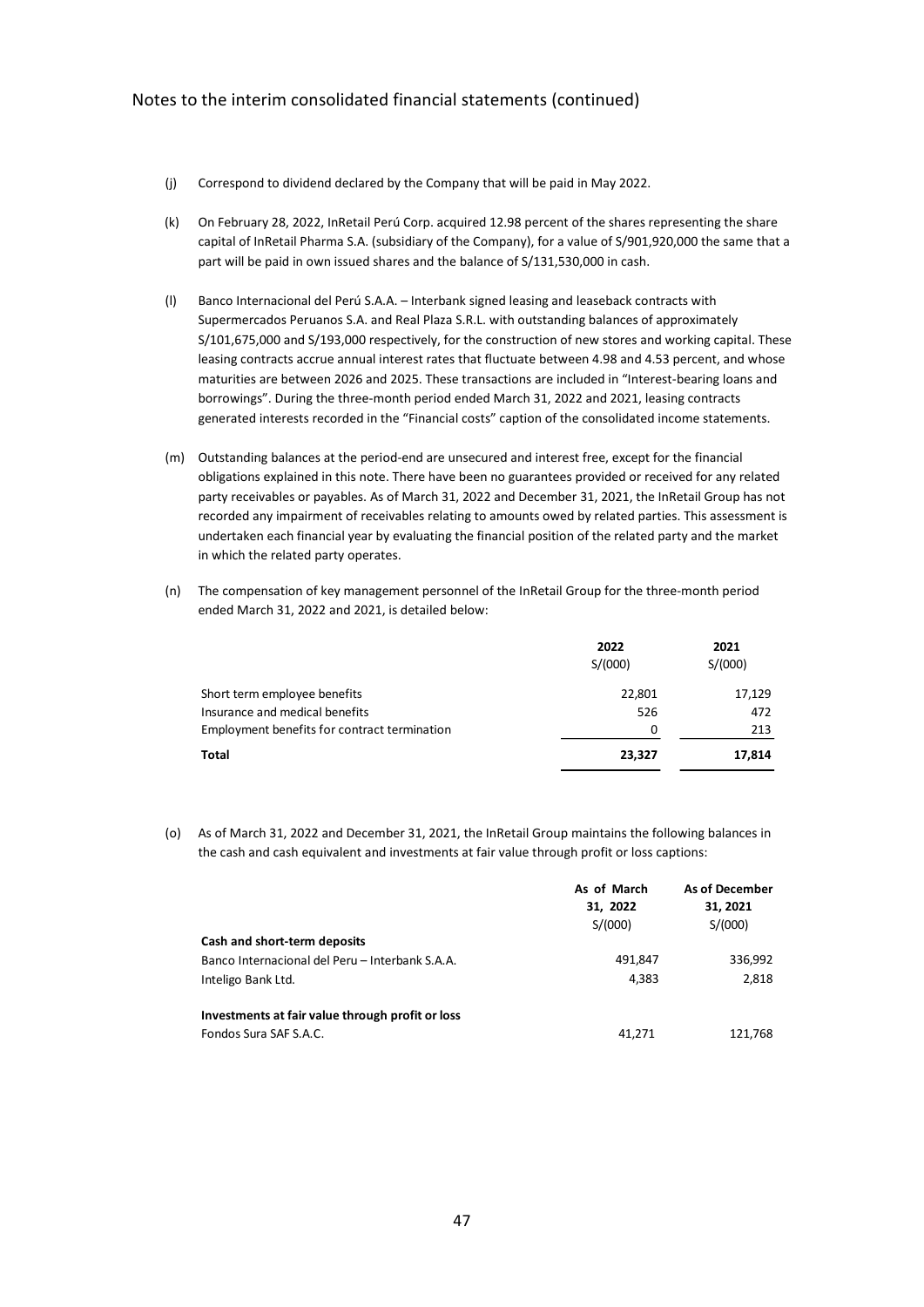# **20. Earnings per share**

Basic earnings per share amounts are calculated by dividing profit for the three-month period attributable to ordinary equity holders of InRetail Perú Corp. by the weighted average number of ordinary shares outstanding during the same period. As there are no dilutive instruments outstanding, basic and diluted earnings per share are identical.

The following reflects basic and diluted earnings per share computations:

|                                      |                       | <b>Ordinary shares</b>                          |                                  |  |  |  |
|--------------------------------------|-----------------------|-------------------------------------------------|----------------------------------|--|--|--|
|                                      | Outstanding<br>shares | <b>Effective days until</b><br>period-end       | Weighted<br>average of<br>shares |  |  |  |
| Number as of January 1, 2021         | 102,807,319           | 90                                              | 102,807,319                      |  |  |  |
| Number as of March 31, 2021          | 102,807,319           |                                                 | 102,807,319                      |  |  |  |
| Number as of January 1, 2022         | 102,807,319           | 90                                              | 102,807,319                      |  |  |  |
| Number as of March 31, 2022          | 102,807,319           |                                                 | 102,807,319                      |  |  |  |
|                                      |                       | For the three-month period ended March 31, 2022 |                                  |  |  |  |
|                                      | <b>Net income</b>     | <b>Shares</b>                                   | <b>Earnings per</b>              |  |  |  |
|                                      | (numerator)           | (denominator)                                   | share                            |  |  |  |
|                                      | S/                    |                                                 | S/                               |  |  |  |
| Basic and diluted earnings per share | 218,875,000           | 102,807,319                                     | 2.129                            |  |  |  |
|                                      |                       | For the three-month period ended March 31, 2021 |                                  |  |  |  |
|                                      | <b>Net loss</b>       | <b>Shares</b>                                   | Loss per                         |  |  |  |
|                                      | (numerator)           | (denominator)                                   | share                            |  |  |  |
|                                      | S/                    |                                                 | S/                               |  |  |  |
| Basic and diluted loss per share     | (34, 734, 000)        | 102,807,319                                     | (0.338)                          |  |  |  |

There have been no other transactions involving ordinary shares or potential ordinary shares between the reporting date and the date of completion of these Consolidated Financial Statements.

#### **21. Commitments and contingencies**

**Commitments** 

The main commitments assumed are presented below:

(a) As of March 31, 2022 the Company and its Subsidiaries agreed with several financial entities on the issuance of solidary and irrevocable letters of guarantee for approximately S/72,310,000, US\$10,945,000, and B\$188,000 (S/74,108,000, US\$11,431,000 and B\$237,000 as of December 31, 2021), respectively, to comply with the payment of goods purchased to foreign suppliers and commit with the fulfillment of the contracts.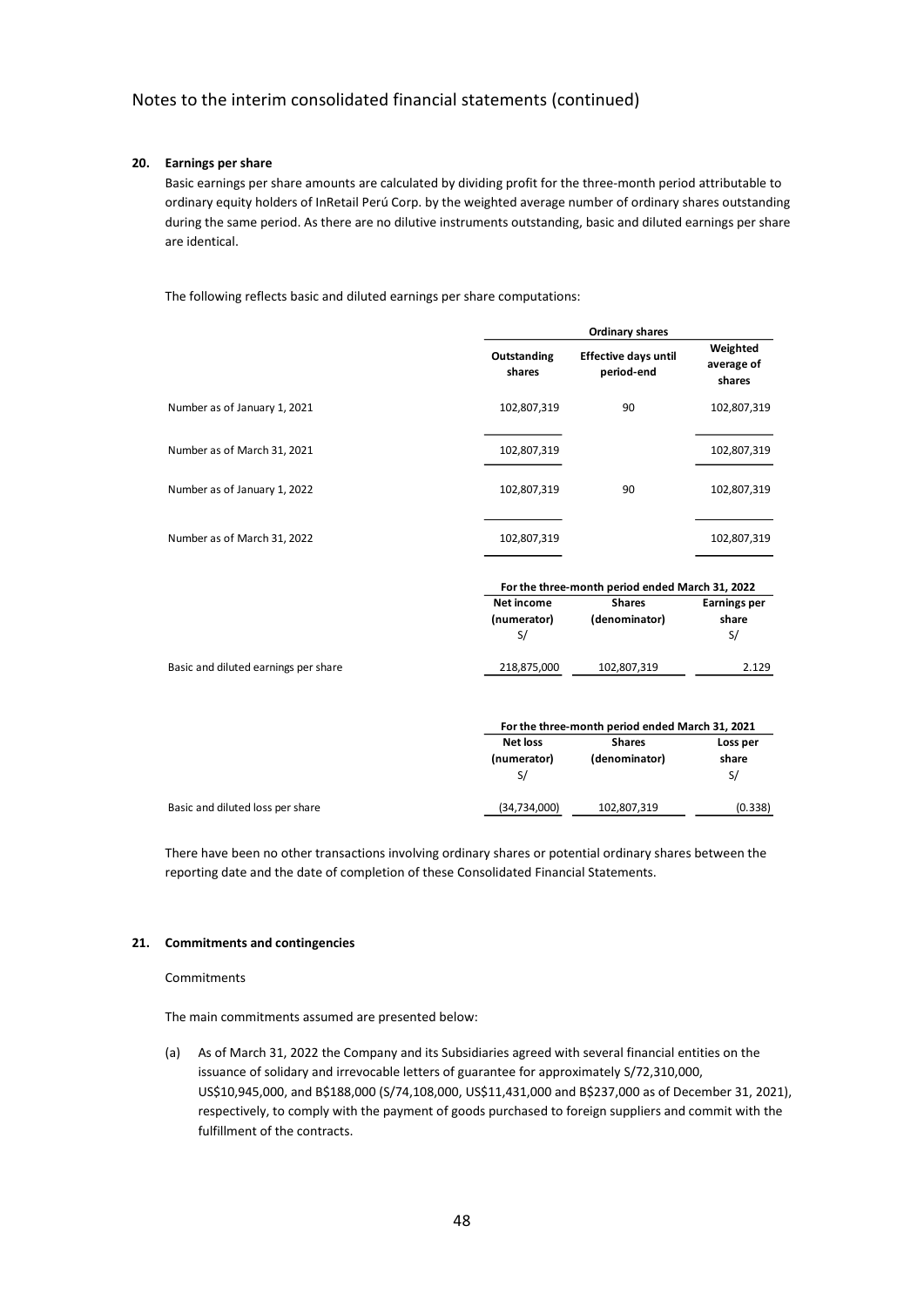### Contingencies

- (a) InRetail Pharma S.A., Albis S.A.C., Química Suiza S.A.C., Mifarma S.A.C., Jorsa de la Selva S.A.C. and Vanttive S.A.C. maintain various claims for civil, labor and tax processes for an approximate total amount of S/48,124,000 as of March 31, 2022 (S/52,988,000 as of December 31, 2021). In the opinion of Management and its legal advisors, said processes should be resolved favorably for these components, in opinion of Management, it is not necessary to record additional liabilities for these items as of March 31, 2022 and December 31, 2021.
- (b) Eckerd Amazonía S.A.C. is in the process of claiming against the Tax Authority for determinations of debts and fines related to VAT for the period between January 2003 and September 2005 for an approximate amount of S/17,698,000. In opinion of Management and its legal advisors these contingencies are stated as possible, and significant liabilities will not arise as result of this contingency as of March 31, 2022 and December 31, 2020. In July 2021, the tax court issued an unfavorable resolution to the Company for which a payment of S/17,698,000 has been made and recognized an expense of S/9,658,0000, the Company will continue with the claim.
- (c) Supermercados Peruanos S.A. has been examined by the Tax Authority of Income Tax returns and monthly Value Added Tax returns for the years 2004 to 2016. As of the date of this report, Supermercados Peruanos S.A. has challenged the Tax Administration for these resolutions and, in Management's opinion and its legal advisors, significant liabilities will not arise as result of this situation as of March 31, 2022 and December 31, 2021.

#### **22. Business segments**

For management purposes, the InRetail Group is organized into business units based on their products and services and has five reportable segments as follows:

- The food retail segment operates supermarkets, hypermarkets, discount stores and cash and carry stores nationwide.
- The pharmacies segment is a nationwide supplier of drugs, medicines and cosmetic related products through the chain of pharmacies named "Inkafarma" and "Mifarma".
- The Distribution segment of drugs, medicines and consumer products.
- Shopping center segment leases commercial stores in shopping centers owned by the InRetail Group.
- Digital segment manages, operates and provides support in digital commerce services to the Group's subsidiaries

Management monitors the operating results of its business units separately for the purpose of making decisions about resource allocation and performance assessment. Segment performance is evaluated based on operating profit or loss and is measured consistently with operating profit or loss in the consolidated financial statements.

Transfer prices between operating segments are on an arm's length basis in a manner similar to transactions with third parties.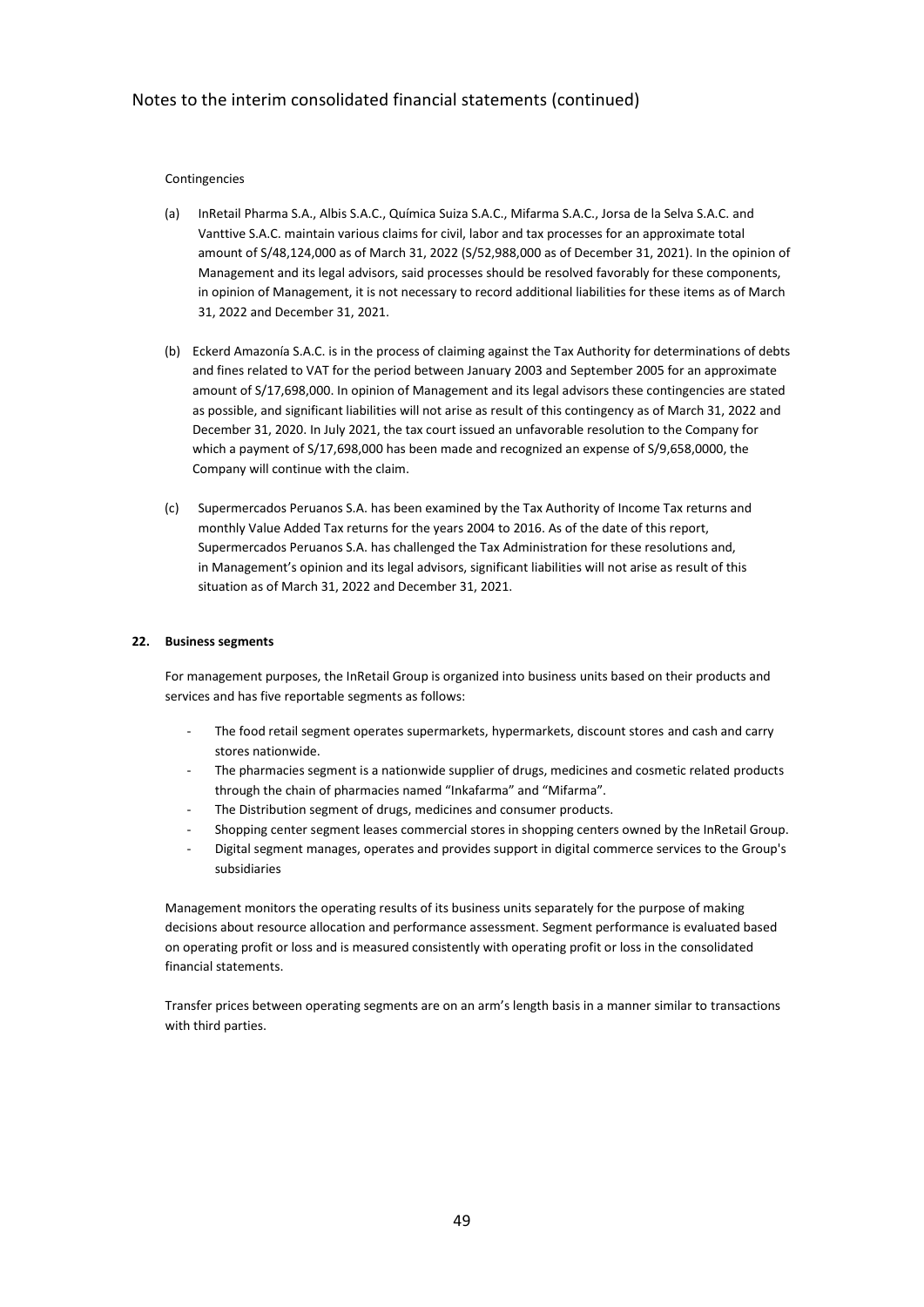As of March 31, 2022 and December 31, 2021 and for the three-month period ended March 31, 2022 and 2021, InRetail Peru Corp. is organized into five main business lines, see Note 2. Transactions between the business segments are carried out under normal commercial terms and conditions. The following table presents the financial information of InRetail Perú Corp. and subsidiaries by business segments for the three-month period ended March 31, 2022 and 2021

|                                                                 |                               |                              |                                |                                   |                           |                                  | Holding accounts,<br>consolidation<br>adjustments and<br>intercompany |                         |
|-----------------------------------------------------------------|-------------------------------|------------------------------|--------------------------------|-----------------------------------|---------------------------|----------------------------------|-----------------------------------------------------------------------|-------------------------|
|                                                                 | <b>Food Retail</b><br>S/(000) | <b>Pharmacies</b><br>S/(000) | <b>Distribution</b><br>S/(000) | <b>Shopping Center</b><br>S/(000) | <b>Digital</b><br>S/(000) | <b>Total segments</b><br>S/(000) | eliminations<br>S/(000)                                               | Consolidated<br>S/(000) |
| For the three-month period ended March 31, 2022                 |                               |                              |                                |                                   |                           |                                  |                                                                       |                         |
| Revenue                                                         |                               |                              |                                |                                   |                           |                                  |                                                                       |                         |
| External income                                                 | 2,520,483                     | 1,509,681                    | 517,298                        | 135,541                           | 4,969                     | 4,687,972                        | 4,038                                                                 | 4,692,010               |
| Inter-segment                                                   | 3,632                         | 22,085                       | 193,618                        | 15,964                            | 4,257                     | 239,556                          | (239, 556)                                                            |                         |
| <b>Total revenue</b>                                            | 2,524,115                     | 1,531,766                    | 710,916                        | 151,505                           | 9,226                     | 4,927,528                        | (235, 518)                                                            | 4,692,010               |
| Cost of sales                                                   | (1,953,138)                   | (978, 095)                   | (441, 455)                     | (49,999)                          | (2,832)                   | (3,425,519)                      | (3, 257)                                                              | (3,428,776)             |
| Inter-segment                                                   | (111)                         | (17, 772)                    | (195, 629)                     | (128)                             | (169)                     | (213, 809)                       | 213,809                                                               |                         |
| <b>Gross profit</b>                                             | 570,866                       | 535,899                      | 73,832                         | 101,378                           | 6,225                     | 1,288,200                        | (24, 966)                                                             | 1,263,234               |
| (Loss) gain on valuation at fair value of investment properties | 1,181                         |                              |                                | (20, 967)                         |                           | (19, 786)                        | 929                                                                   | (18, 857)               |
| Selling expenses                                                | (374, 685)                    | (325, 880)                   | (43,071)                       | (2,699)                           | (19, 273)                 | (765, 608)                       | 7,626                                                                 | (757, 982)              |
| Administrative expenses                                         | (61, 834)                     | (62, 786)                    | (16, 102)                      | (9, 593)                          | (967)                     | (151, 282)                       | (5,966)                                                               | (157, 248)              |
| Other operating (expenses) income, net                          | 11,685                        | 5,850                        | 917                            | 61                                | 2,081                     | 20,594                           | 1,102                                                                 | 21,696                  |
| <b>Operating profit</b>                                         | 147,213                       | 153,083                      | 15,576                         | 68,180                            | (11, 934)                 | 372,118                          | (21, 275)                                                             | 350,843                 |
| Exchange difference, net                                        | 77,264                        | 25,860                       | (2,559)                        | 62,909                            | (702)                     | 162,772                          | (29,700)                                                              | 133,072                 |
| Financial income                                                | 1,808                         | 2,335                        | 288                            | 11,403                            | 6                         | 15,840                           | (10, 151)                                                             | 5,689                   |
| <b>Financial costs</b>                                          | (58, 612)                     | (42, 206)                    | (3,514)                        | (44, 477)                         | (60)                      | (148, 869)                       | 6,211                                                                 | (142, 658)              |
| Profit before income tax                                        | 167,673                       | 139,072                      | 9,791                          | 98,015                            | (12,690)                  | 401,861                          | (54, 915)                                                             | 346,946                 |
| Income tax expense                                              | (54, 144)                     | (42, 620)                    | (7, 773)                       | (28, 375)                         | (1,642)                   | (134, 554)                       | 6,483                                                                 | (128,071)               |
| Profit for the period                                           | 113,529                       | 96,452                       | 2,018                          | 69,640                            | (14, 332)                 | 267,307                          | (48, 432)                                                             | 218,875                 |
| Attributable to:                                                |                               |                              |                                |                                   |                           |                                  |                                                                       |                         |
| InRetail Perú Corp. shareholders                                | 113,529                       | 96,452                       | 2,018                          | 69,640                            | (14, 332)                 | 267,307                          | (55, 919)                                                             | 211,388                 |
| Non-controlling interests                                       |                               |                              |                                |                                   |                           |                                  | 7,487                                                                 | 7,487                   |
| Profit for the period                                           | 113,529                       | 96,452                       | 2,018                          | 69,640                            | (14, 332)                 | 267,307                          | (48, 432)                                                             | 218,875                 |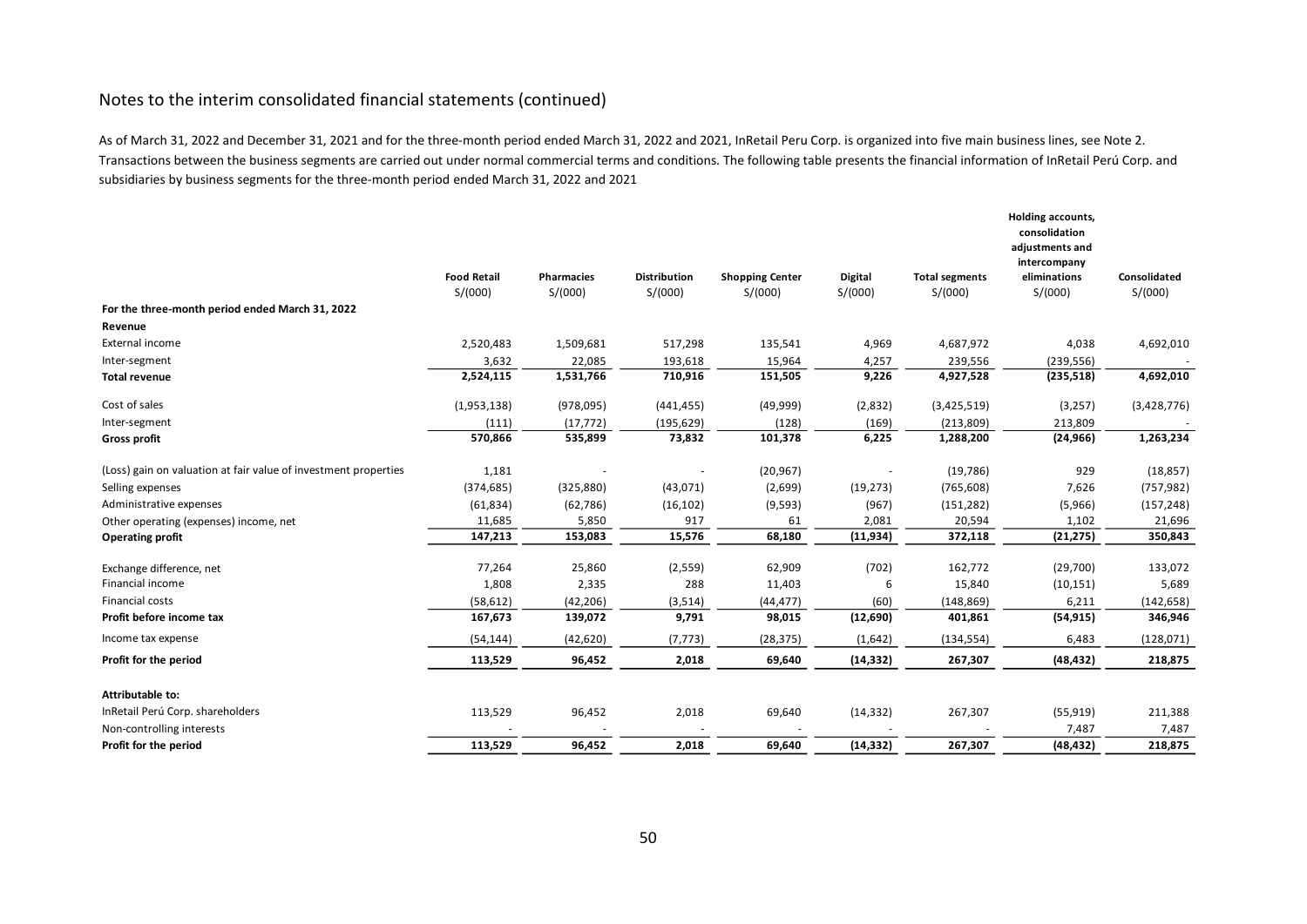|                                                          | <b>Food Retail</b> | <b>Pharmacies</b> | <b>Distribution</b> |                                   |                           |                                  | Holding accounts,<br>consolidation<br>adjustments and<br>intercompany<br>eliminations | Consolidated  |
|----------------------------------------------------------|--------------------|-------------------|---------------------|-----------------------------------|---------------------------|----------------------------------|---------------------------------------------------------------------------------------|---------------|
|                                                          | S/(000)            | S/(000)           | S/(000)             | <b>Shopping Center</b><br>S/(000) | <b>Digital</b><br>S/(000) | <b>Total segments</b><br>S/(000) | S/(000)                                                                               | S/(000)       |
| For the three-month period ended March 31, 2021          |                    |                   |                     |                                   |                           |                                  |                                                                                       |               |
| Revenue                                                  |                    |                   |                     |                                   |                           |                                  |                                                                                       |               |
| External income                                          | 2,258,287          | 1,504,242         | 483,840             | 93,920                            |                           | 4,340,289                        | 3,343                                                                                 | 4,343,632     |
| Inter-segment                                            | 3,618              | 10,497            | 183,780             | 14,328                            |                           | 212,223                          | (212, 223)                                                                            |               |
| <b>Total revenue</b>                                     | 2,261,905          | 1,514,739         | 667,620             | 108,248                           |                           | 4,552,512                        | (208, 880)                                                                            | 4,343,632     |
| Cost of sales                                            | (1,754,306)        | (974, 977)        | (401, 658)          | (39, 464)                         |                           | (3, 170, 405)                    | (1,233)                                                                               | (3, 171, 638) |
| Inter-segment                                            | (10)               | (7, 443)          | (183, 983)          | (125)                             | $\overline{\phantom{a}}$  | (191, 561)                       | 191,561                                                                               |               |
| <b>Gross profit</b>                                      | 507,589            | 532,319           | 81,979              | 68,659                            | $\blacksquare$            | 1,190,546                        | (18, 552)                                                                             | 1,171,994     |
| Join Venture loss                                        |                    |                   |                     |                                   |                           |                                  |                                                                                       |               |
| Loss on valuation at fair value of investment properties | (1, 422)           |                   |                     | 12,347                            |                           | 10,925                           | (1,036)                                                                               | 9,889         |
| Selling expenses                                         | (344, 517)         | (291, 646)        | (44, 074)           | (4, 118)                          |                           | (684, 355)                       | (55,906)                                                                              | (740, 261)    |
| Administrative expenses                                  | (57, 751)          | (46, 740)         | (17, 107)           | (7,690)                           |                           | (129, 288)                       | (6,639)                                                                               | (135, 927)    |
| Other operating (expenses) income, net                   | 10,099             | (182)             | 1,307               | (13)                              |                           | 11,211                           | (3,652)                                                                               | 7,559         |
| <b>Operating profit</b>                                  | 113,998            | 193,751           | 22,105              | 69,185                            |                           | 399,039                          | (85, 785)                                                                             | 313,254       |
| Exchange difference, net                                 | (59, 771)          | (14, 659)         | 2,669               | (8, 729)                          |                           | (80, 490)                        | 64                                                                                    | (80, 426)     |
| Financial income                                         | 32                 | 118,782           | 114,872             | 10,789                            |                           | 244,475                          | (242, 923)                                                                            | 1,552         |
| Financial costs                                          | (46, 187)          | (176, 199)        | (1,889)             | (40, 775)                         |                           | (265,050)                        | (4, 266)                                                                              | (269, 316)    |
| Profit before income tax                                 | 8,072              | 121,675           | 137,757             | 30,470                            |                           | 297,974                          | (332,910)                                                                             | (34, 936)     |
| Income tax expense                                       | (4,835)            | 10                | (7, 459)            | (9, 341)                          |                           | (21, 625)                        | 21,827                                                                                | 202           |
| Loss for the period                                      | 3,237              | 121,685           | 130,298             | 21,129                            |                           | 276,349                          | (311,083)                                                                             | (34, 734)     |
| Attributable to:                                         |                    |                   |                     |                                   |                           |                                  |                                                                                       |               |
| InRetail Perú Corp. shareholders                         | 3,237              | 121,685           | 130,298             | 21,129                            |                           | 276,349                          | (307, 125)                                                                            | (30, 776)     |
| Non-controlling interests                                |                    |                   |                     |                                   |                           |                                  | (3,958)                                                                               | (3,958)       |
| Loss for the period                                      | 3,237              | 121,685           | 130,298             | 21,129                            |                           | 276,349                          | (311,083)                                                                             | (34, 734)     |
|                                                          |                    |                   |                     |                                   |                           |                                  |                                                                                       |               |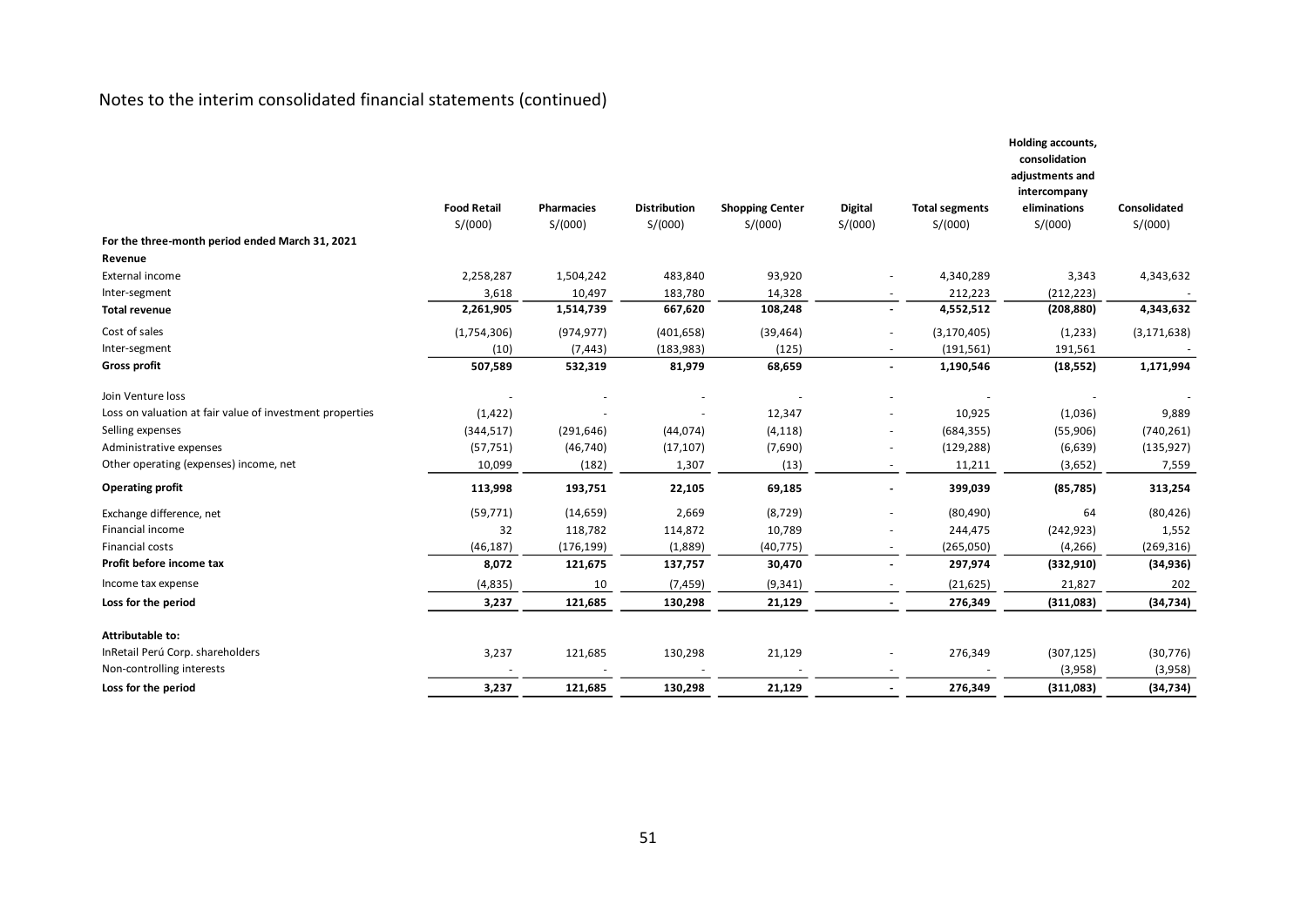Income and expenses of the Company are not allocated to individual segments as the underlying instruments are managed on an InRetail Group basis and are reflected in the adjustments and eliminations column. Additionally, Inter-segment revenues are eliminated upon combination and reflected also in the "Adjustments and eliminations" column.

### **Geographic information**

As of March 31, 2022 and December 31, 2021, the operations of all the Company's Subsidiaries are mainly carried out in Peru, with income and assets from abroad not being significant at those dates.

### **23. Objectives and policies of financial risk management**

Risk is inherent to the InRetail Group's activities, however, it is managed through a process of ongoing identification, measurement and monitoring, subject to risk limits and other controls. This process of risk management is critical to InRetail Group's continuing profitability and each employee within InRetail Group is accountable for the risk exposures relating their responsibilities.

The InRetail Group is exposed to market risk, credit risk, liquidity risk and capital management risk.

(a) Credit risk

Credit risk is the risk that a counterpart will not meet its obligations under a financial instrument or other contract, generating a financial loss. The InRetail Group is exposed to credit risk from its operating activities (mainly from trade receivables) and from its financing activities, including deposits with banks, investments and derivative instruments.

This risk is managed by the Financial Managers in accordance with the Board's principles to minimize risk concentration and, consequently, mitigate financial losses from potential breach of the counterpart. The maximum exposure to credit risk of the components of the consolidated financial statements as of March 31, 2022 and December 31, 2021, arises from the captions accounts "Cash and cash equivalents", "Trade receivables", "Accounts receivables from related parties", "Financial instruments at fair value through profit or loss and other comprehensive income" and "Derivative financial instruments". The maximum exposure to credit risk of the components of the consolidated financial statements as of March 31, 2022 and December 31, 2021, is their book value, net of the respective provisions for impairment.

(b) Market risk

Market risk is the risk of suffering losses in the consolidated statements of financial position due to fluctuations in market prices. These prices comprise three risk types: (i) exchange rate; (ii) interest rate; and (iii) commodity prices and others. The financial instruments of the InRetail Group are affected by exchange rate risk and interest rate risk.

### i. Foreign currency risk

Foreign currency risk is the risk that the fair value or future cash flows of a financial instrument will fluctuate because of changes in foreign exchange rates. The Financial Managers of the Subsidiaries are responsible for identifying, measuring, controlling and informing on the exposure to global exchange rate risk of the Group. As of March 31, 2022 and December 31, 2021, the InRetail Group maintains "Call Spread", "Range Principal Only Swap", and "Full Cross-Currency Swap" contracts for a total notional amount of US\$950,000,000, respectively, to reduce its foreign currency risk related to the Senior Notes issued and the intercompany loans. These derivative financial instruments have been qualified as effective hedging instruments; see further detail in note 13.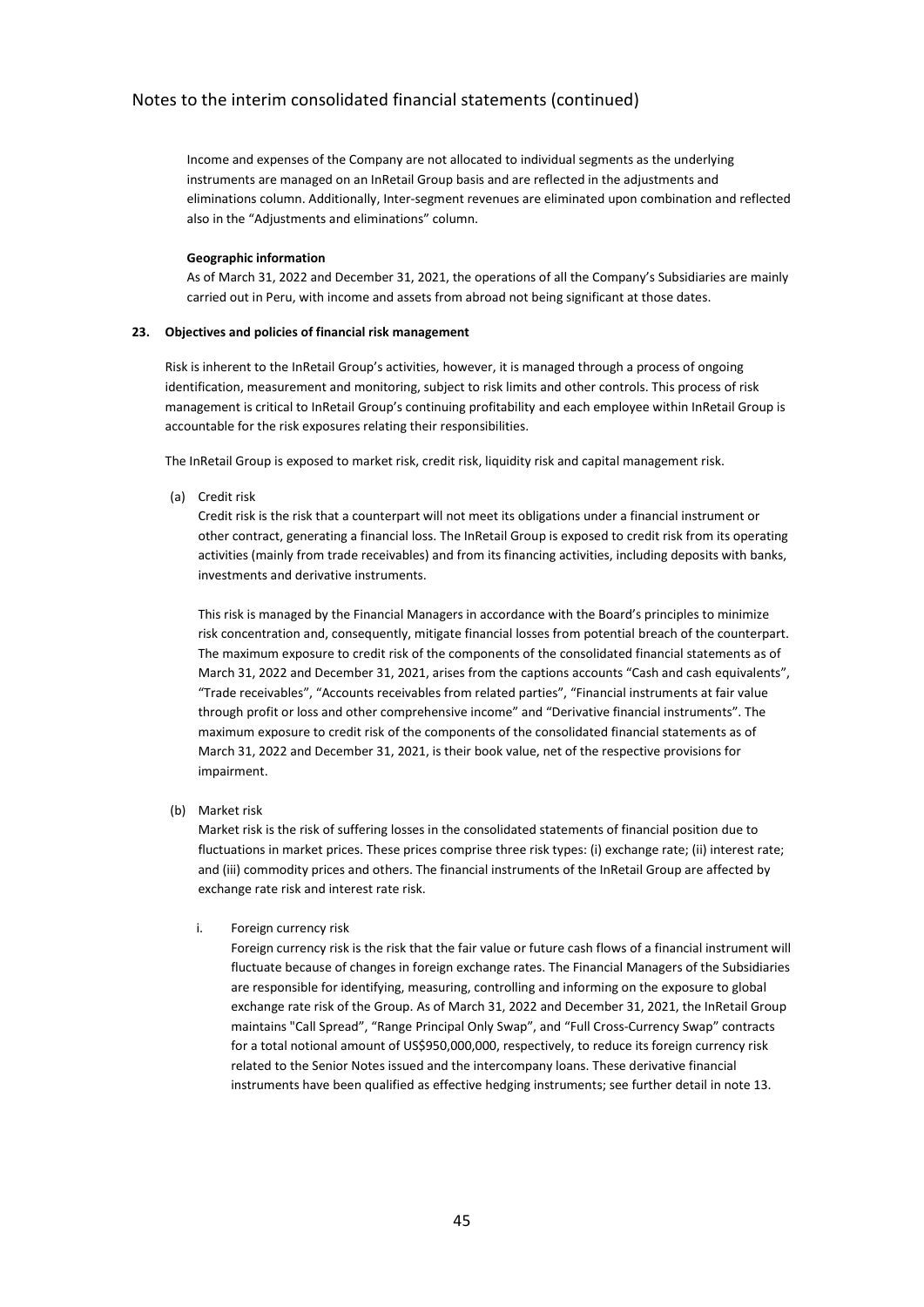#### ii. Interest rate risk

The interest rate risk is the risk that the future fair values or cash flows of a financial instrument fluctuate due to changes of the market interest rates. The InRetail Group's policy is to hold financial instruments that accrue fixed interest rates, therefore, the operating cash flows of the InRetail Group are substantially independent of changes in the market's interest rates. In this sense, in the opinion of the InRetail Group's Management, they are not significantly exposed to interest rate risk.

#### iii. Price risk

The InRetail Group's exposure to this risk is due to changes in the prices of variable income financial instruments, classified in the consolidated statement of financial position as financial instruments at fair value through profit or loss.

#### (c) Liquidity risk

It is the risk that the InRetail Group could not comply with their payment obligations related to financial liabilities at maturity. The consequence would be the default in the payment of their obligations to third parties.

Liquidity risk management implies maintaining sufficient cash and availability of funding through an adequate amount of committed credit sources and the ability to settle transactions, mainly debt. To that respect, the Management of InRetail Group focuses its efforts to maintain funding sources through the availability of credit lines.

#### (d) Capital management risk

The InRetail Group actively manages a solid capital structure in order to cover the risks inherent to its activities. The adequacy of the capital structure of the InRetail Group is controlled using, among other measures, ratios established by Management.

When the InRetail Group manages the capital, it has the following objectives, in addition to ensuring the "Consolidated equity" shown in the consolidated statement of financial position: (i) to ensure the continuity of the operations of the Company and its Subsidiaries so that they continue to provide returns to shareholders and benefits to other participants; (ii) maintain a strong optimal capital structure to support the development of its activities.

Changes haven't been made to the objectives, process or policies in capital management during the periods ended on March 31, 2022 and December 31, 2021.

#### **24. Fair value**

The fair values of the financial assets and liabilities are included at the amount at which the instrument could be exchanged in a current transaction between willing parties, other than in a forced or liquidation sale.

When a financial instrument is traded in an active and liquid market, its quoted market price in an actual transaction provides the best evidence of its fair value. When a quoted market price is not available, or may not be indicative of the fair value of the financial instrument, other estimation techniques may be used to determine such fair value, including the current market value of another financial instrument that is substantially similar, discounted cash flow analysis or other techniques applicable, all of which are significantly affected by the assumptions used. Although Management uses its best judgment in estimating the fair value of these financial instruments, there are inherent weaknesses in any estimation technique. As a result, the fair value may not be indicative of the net realizable of settlement value.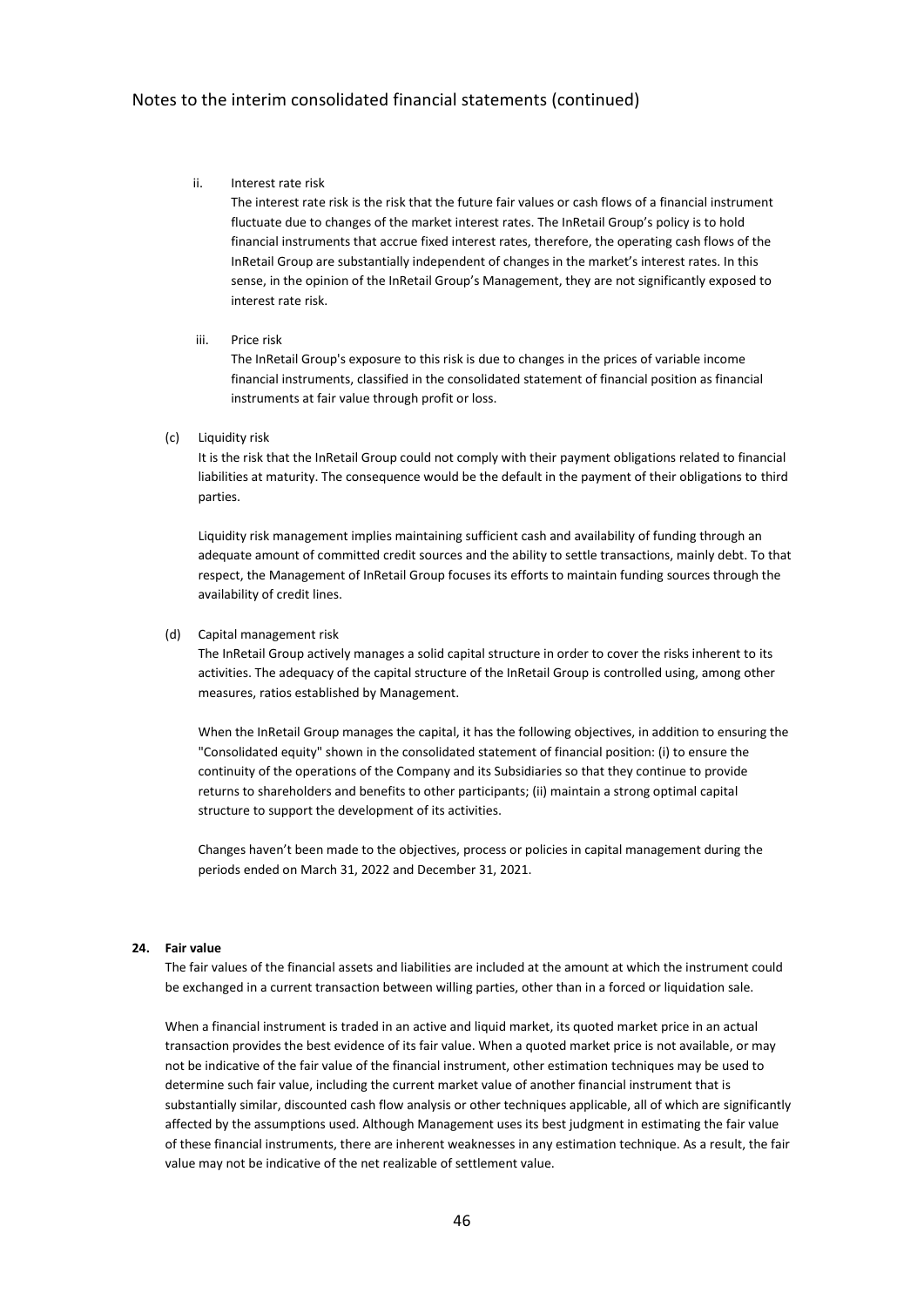The following methods and assumptions were used to estimate the fair values:

(a) Financial instruments whose fair value is similar to book value

Assets and liabilities that are liquid or have short maturities (less than three months), such as cash and short-term deposits, trade and other receivables, trade and other payables and other current liabilities, approximate to their carrying amounts largely due to the short-term maturities of these instruments. Also, the derivative instrument by the InRetail Group is recorded at fair value.

(b) Fixed-rate financial instruments

The fair value of financial assets and liabilities at fixed interest rates and amortized cost is determined by comparing market interest rates at their initial recognition to current market rates related to similar financial instrument. The estimated fair value of interest-bearing deposits is determined through discounted cash flows by using market interest rates in the prevailing currency with similar maturities and credit risks.

(c) Investment to fair value through equity

Fair value of investment through equity is derived from quoted market prices in active markets, if available. Fair value of unquoted available-for-sale financial assets is estimated using a discounted cash flow technique.

#### **Fair value hierarchy**

The InRetail Group uses the following hierarchy for determining and disclosing the fair value of its financial instrument recorded in the statement of financial position:

Level 1: quoted (unadjusted) prices in active markets for identical assets or liabilities.

Level 2: other techniques for which all inputs which have a significant effect on the recorded fair value are observable, either directly or indirectly.

Level 3: techniques which use inputs that have a significant effect on the recorded fair value that are not based on observable market data.

The InRetail Group does not maintain any financial instrument with fair value determination under level 3 and there were no transfers between levels during the three-month period ended March 31, 2022 and 2021. The InRetail Group maintains the following financial instruments at fair value:

- Investments to fair value through equity which fair value was determined under level 1 hierarchy.
- Derivative instrument which fair value was determined under level 2 hierarchy.

#### **25. Transactions in foreign currency**

Transactions in foreign currency are carried out using exchange rates prevailing in the market as published by the Superintendence of Banks, Insurance and Pension Funds Administration. As of March 31, 2022, the end of period exchange rates in the market for transactions in US Dollars were S/3.695 per US\$1.00 bid and S/3.701 per US\$1.00 ask (S/3.975 and S/3.998 per US\$1.00 for bid and ask as of December 31, 2021).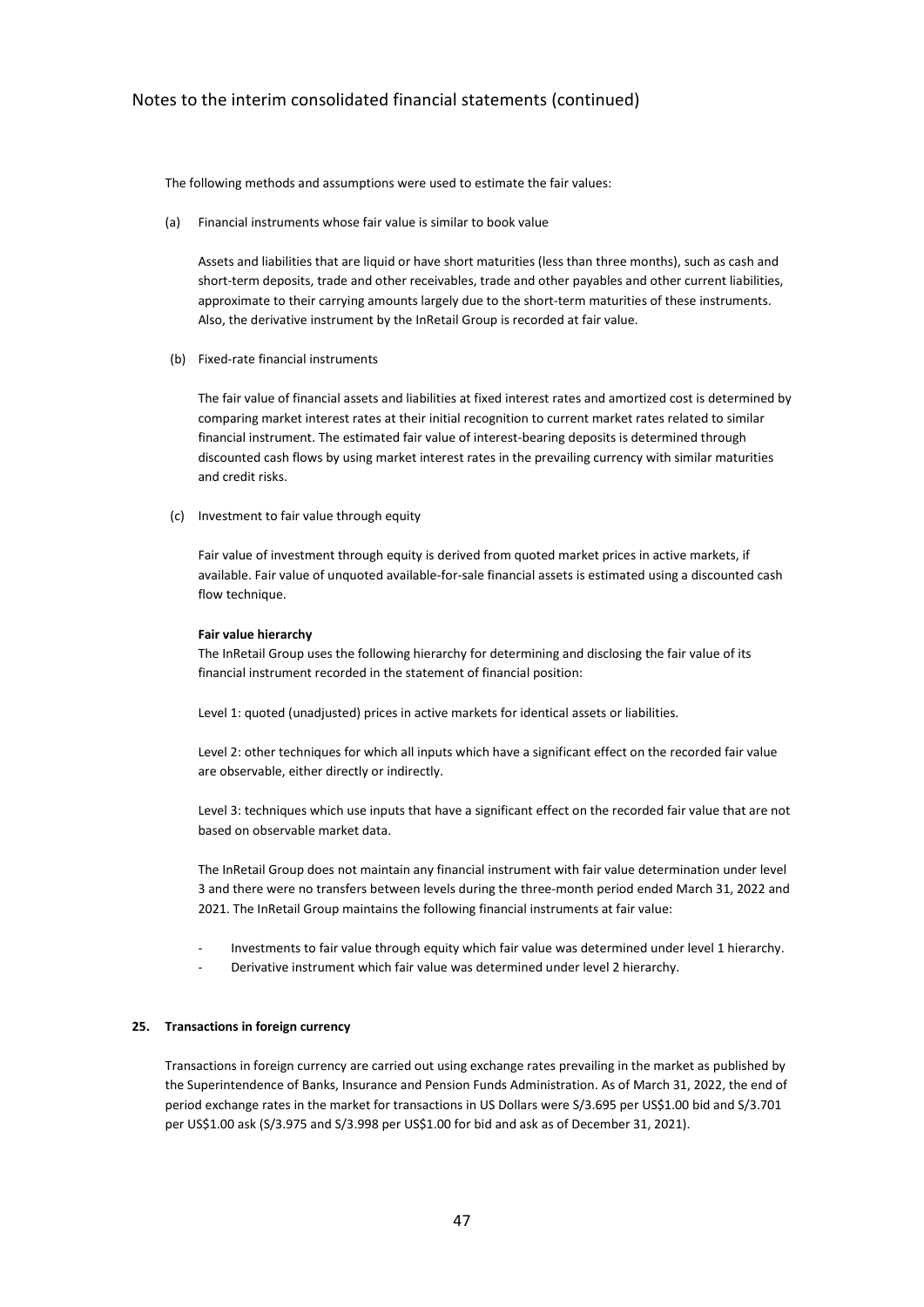Transactions in foreign currency are carried out using exchange rates prevailing in the market as published by authorized entities of the country in which the Company and its Subsidiaries operate. As of March 31, 2022 and December 31, 2021, the end of period exchange rate at the market for transactions of the different currency in relation to the Sol are as following:

| <b>Exchange rate per Soles</b> | 2022  | 2021  |  |
|--------------------------------|-------|-------|--|
|                                |       |       |  |
| U. S. Dollars (US\$)           | 0.270 | 0.250 |  |
| Bolivianos (B\$)               | 1.840 | 1.741 |  |

As of March 31, 2022 and December 31, 2021, the InRetail Group held the following foreign currency assets and liabilities:

|                                                  | As of March<br>31, 2022 |           | As of December 31, 2021 |           |
|--------------------------------------------------|-------------------------|-----------|-------------------------|-----------|
|                                                  | US\$(000)               | B\$ (000) | US\$(000)               | B\$ (000) |
| <b>Assets</b>                                    |                         |           |                         |           |
| Cash and short-term deposits                     | 85,802                  | 25,291    | 104,391                 | 21,383    |
| Investments at fair value through profit or loss | 10,564                  |           | 20,517                  |           |
| Trade receivables, net                           | 53,295                  | 32,143    | 49,015                  | 31,704    |
| Other accounts receivables, net                  | 24,940                  | 4,198     | 10,469                  | 3,986     |
| Accounts receivable from related parties         | 1,388                   |           | 1,752                   |           |
| <b>Total assets</b>                              | 175,989                 | 61,632    | 186,144                 | 57,073    |
| <b>Liabilities</b>                               |                         |           |                         |           |
| Trade payables                                   | (151, 245)              | (17, 455) | (94, 805)               | (15, 171) |
| Other payables                                   | (142, 358)              | (7,219)   | (20, 250)               | (7, 851)  |
| Accounts payable to related parties              | (46, 916)               |           | (291)                   |           |
| Lease liability                                  | (267, 824)              | (1,071)   | (255, 622)              | (1,267)   |
| Interest - bearing loans and borrowings          | (935,795)               |           | (933,544)               |           |
| <b>Total Liabilities</b>                         | (1,544,138)             | (25, 745) | (1,304,512)             | (24,289)  |
| Hedge amount                                     | 950,000                 |           | 950,000                 |           |
| Net (liability) asset position                   | (418,149)               | 35,887    | (168, 368)              | 32,784    |

(a) As of March 31, 2022 and December 31, 2021, InRetail Shopping Malls, InRetail Pharma S.A., Supermercados Peruanos S.A. and InRetail Consumer, Subsidiaries of the Company, reduced their exchange rate risk with nine hedging operations through four Call Spreads, one Full Cross-Currency Swap and four Range Principal Only Swaps written over its "Senior Notes Unsecured", "Senior Secured Notes", and intercompany loans, which were considered effective hedging instruments.

As of March 31, 2022 and December 31, 2021, the Call Spreads have been subscribed for a nominal value of US\$250,000,000, US\$138,0000,000, US\$138,000,000, US\$24,000,000, the Full Cross-Currency Swap US\$100,000,000, and the Range Principal Only Swaps for US\$100,000,000, US\$100,000,000, US\$50,000,000 and US\$50,000,000 and will be effective until maturity of the "Senior Notes Unsecured", "Senior Secured Notes" and intercompany loans, see note 7.